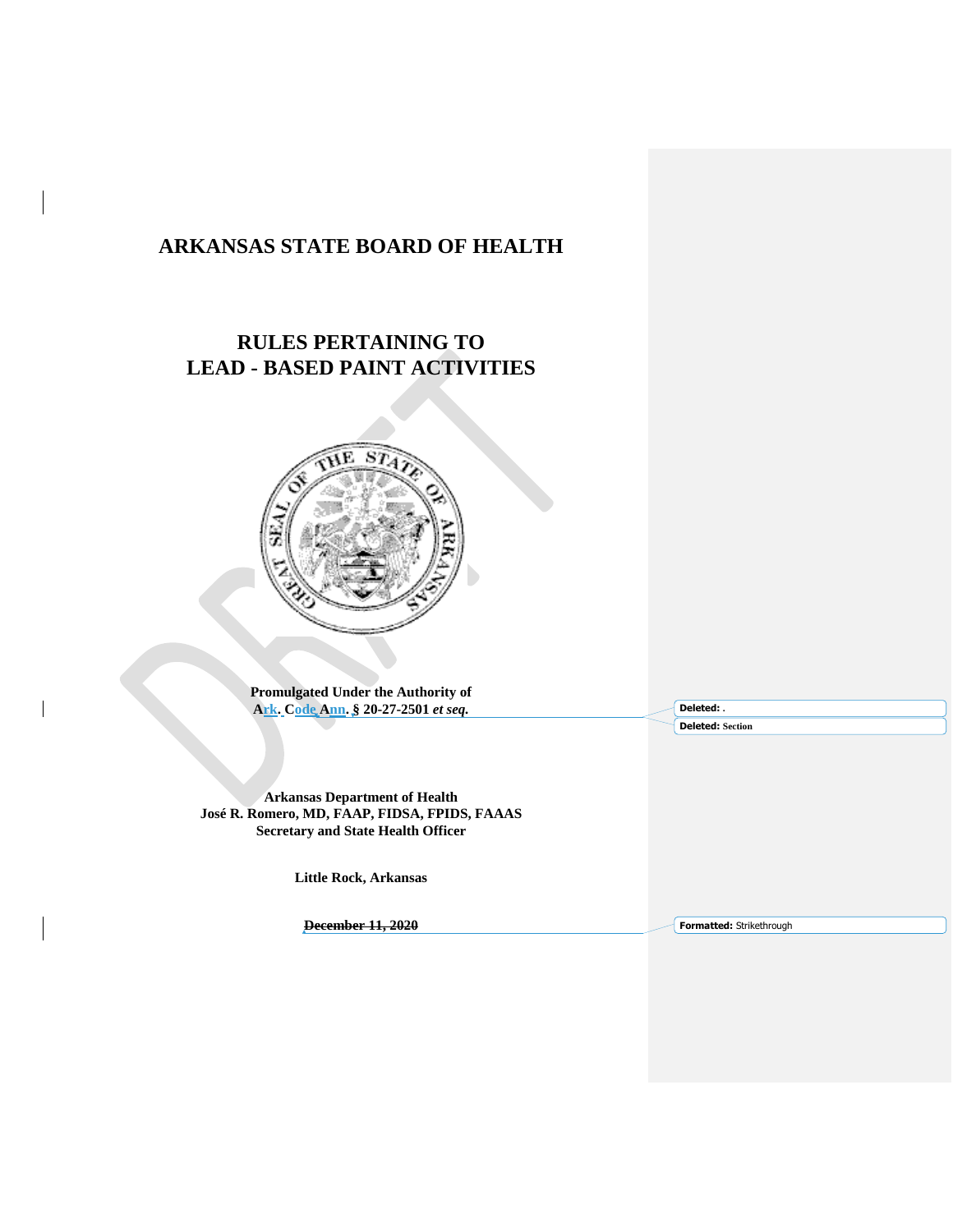# TABLE OF CONTENTS

| <b>SECTION I</b>   |                                                                                                                           |  |
|--------------------|---------------------------------------------------------------------------------------------------------------------------|--|
| (a)                |                                                                                                                           |  |
| (b)                |                                                                                                                           |  |
| (c)                |                                                                                                                           |  |
| (d)                |                                                                                                                           |  |
| (e)                |                                                                                                                           |  |
| (f)                |                                                                                                                           |  |
| (g)                |                                                                                                                           |  |
| (h)                |                                                                                                                           |  |
| <b>SECTION II</b>  |                                                                                                                           |  |
| <b>SECTION III</b> | LICENSING PROCEDURES FOR LEAD - BASED PAINT                                                                               |  |
| (a)                |                                                                                                                           |  |
| (b)                |                                                                                                                           |  |
| (c)                |                                                                                                                           |  |
| (d)                | Minimum requirements for licensing lead - based paint activities refresher training                                       |  |
| programs           |                                                                                                                           |  |
| (e)                |                                                                                                                           |  |
| (f)                |                                                                                                                           |  |
| (g)                |                                                                                                                           |  |
| (h)                |                                                                                                                           |  |
| <b>SECTION IV</b>  | <b>CERTIFICATION OF INDIVIDUALS ENGAGED IN LEAD - BASED</b><br>PAINT ABATEMENT ACTIVITIES PERFORMED ON TARGET HOUSING AND |  |
| (a)                |                                                                                                                           |  |
| (b)                |                                                                                                                           |  |
| (c)                |                                                                                                                           |  |
| (d)                |                                                                                                                           |  |
| (e)                |                                                                                                                           |  |
| (f)                |                                                                                                                           |  |
| (g)                |                                                                                                                           |  |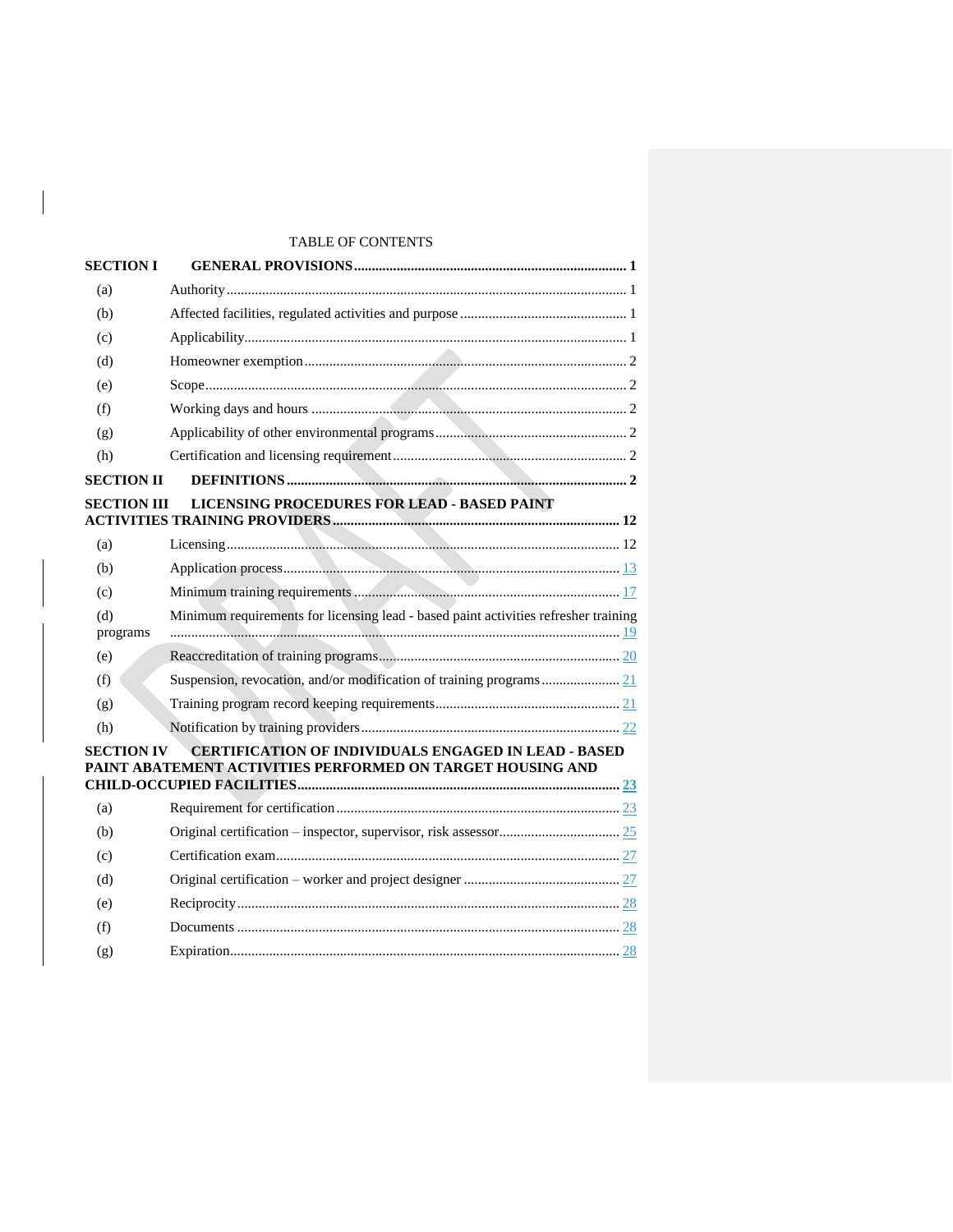| (h)                                                                                                                                |                                                                                                                |  |  |  |  |
|------------------------------------------------------------------------------------------------------------------------------------|----------------------------------------------------------------------------------------------------------------|--|--|--|--|
| (i)                                                                                                                                | Suspension, revocation, and modification of certification of individuals engaged                               |  |  |  |  |
| (i)                                                                                                                                |                                                                                                                |  |  |  |  |
| <b>SECTION V</b>                                                                                                                   | LICENSING OF CONTRACTORS AND CONSULTANTS30                                                                     |  |  |  |  |
| (a)                                                                                                                                |                                                                                                                |  |  |  |  |
| (b)                                                                                                                                | Suspension, revocation, and modification of licensing of firms engaged in lead -                               |  |  |  |  |
| (c)                                                                                                                                |                                                                                                                |  |  |  |  |
|                                                                                                                                    |                                                                                                                |  |  |  |  |
| SECTION VII                                                                                                                        | NOTIFICATION FOR LEAD - BASED PAINT ABATEMENTS<br>PERFORMED ON TARGET HOUSING OR CHILD-OCCUPIED FACILITIES  31 |  |  |  |  |
| (a)                                                                                                                                |                                                                                                                |  |  |  |  |
| (b)                                                                                                                                |                                                                                                                |  |  |  |  |
| (c)                                                                                                                                |                                                                                                                |  |  |  |  |
| (d)                                                                                                                                |                                                                                                                |  |  |  |  |
| (e)                                                                                                                                |                                                                                                                |  |  |  |  |
| SECTION VIII – WORK PRACTICE STANDARDS FOR LEAD - BASED PAINT<br><b>ACTIVITIES CONDUCTED IN TARGET HOUSING OR CHILD - OCCUPIED</b> |                                                                                                                |  |  |  |  |
| (a)                                                                                                                                |                                                                                                                |  |  |  |  |
| (b)                                                                                                                                | Inspection of target housing and child-occupied facilities for the presence of lead -                          |  |  |  |  |
| (c)                                                                                                                                | Performance of a lead - hazard screen for the presence of lead - based paint on                                |  |  |  |  |
| (d)                                                                                                                                | Performance of a risk assessment for the presence of lead - based paint and lead -                             |  |  |  |  |
| (e)                                                                                                                                |                                                                                                                |  |  |  |  |
| (f)                                                                                                                                |                                                                                                                |  |  |  |  |
| (g)                                                                                                                                |                                                                                                                |  |  |  |  |
| (h)                                                                                                                                |                                                                                                                |  |  |  |  |
| (i)                                                                                                                                |                                                                                                                |  |  |  |  |
| <b>SECTION IX</b>                                                                                                                  |                                                                                                                |  |  |  |  |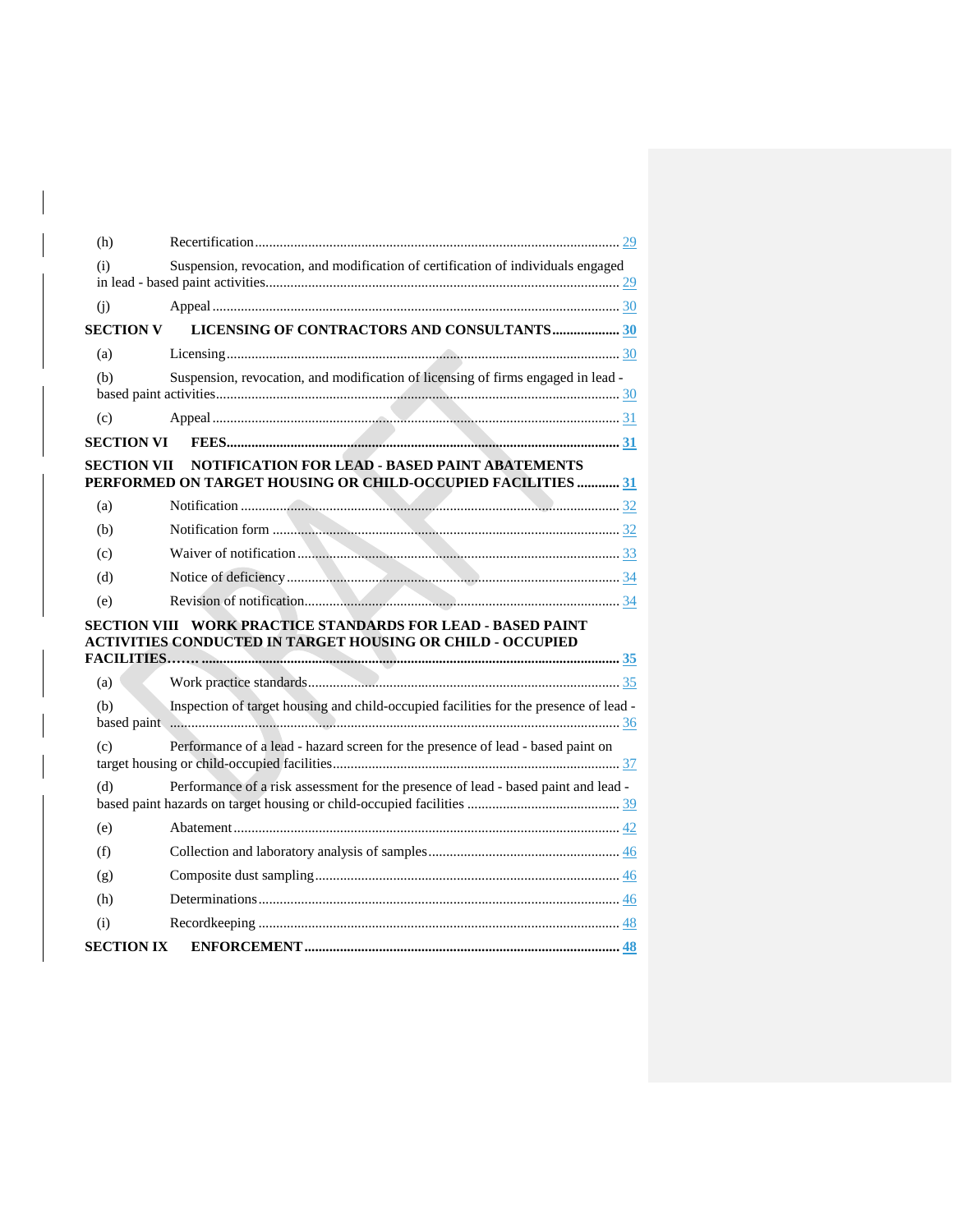| (a) |  |
|-----|--|
| (b) |  |
| (c) |  |
|     |  |
| (a) |  |
| (b) |  |
| (c) |  |
| (d) |  |
| (e) |  |
|     |  |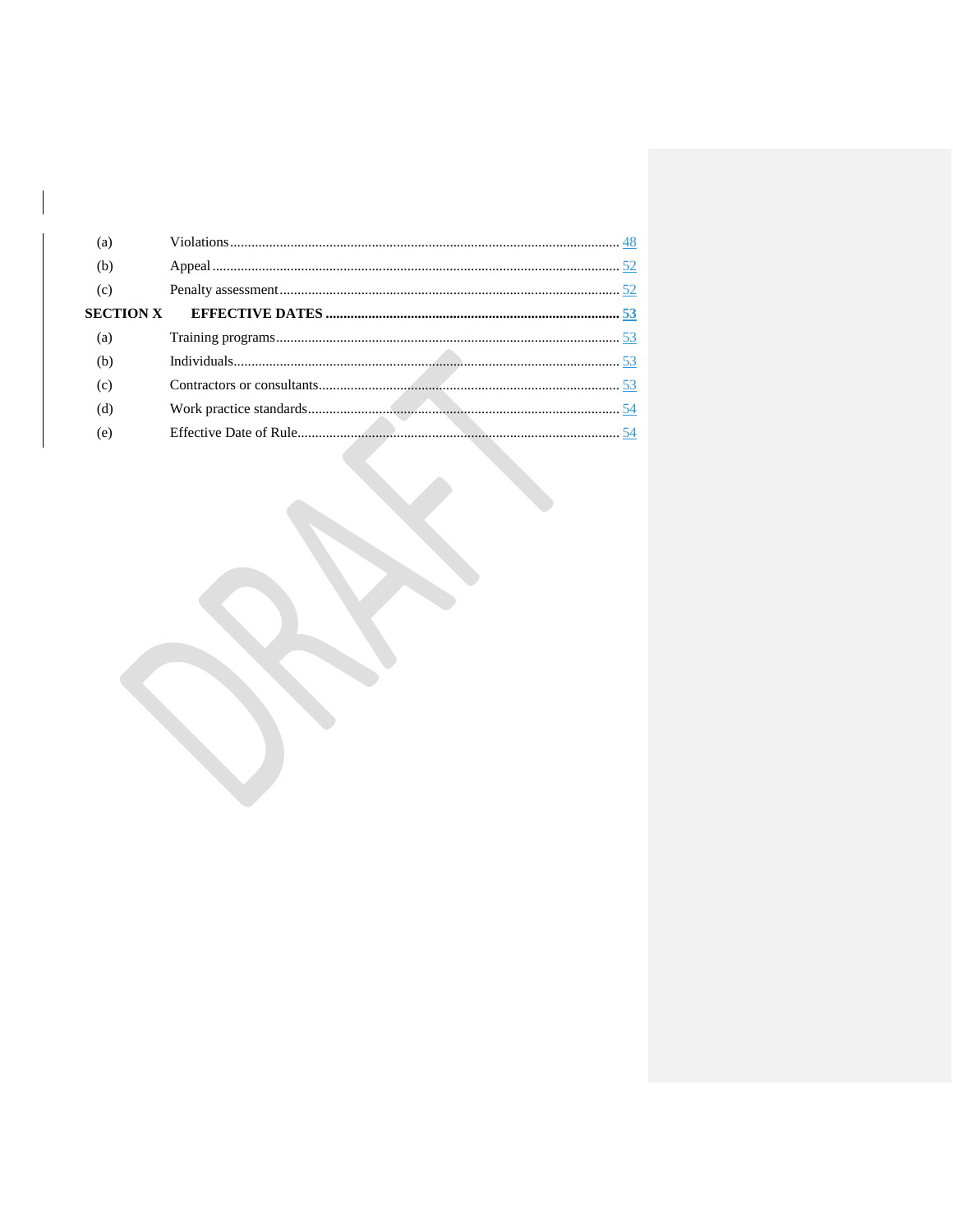## **RULES PERTAINING TO LEAD - BASED PAINT ACTIVITIES**

### **SECTION I GENERAL PROVISIONS**

### <span id="page-4-1"></span><span id="page-4-0"></span>(a) Authority

The following rules of the Arkansas Board of Health are adopted pursuant to the Lead - Based Paint Hazard Act of 2011 (Ark. Code Ann. § 20-27-2501 *et seq*.) hereinafter referred to as the Act. These rules shall be known as the Rules Pertaining to Lead - Based Paint Activities.

- <span id="page-4-2"></span>(b) Affected facilities, regulated activities and purpose
	- (1) This rule affects two types of facilities, target housing and child-occupied facilities.
	- (2) This rule addresses lead based paint activities which include the following:
		- (A) inspection -- as defined by this rule,
		- (B) lead-hazard screen;
		- (C) risk assessment -- as defined by this rule, and
		- (D) abatement -- as defined by this rule.
	- (3) The purpose of this rule is to do the following:
		- (A) Establish procedures and requirements for the licensing of lead based paint activities training programs,
		- (B) Establish procedures and requirements for the licensing of lead based paint activities contractors and consultants,
		- (C) Establish procedures and requirements for the certification of individuals engaged in lead - based paint activities,
		- (D) Establish work practice standards for performing lead based paint activities,
		- (E) Require that all lead based paint activities performed in target housing or child-occupied facilities be performed by a licensed lead - based paint consultant or contractor and certified individuals.
- <span id="page-4-3"></span>(c) Applicability
	- (1) This rule applies to all lead based paint activities, as defined by this rule, conducted in target housing or child-occupied facilities.
	- (2) This rule applies to each department, agency, and instrumentality of the executive, legislative, and judicial branches of the Federal government having jurisdiction over any property or facility, or engaged in any activity resulting, or which may result, in a lead - based paint hazard; and each officer, agent, or employee thereof shall be subject to, and comply with, all Federal, state, interstate, and local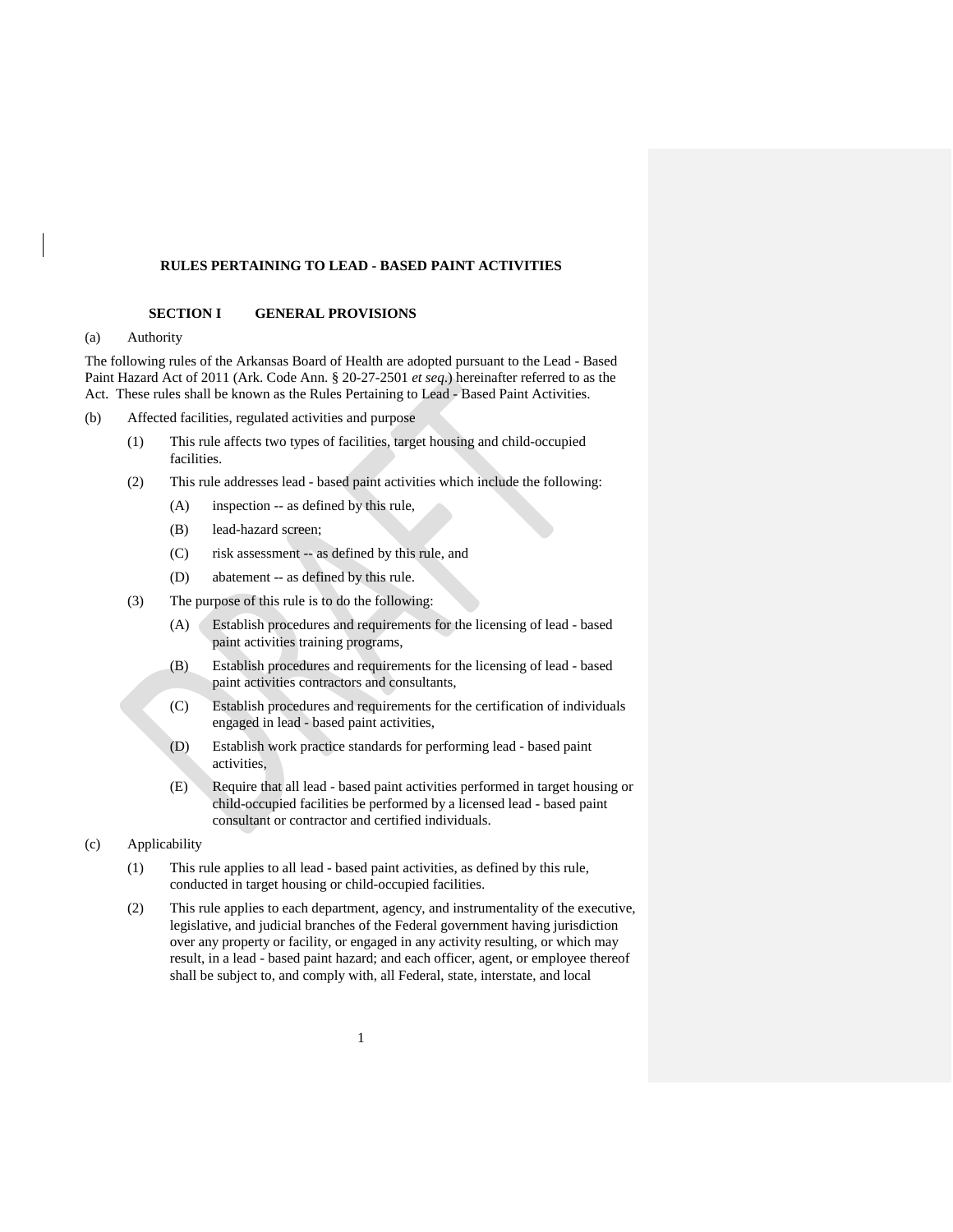requirements, both substantive and procedural, including the requirements of this rule regarding lead - based paint, lead - based paint activities, and lead - based paint hazards.

### <span id="page-5-0"></span>(d) Homeowner exemption

- (1) The provisions of this rule do not apply to persons who perform lead based paint activities, as defined by this rule, within residential dwellings that they own, except in the following circumstances:
	- (A) The residential dwelling is occupied by a person or persons other than the owner or the owner's immediate family while the lead - based paint activities are being performed; or
	- (B) A child resides in the residential dwelling who has been identified as having an elevated blood lead level.

## <span id="page-5-1"></span>(e) Scope

Nothing in this rule requires that the owner or occupant undertake any particular lead - based paint activity. The provisions of this rule establish specific requirements for performing lead based paint activities should the lead - based paint activities be undertaken. As mentioned above, homeowners are not required to undertake any particular lead - based paint activity and they are exempt from the requirements of this rule except as provided in Section I(d).

<span id="page-5-2"></span>(f) Working days and hours

For purpose of submissions required by this rule, any submissions sent to the Department on a weekend or legal holiday shall be receipted as received on the first working day following the weekend or legal holiday. Also for purposes of this rule, a working day shall include the period of time between 8:00 a.m. and 4:30 p.m.

<span id="page-5-3"></span>(g) Applicability of other environmental programs

Nothing in this rule precludes the application of other state or federal environmental ordinances, statutes, or rules (including the Clean Air Act, Resource Conservation, and Recovery Act (RCRA), and the Clean Water Act and any permits required under these acts).

- <span id="page-5-4"></span>(h) Certification and licensing requirement
	- (1) All lead based paint activities, as defined by this rule, which are performed on target housing or child-occupied facilities must be performed by the following individuals certified in the particular disciplines set forth in this rule who are:
		- (A) Employed by a licensed contractor or licensed consultant for that particular lead - based paint activity; or
		- (B) Employed as an in-house employee for that particular lead based paint activity.

# **SECTION II DEFINITIONS**

<span id="page-5-5"></span>1. "40 CFR" means Title 40 of the Code of Federal Rules.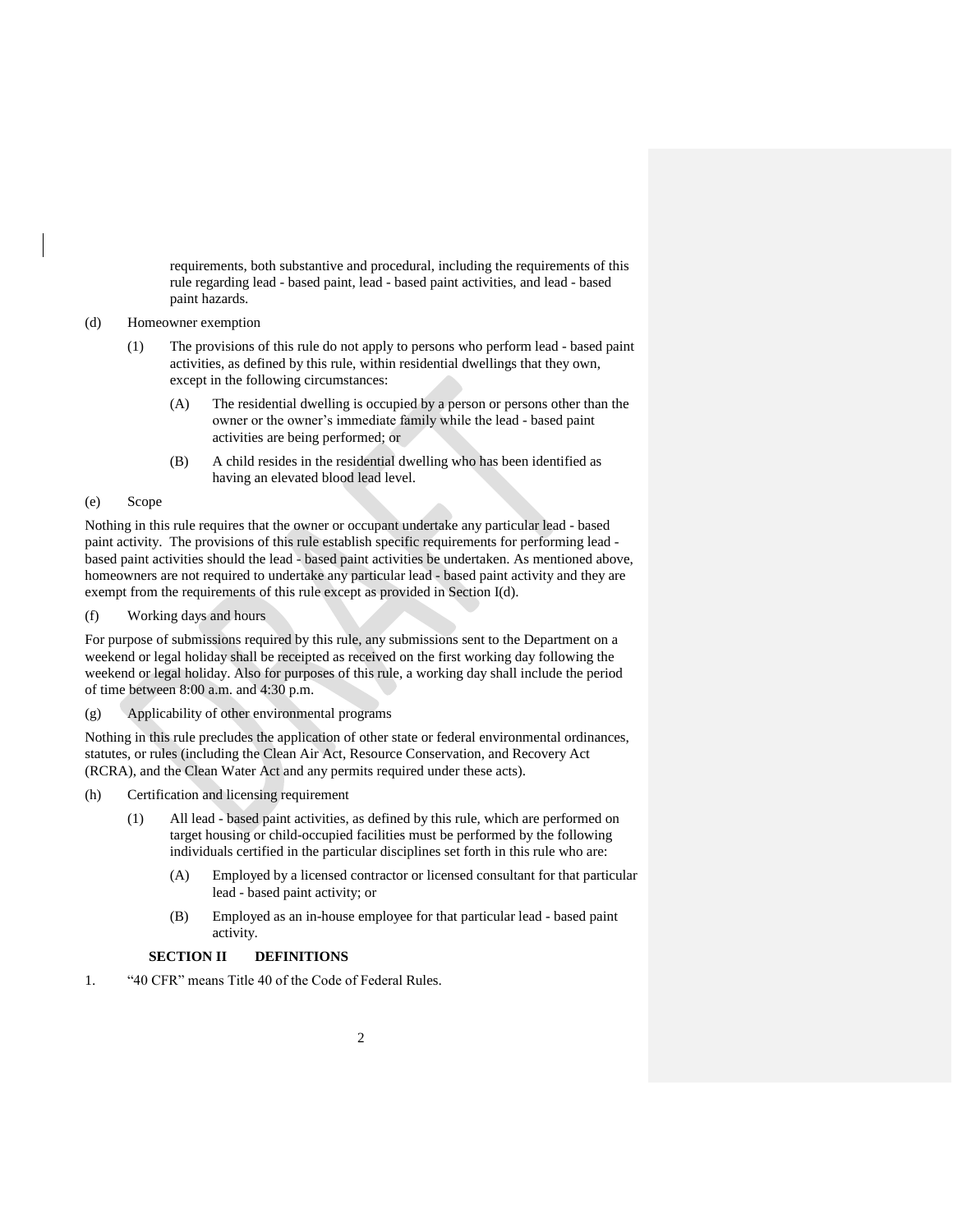2. "Abatement" means any measure or set of measures designed to permanently eliminate lead - based paint hazards. Abatement includes, but is not limited to:

- (1) The removal of paint and dust, the permanent enclosure or encapsulation of lead based paint, the replacement of painted surfaces or fixtures, or the removal or permanent covering of soil, when lead - based paint hazards are present in such paint, dust or soil; and
- (2) All preparation, cleanup, disposal, and post-abatement clearance testing activities associated with such measures.
- (3) Specifically, abatement includes, but is not limited to:
	- (A) Projects for which there is a written contract or other documentation, which provides that an individual or contractor or consultant will be conducting activities in or to a target house or child-occupied facility that:
		- (i) Shall result in the permanent elimination of lead based paint hazards; or
		- (ii) Are designed to permanently eliminate lead based paint hazards and are described in the above-referenced paragraphs (1) and (2) of this definition.
	- (B) Projects resulting in the permanent elimination of lead based paint hazards, conducted by contractors or consultants licensed in accordance with the provisions of this rule and individuals certified pursuant to the provisions of this rule, unless such projects are addressed by paragraph (4) of this definition.
	- (C) Projects resulting in the permanent elimination of lead based paint hazards, conducted by contractors or consultants or individuals who, through their company name or promotional literature, represent, advertise, bid, or hold themselves out to be in the business of performing lead - based paint activities as identified and defined by this rule, unless such projects are covered by paragraph (4) of this definition.
	- (D) Projects resulting in the permanent elimination of lead based paint hazards, that are conducted in response to Federal, state or local abatement orders.
- (4) Abatement does not include renovations, remodeling, landscaping or other activities, when such activities are not designed to permanently eliminate lead based paint hazards, but instead are designed to repair, restore, or remodel a given structure or dwelling, even though these activities may incidentally result in a reduction or elimination of lead - based paint hazards. Furthermore, abatement does not include interim controls, operations and maintenance activities, or other measures and activities designed to temporarily, but not permanently, reduce lead - based paint hazards.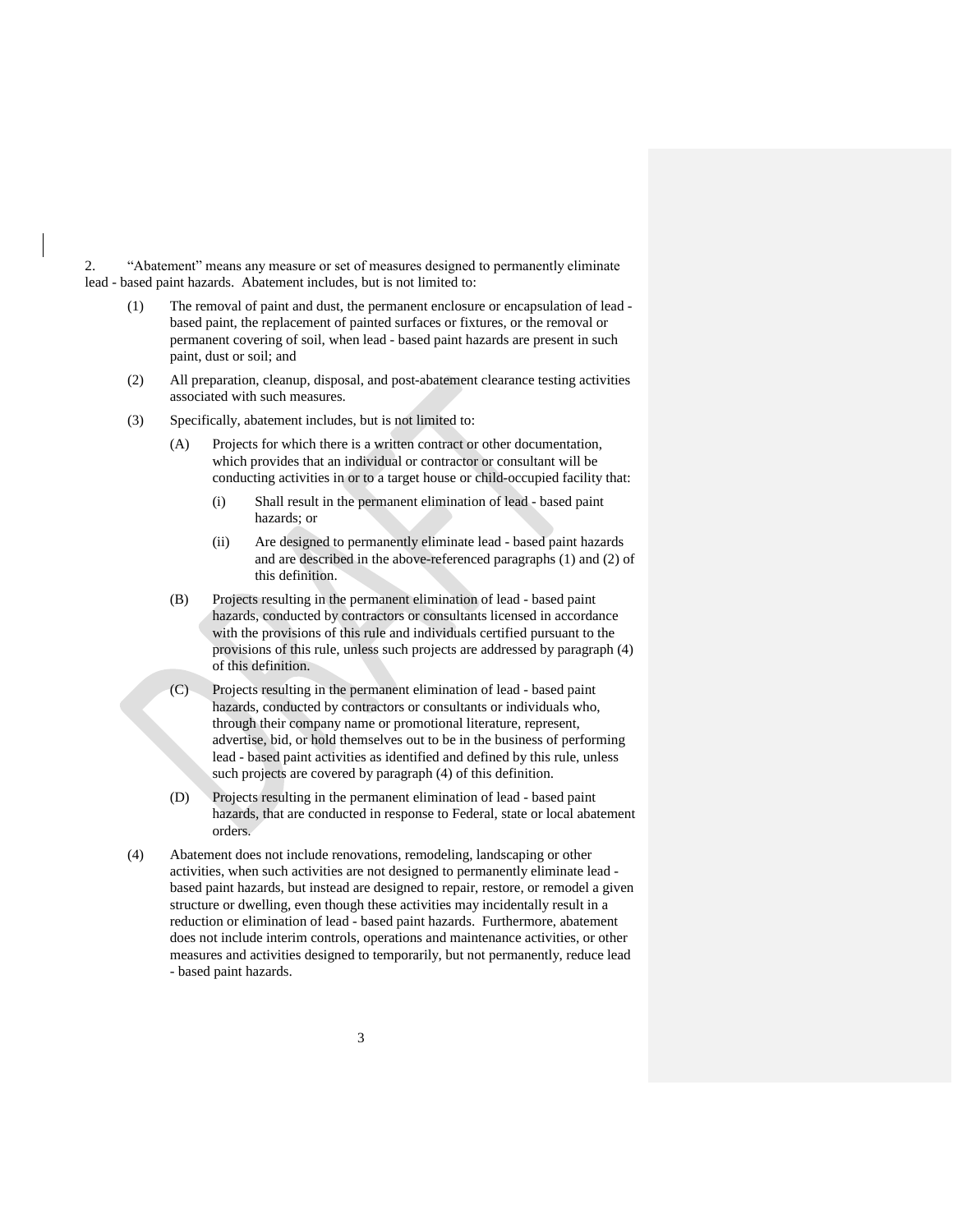3. "Act" means the Lead - Based Paint-Hazard Act of 2011 codified at Ark. Code Ann. § 20-27-2501, et seq.

4. "Adequate quality control" means a plan or design which ensures the authenticity, integrity, and accuracy of samples, including dust, soil, and paint chip or paint film samples. Adequate quality control also includes provisions for representative sampling.

5. "Administrative Procedure Act" means the Arkansas Administrative Procedure Act codified at Ark. Code Ann. § 25-15-201, et seq.

6. "Arithmetic mean" means the algebraic sum of data values divided by the number of data values (for example, the sum of the concentration of lead in several soil samples divided by the number of samples).

7. "Beginning date" means the calendar date when a lead - based paint abatement activity project begins (including all on-site worksite preparation).

8. "Board" means the Arkansas State Board of Health.

9. "Certificate" means a document issued by the Department to any individual who complies with all the certification requirements, including proof of passing a licensed lead - based paint activities training program, or a training program which has been accredited by EPA or a state or Indian Tribal program which has been approved by EPA pursuant to Title 40 (40) of the Code of Federal Rules (CFR) Section 745.324, in the appropriate discipline, payment of the appropriate fee, and proof of passage of the appropriate certification examination -- if required, as set out in this rule.

10. "Certified abatement worker" means an individual who has been trained by a licensed lead - based paint activities training program, as defined by this rule, or a training program which has been accredited by EPA or a state or Indian Tribal program which has been approved by EPA pursuant to 40 CFR Section 745.324 and the individual has been certified by the Department to perform lead - based paint abatements. A certified abatement worker must perform lead - based paint abatements for a licensed contractor or consultant, or as an in-house employee.

11. "Certified inspector" means an individual who has been trained by a licensed training program, as defined by this rule, or a training program which has been accredited by EPA or a state or Indian Tribal program which has been approved by EPA pursuant to 40 CFR Section 745.324 and the individual has been certified by the Department to conduct lead - based paint inspections. A certified inspector also samples for the presence of lead in dust and soil for the purposes of lead - based paint abatement clearance testing. A certified inspector must perform lead - based paint inspections for a licensed contractor or consultant, or as an in-house employee.

12. "Certified project designer" means an individual who has been trained by a licensed training program, as defined by this rule, or a training program which has been accredited by EPA or a state or Indian Tribal program which has been approved by EPA pursuant to 40 CFR Section 745.324 and the individual has been certified by the Department to prepare lead - based paint abatement project designs, occupant protection plans, and abatement reports. A certified project designer must perform lead - based paint project designs, occupant protection plans, and abatement reports for a licensed contractor or consultant, or as an in-house employee.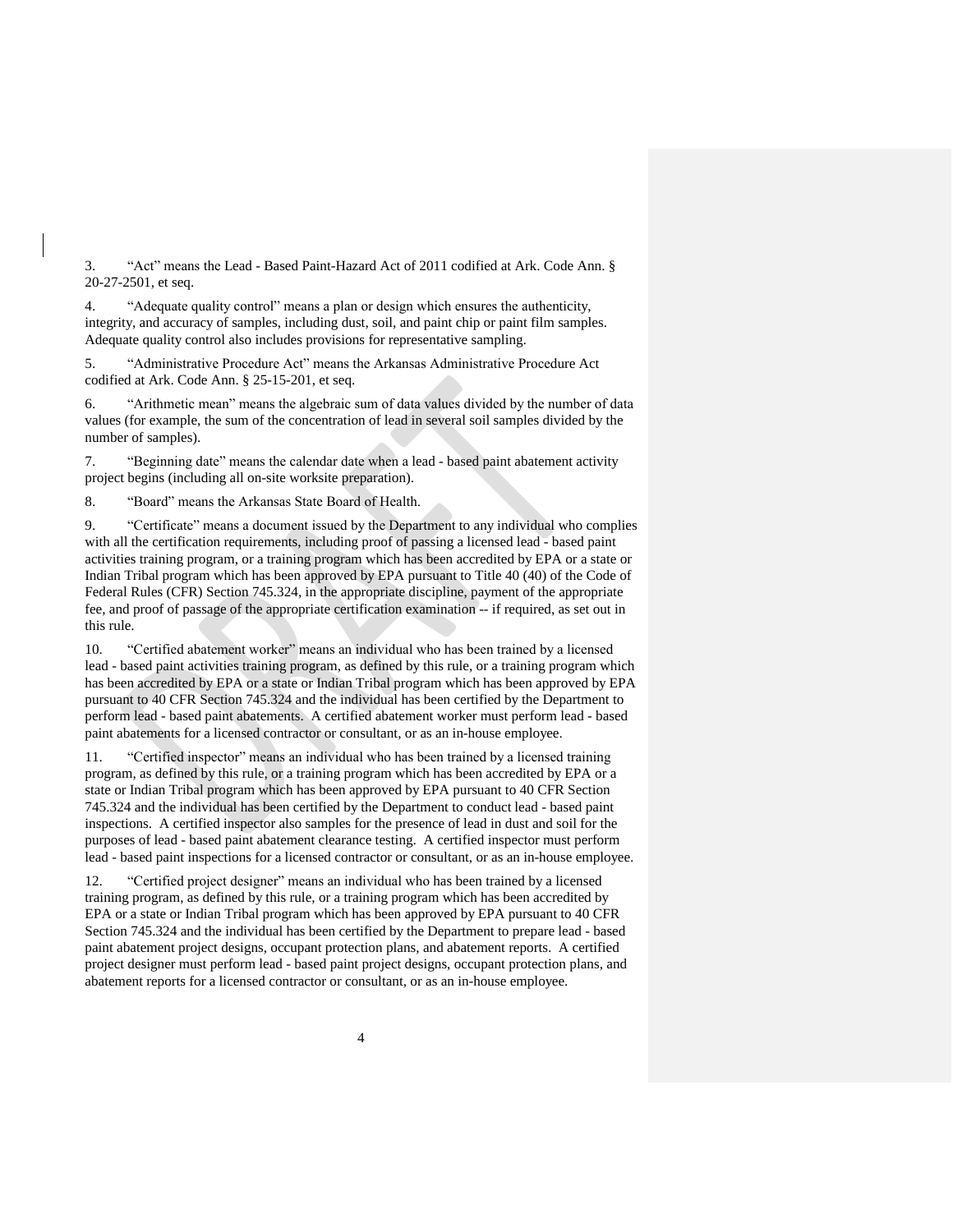13. "Certified risk assessor" means an individual who has been trained by a licensed training program as defined by this rule, or a training program which has been accredited by EPA or a state or Indian Tribal program which has been approved by EPA pursuant to 40 CFR Section 745.324, and the individual has been certified by the Department to conduct lead - based paint risk assessments and also sample for the presence of lead in dust and soil for the purpose of abatement clearance testing. A certified risk assessor must perform lead - based paint risk assessments and sampling for lead in dust and soil for the purposes of abatement clearance testing for a licensed contractor or consultant, or as an in-house employee.

14. "Certified supervisor" means an individual who has been trained by a licensed training program as defined by this rule, or a training program which has been accredited by EPA or a state or Indian Tribal program which has been approved by EPA pursuant to 40 CFR Section 745.324 and the individual has been certified by the Department to conduct and supervise abatements, and to prepare occupant protection plans and abatement reports. A certified supervisor must conduct and supervise lead - based paint abatements, and must prepare occupant protection plans and abatement reports for a licensed contractor or consultant, or as an in-house employee.

15. "Certification exam" means an examination in which an individual demonstrates proficiency as an inspector, risk assessor, or supervisor. The examination is administered upon proof of passage of the appropriate course, including course exam, and any other requirements. Passage of this examination is required for all new applicants in these disciplines and new applicants will not be approved until proof of passage of this examination.

16. "Chewable surface" means an interior or exterior surface painted with lead - based paint that a young child can mouth or chew. A chewable surface is the same as an "accessible surface" as defined in Title 42 (42) United States Code (U.S.C.) Section 4851b(2). Hard metal substrates and other materials that cannot be dented by the bite of a young child are not considered chewable.

17. "Child-occupied facility" means a building or portion of a building constructed prior to 1978, visited regularly by the same child, age six years or younger on at least two different days within any week (Sunday through Saturday period), provided that each day's visit lasts at least three hours and the combined weekly visit lasts at least six hours, and the combined annual visits last at least 60 hours. Child-occupied facilities may include, but are not limited to, day-care centers, preschools and kindergarten classrooms.

18. "Clearance levels" means values that indicate the maximum amount of lead permitted in dust on a surface following completion of a lead - based paint abatement activity.

19. "Common area" means a portion of a building generally accessible to all occupants including but not limited to hallways, stairways, laundry and recreational rooms, playgrounds, community centers, garages and boundary fences.

20. "Common area group" means a group of common areas that are similar in design, construction, and function. Common area groups include, but are not limited to hallways, stairwells, and laundry rooms.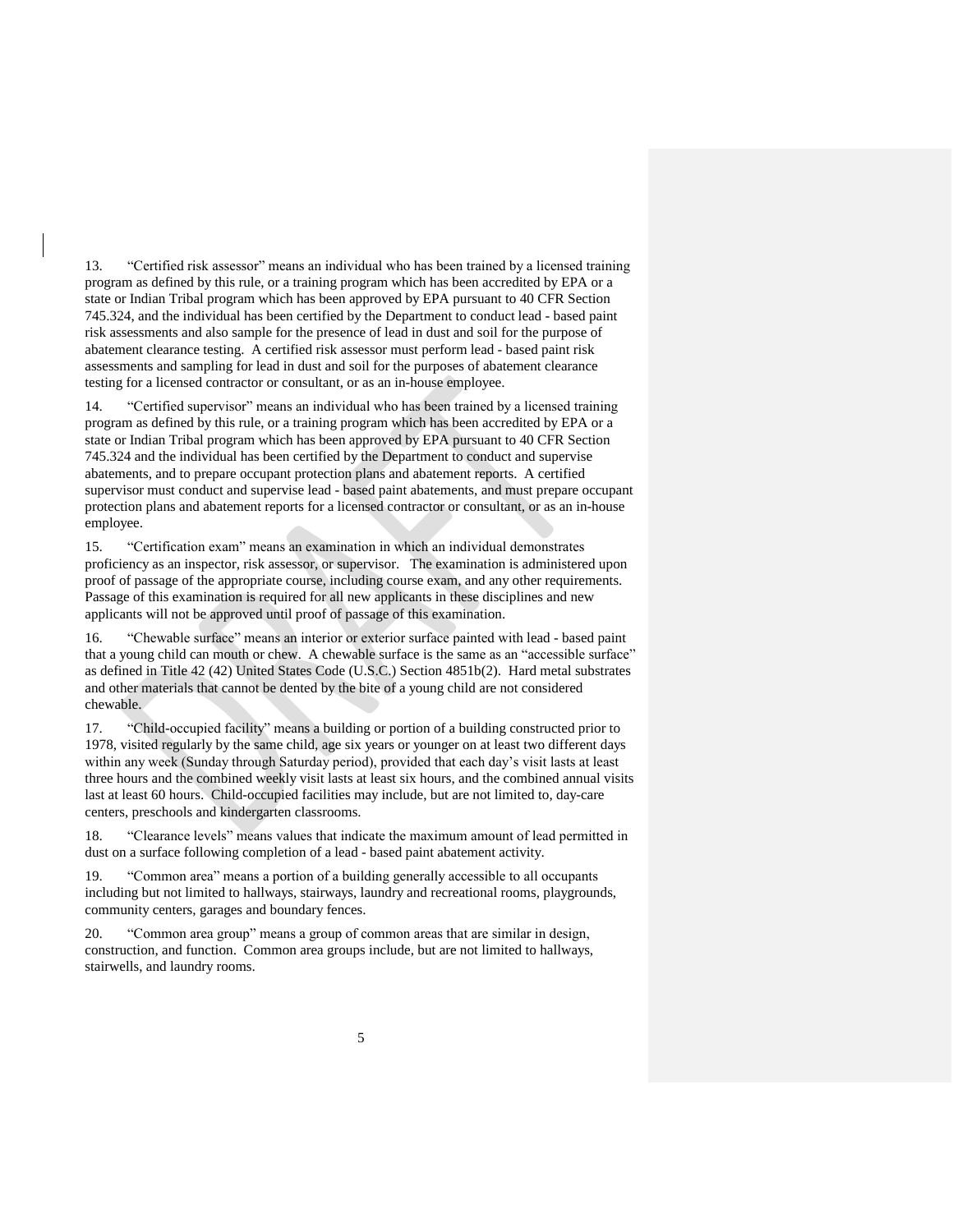21. "Component or building component" means specific design or structural elements or fixtures of a building, residential dwelling, or child-occupied facility that are distinguished from each other by form, function and location. These include, but are not limited to, interior components such as: ceilings, crown moldings, walls, chair rails, doors, door trim, floors, fireplaces, radiators, and other heating units, shelves, shelf supports, stair treads, stair risers, stair stringers, newel posts, railing caps, balustrades, windows and trim (including sashes, window heads, jambs, sills, or stools and troughs), built-in cabinets, columns, beams, bathroom vanities, countertops, and air conditioners; and exterior components such as: painted roofing, chimneys, flashing, gutters and down spouts, ceilings, soffits, fascias, rake boards, corner boards, bulkheads, doors and door trim, fences, floors, joists, lattice work, railings and railing caps, siding, handrails, stair risers and treads, stair stringers, columns, balustrades, window sills or stools and troughs, casing, sashes and wells, and air conditioners.

22. "Concentration" means the relative content of a specific substance contained within a larger mass, such as the amount of lead (in micrograms per gram or parts per million by weight) in a sample of dust or soil.

23. "Containment" means a process to protect the environment by controlling exposures to the lead-contaminated dust and debris created during an abatement.

24. "Course agenda" means an outline of the key topics to be covered during a training course, including the time allotted to teach each topic.

25. "Course test" means an evaluation of the overall effectiveness of the training which shall test the trainees' knowledge and retention of the topics covered during the course. The course test is administered by the lead - based paint activities training provider upon successful completion of the training course. A passing score shall be considered 70 percent.

26. "Course test blueprint" means written documentation identifying the proportion of course test questions devoted to each major topic in the course curriculum.

27. "Department" means the Arkansas Department of Health or its successors.

28. "Deteriorated paint" means any interior or exterior paint or other coating that is peeling, chipping, chalking or cracking, or any paint or coating located on an interior or exterior surface or fixture that is otherwise damaged or separated from the substrate.

29. "Director" means the Director of the Arkansas Department of Health or its successor.

30. "Dripline" means the area within three feet surrounding the perimeter of a building.

31. "Discipline" means one of the specific types or categories of lead - based paint activities identified in this rule for which individuals may receive training from a licensed training program, an EPA approved lead - based paint activities training program, or a training program which has been approved by a state or Indian Tribal program approved by EPA, and seek certification from the Department. For example, "abatement worker" is a discipline.

32. "Distinct painting history" means the application history, as indicated by its visual appearance or a record of application, over time, of paint or other surface coatings to a component or room.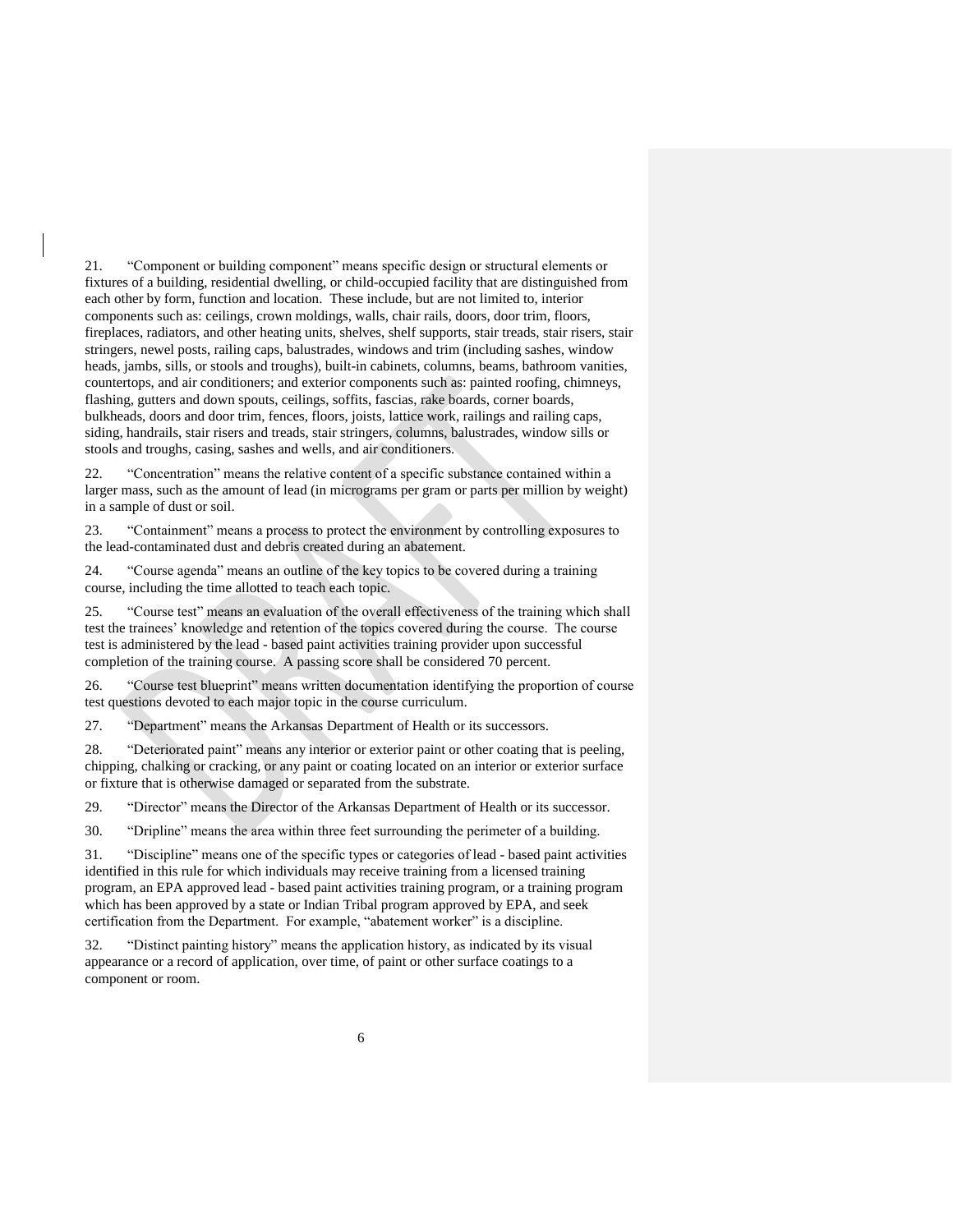33. "Documented methodologies" means methods or protocols used to sample for the presence of lead in paint, dust, and soil. Documented methodologies that are appropriate for this rule are found in the following: the U.S. Department of Housing and Urban Development (HUD), Guidelines for the Evaluation and Control of Lead - based Paint Hazards in Housing; the EPA Guidance on Residential Lead - based Paint, Lead-contaminated Dust, Lead-contaminated Soil. 40 F.R. 47248 September, 1995; the EPA Residential Sampling for Lead: Protocols for Dust and Soil Sampling, EPA Report Number 747-R-95-001 (March, 1995) and rules, guidance, methods or protocols issued by a state or Indian Tribe that are authorized by EPA which are submitted to the Director for written approval as provided in this rule.

34. "Dust-lead hazard" means a surface dust in a residential dwelling or child-occupied facility that contains a mass-per-area concentration of lead equal to or exceeding  $10 \mu g/ft^2$ (micrograms per square foot) on floors or  $100 \mu g/ft^2$  on interior window sills based on wipe samples.

35. "Elevated Blood Lead Level" (EBL) means an excessive absorption of lead that is a confirmed concentration of lead in whole blood of 20 µg/dl (micrograms of lead per deciliter of whole blood) for a single venous test or of 15-19 µg/dl in two consecutive tests taken three to four months apart.

36. "Emergency" means an event which may present a danger to human health and the environment if the event does not receive immediate attention.

37. "Encapsulant" means a substance that forms a barrier between lead - based paint and the environment using a liquid-applied coating (with or without reinforcement materials) or an adhesively bonded covering material.

38. "Encapsulation" means the application of an encapsulant.

39. "Enclosure" means the use of rigid, durable construction materials that are mechanically fastened to the substrate in order to act as a barrier between lead - based paint and the environment.

40. "Ending date" means the calendar date specified in the Notice of Intent as the date upon which lead - based paint abatement activities are completed.

41. "EPA" means the Federal Environmental Protection Agency.

42. "Facility" means a child-occupied building or target housing, as defined by this rule.

43. "Firm" means any company, partnership, corporation, sole proprietorship, association, or other business entity, including lead - based paint contractors and consultants.

44. "F.R." means Federal Register.

45. "Friction surface" means an interior or exterior surface that is subject to abrasion or friction, including, but not limited to, certain window, floor, and stair surfaces.

46. "Guest instructors" means an individual designated by the training program manager or principal instructor to provide instruction specific to the lecture, hands-on activities, or work practice components of a course.

**Deleted:** 4 **Commented [AM1]:** Changed from 40 to 10 **Commented [AM2]:** Changed from 250 to 100

**Deleted:** 25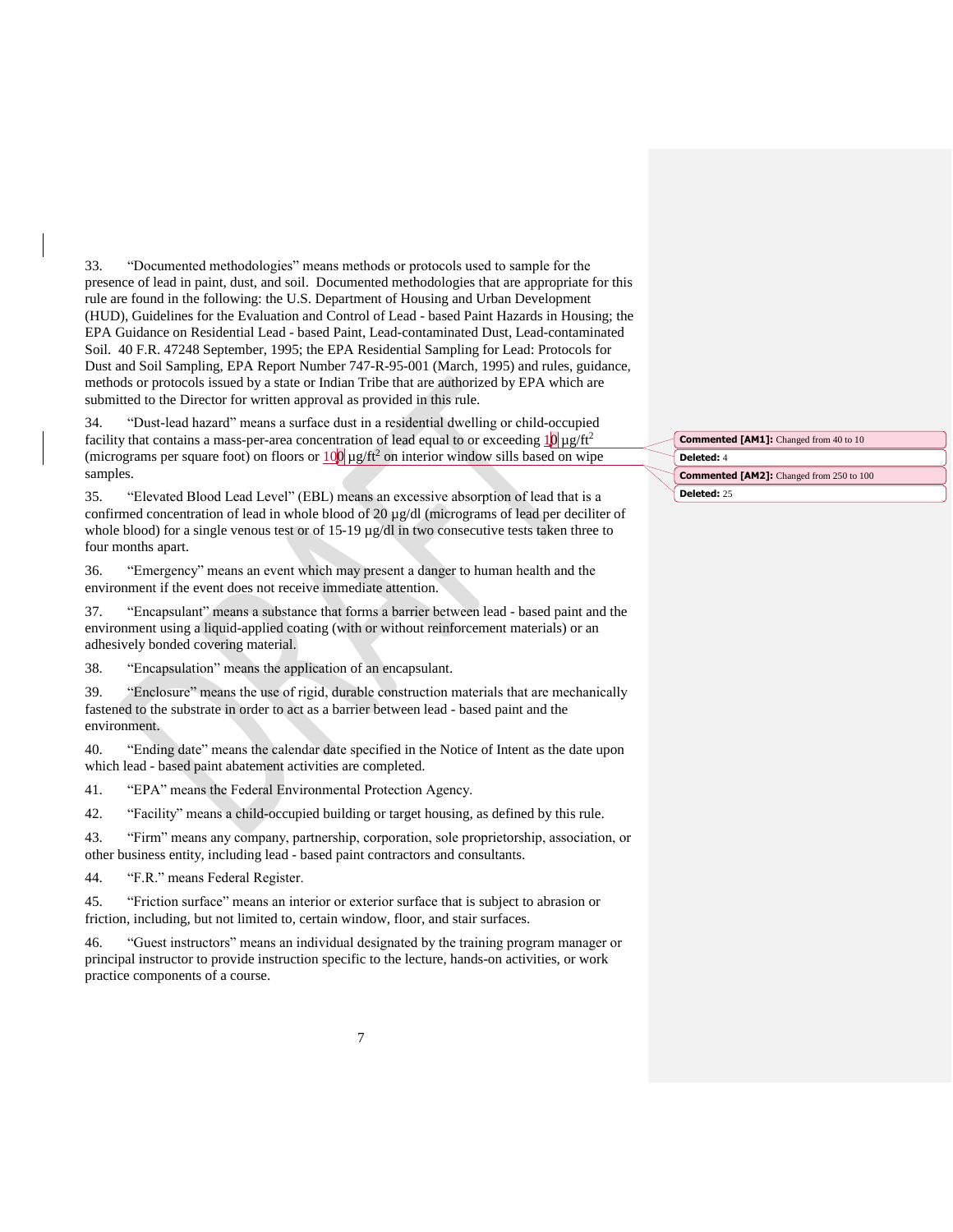47. "Good standing" means an applicant shall not have had a certification revoked for an act of bad faith; violation of law, rule, or ethics; and does not hold a suspended or probationary license in a United States' jurisdiction.

48. "Hands-on skills assessment" means an evaluation which tests a trainee's ability to satisfactorily perform the work practices and procedures identified in this rule, as well as any other skill taught in a lead - based paint training course.

49. "Hazardous waste" means any waste as defined as hazardous waste in 40 CFR Section 261.3.

50. "HUD" means the Federal Department of Housing and Urban Development.

51. "HUD Guidelines" means the Housing and Urban Development's Guidelines for Evaluation and Control of Lead - based Paint Hazards in Housing.

52. "Impact surface" means an interior or exterior surface that is subject to damage by repeated sudden force such as certain parts of door frames.

53. "In-house" means a permanent employee. (A permanent employee is not an independent contractor employed for purposes of lead - based paint abatement activities.)

54. "Inspection" means a surface-by-surface investigation to determine the presence of lead based paint and the provision of a written report explaining the results of the investigation. Inspections may only be performed by an individual certified as an inspector or risk assessor.

55. "Interim controls" means a set of measures designed to temporarily reduce human exposure or likely exposure to lead - based paint hazards, including specialized cleaning, repairs, maintenance, painting, temporary containment, ongoing monitoring of lead - based paint hazards or potential hazards, and the establishment and operation of management and resident education programs.

56. "Interior window sill" means the portion of the horizontal window ledge that protrudes into the interior of the room.

57. "Lead - based paint" or "LBP" means paint or other surface coatings that contain lead equal to or in excess of 1.0 mg/cm<sup>2</sup> (milligrams per square centimeter) or more than 0.5 percent by weight.

58. "Lead - based paint activities" means, in the case of target housing and child-occupied facilities, inspection, risk assessment, and abatement, as defined by this rule.

59. "Lead - based paint hazard" means hazardous lead - based paint, dust-lead hazard or soillead hazard as identified in this chapter.

60. "Lead-contaminated dust" means surface dust in target houses or child-occupied facilities that contains an area or mass concentration of lead at or in excess of levels identified by the EPA pursuant to the Federal Toxic Substances Control Act (TSCA) Section 403.

61. "Lead-contaminated soil" means bare soil on target house real property and on the property of a child-occupied facility that contains lead at or in excess of levels identified by the EPA pursuant to TSCA Section 403.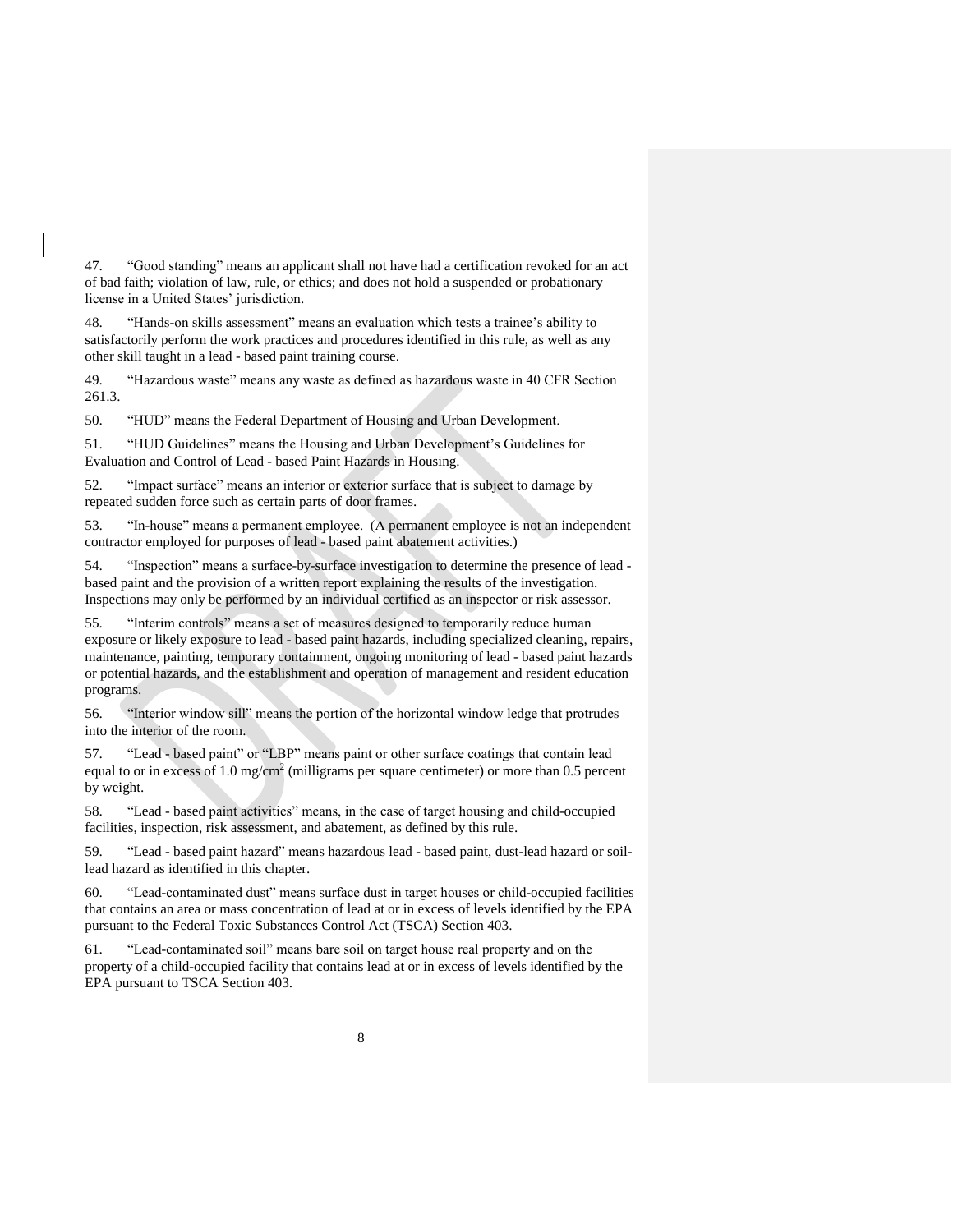62. "Lead-hazard screen" means a limited risk assessment activity that involves limited paint and dust sampling as described in this rule. A lead-hazard screen may only be performed by an individual certified as a risk assessor.

63. "License" means a document issued by the Department to a lead - based paint consultant, contractor, or training provider who has been approved by the Department as meeting all of the licensing requirements of this rule.

64. "Licensed consultant" means a firm, partnership, corporation, sole proprietorship, association, or other business entity that performs lead - based paint activities and has been issued a license by the Department.

65. "Licensed contractor" means a firm, partnership, corporation, sole proprietorship, association, or other business entity that performs lead - based paint activities and has been issued a license by the Department.

66. "Licensed training provider" means a firm, partnership, corporation, sole proprietorship, association, or other business entity that performs lead - based paint training for lead - based paint activities and has been licensed by the Department.

67. "Living area" means any area of a residential dwelling used by one or more children age six or younger, including, but not limited to, living rooms, kitchen areas, dens, play rooms, and children's bedrooms.

68. "Loading" means the quantity of a specific substance present per unit of surface area, such as the amount of lead in micrograms contained in the dust collected from a certain surface area divided by the surface area in square feet or square meters.

69. "Mid-yard" means an area of a residential yard approximately midway between the dripline of a residential building and the nearest property boundary or between the driplines of a residential building and another building on the same property.

70. "Multi-family dwelling" means a structure that contains more than one separate dwelling unit, which is used, or occupied, or intended to be used or occupied, in whole, or in part as the home or residence of one or more persons.

71. "Notice of Deficiency" or "NOD" means a written document which identifies deficiencies in a Notice of Intent.

72. "Notice of Intent" or "NOI" means a written notice document which provides detailed information, as prescribed by this rule, and filed with the Department, as prescribed by this rule, notifying the Department of lead - based paint abatement activities.

73. "Notification period" means a set period of time between the submittal of a Notice of Intent and the beginning of lead - based paint abatement activities (including all on-site worksite preparation).

74. "Occupant protection plan" means a written document which must be prepared by a certified supervisor or certified project designer prior to any lead - based paint abatement activity which shall describe the measures and management procedures, as set forth in this rule, that will be taken during the abatement to protect the building occupants from exposure to any lead -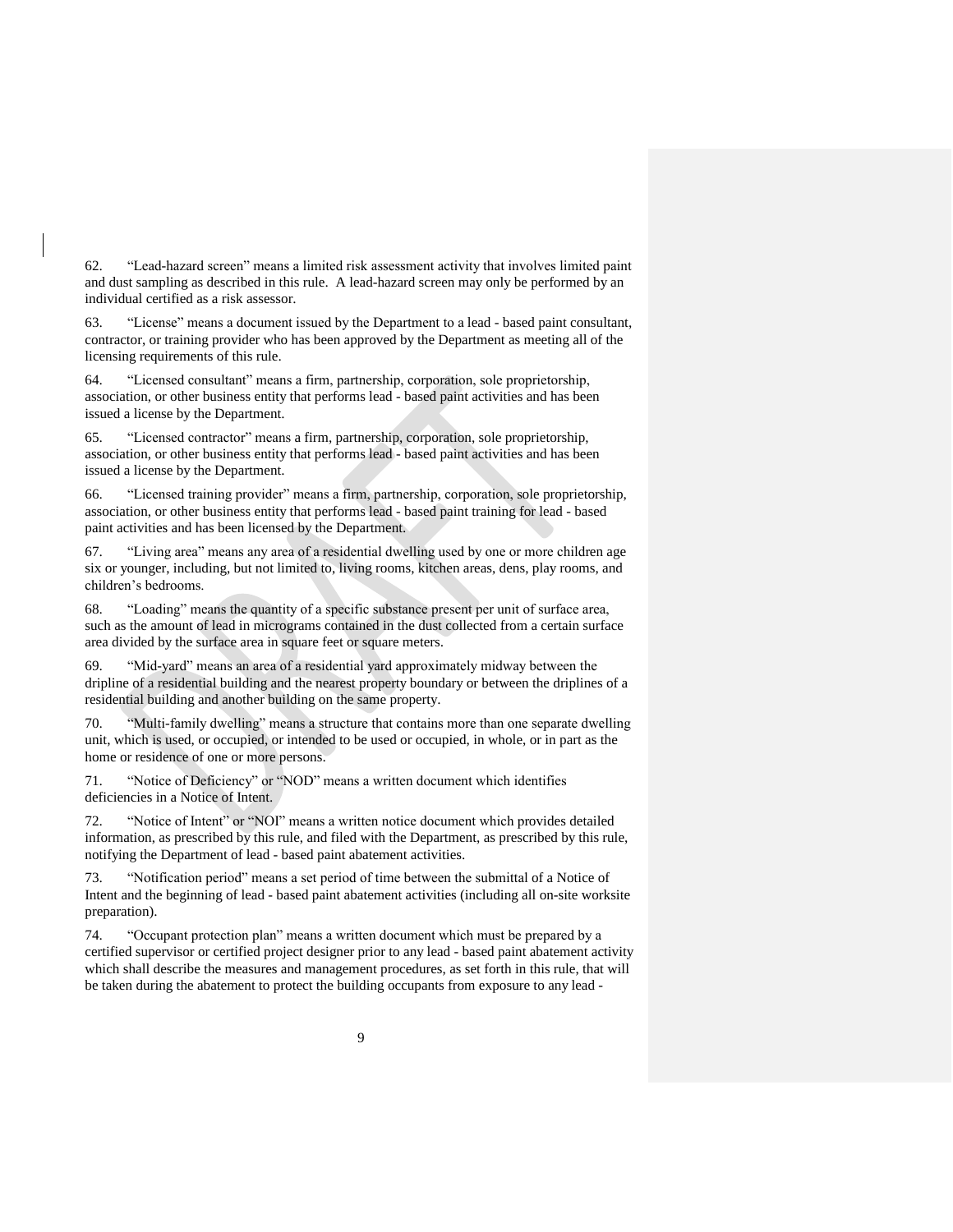### based paint hazards.

75. "Paint in poor condition" means more than 10 square feet of deteriorated paint on exterior components with large surface areas; or more than 2 square feet of deteriorated paint on interior components with large surface areas (for example, walls, ceilings, floors, doors); or more than 10 percent of the total surface area of the component is deteriorated on interior or exterior components with small surface areas (window sills, baseboards, soffits, trim).

76. "Paint-lead hazard" means any of the following:

77. Any lead - based paint on a friction surface that is subject to abrasion and where the lead dust levels on the nearest horizontal surface underneath the friction surface (for example, the window sill, or floor) are equal to or greater than the dust-lead hazard levels defined in this chapter.

78. Any damaged or otherwise deteriorated lead - based paint on an impact surface that is caused by impact from a related building component (such as a door knob that knocks into a wall or a door that knocks against its door frame).

79. Any chewable lead - based painted surface on which there is evidence of teeth marks.

80. Any other deteriorated lead - based paint in any residential building or child-occupied facility or on the exterior of any residential building or child-occupied facility.

81. "Permanently covered soil" means soil which has been separated from human contact by the placement of a barrier consisting of solid, relatively impermeable materials, such as pavement or concrete. Grass, mulch, and other landscaping materials are not considered permanent covering.

82. "Person" means any individual, firm, partnership, association, corporation, natural or judicial person, or any Indian Tribe, state or political subdivision thereof; any interstate body; and any department, agency, or instrumentality of the Federal government.

83. "Play area" means an area of frequent soil contact by children younger than six years of age as indicated by, but not limited to, such factors including the following: the presence of play equipment (for example, sandboxes, swing sets, and sliding boards), toys, or other children's possessions, observations of play patterns, or information provided by parents, residents, care givers, or property owners.

84. "Principal instructor" means the individual who has the primary responsibility for organizing and teaching a particular course.

85. "RCRA" means the Resource Conservation and Recovery Act.

86. "Recognized laboratory" means an environmental laboratory recognized by EPA pursuant to TSCA Section 405(b) as being capable of performing an analysis for lead compounds in paint, soil, and dust.

87. "Reduction" means measures designed to reduce or eliminate human exposure to lead based paint hazards through methods including interim controls and abatement.

88. "Residential building" means a building containing one or more residential dwellings.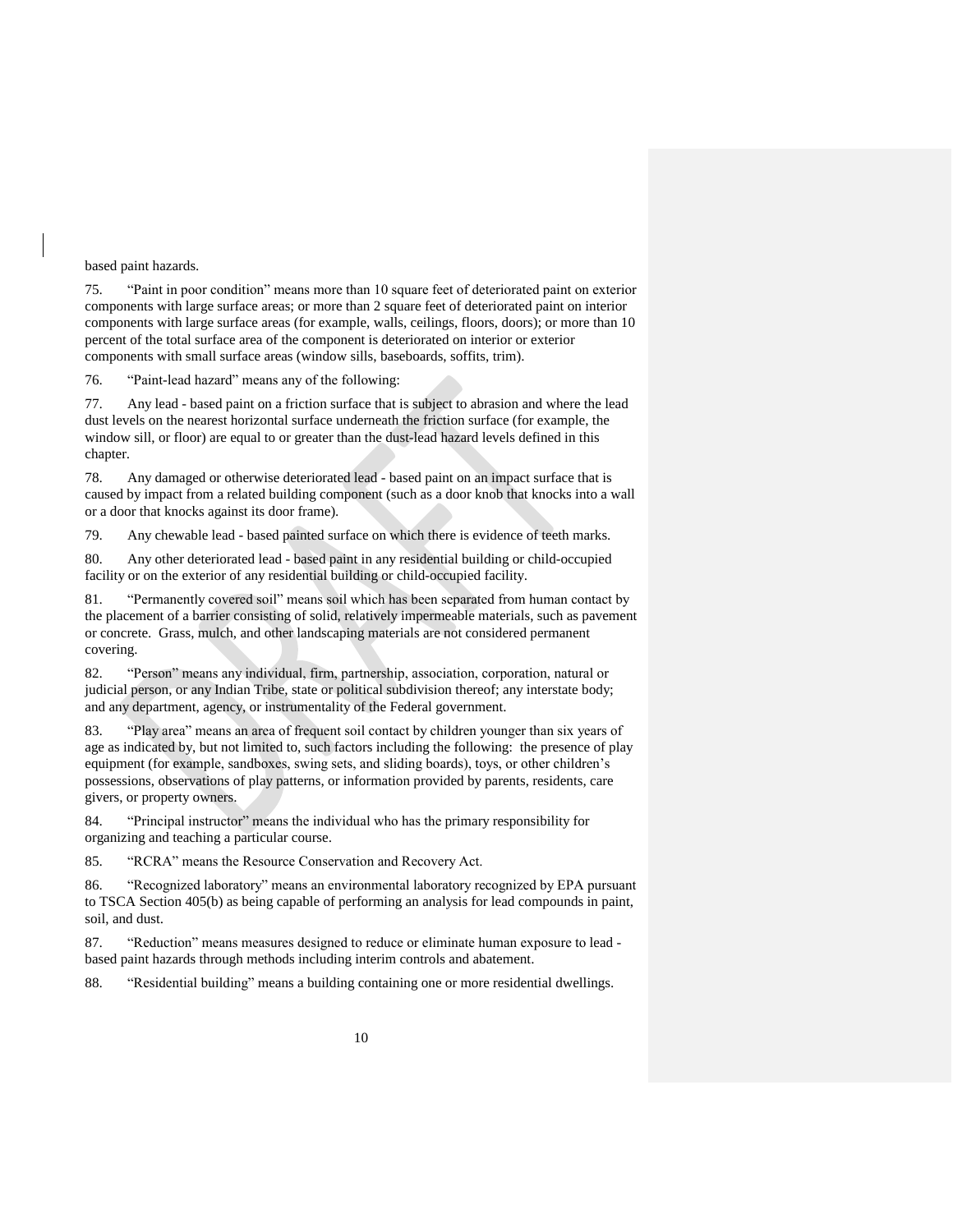89. "Residential dwelling" means (1) a detached single-family dwelling unit, including attached structures such as porches and stoops, or (2) a single-family dwelling unit in a structure that contains more than one separate residential dwelling unit, which is used or occupied, or intended to be used or occupied, in whole or in part, as the home or residence of one or more persons.

90. "Returning Military Veteran" means a former member of the United States Armed Forces who was discharged from active duty under circumstances other than dishonorable.

91. "Risk assessment" means (1) an on-site investigation to determine the existence, nature, severity, and location of lead - based paint hazards, and (2) the provision of a written report by the certified risk assessor and the licensed contractor or consultant conducting the risk assessment, explaining the results of the investigation and options for reducing lead - based paint hazards. Risk assessments may only be performed by individuals certified as risk assessors.

92. "Room" means a separate part of the inside of a building, such as a bedroom, living room, dining room, kitchen, bathroom, laundry room, or utility room. To be considered a separate room, the room must be separated from adjoining rooms by built-in walls or archways that extend at least six inches from an intersecting wall. Half walls or bookcases count as room separators if built-in. Movable or collapsible partitions or partitions consisting solely of shelves or cabinets are not considered built-in walls. A screened in porch that is used as a living area is a room.

93. "Soil-lead hazard" means bare soil on residential real property or on the property of a child-occupied facility that contains total lead equal to or exceeding 400 parts per million or  $(\mu g/g)$  in a play area or average of 1,200 parts per million of bare soil in the rest of the yard based on soil samples.

94. "Soil sample" means a sample collected in a representative location using American Society for Testing and Materials (ASTM) test method E1727, "Standard Practice for Field Collection of Soil Samples for Lead Determination by Atomic Spectrometry Techniques," or equivalent method.

95. "Substantially similar" or "substantially equivalent" certification means lead based paint activities certification (or equivalent) from a state or tribal program that has been authorized by the EPA pursuant to 40 CFR Part 745.

96. Target housing" means any housing constructed prior to 1978, except housing for the elderly or persons with disabilities (unless any one or more children age six years or younger resides or is expected to reside in such housing for the elderly or persons with disabilities) or any zero - bedroom dwelling.

97. "TSCA" means the Federal Toxic Substances Control Act, 15 U.S.C. Sections 2601 to 2692.

98. "Training curriculum" means an established set of course topics for instruction in a licensed training program for a particular discipline designed to provide specialized knowledge and skills.

99. "Training hour" means at least 50 minutes of actual learning, including but not limited to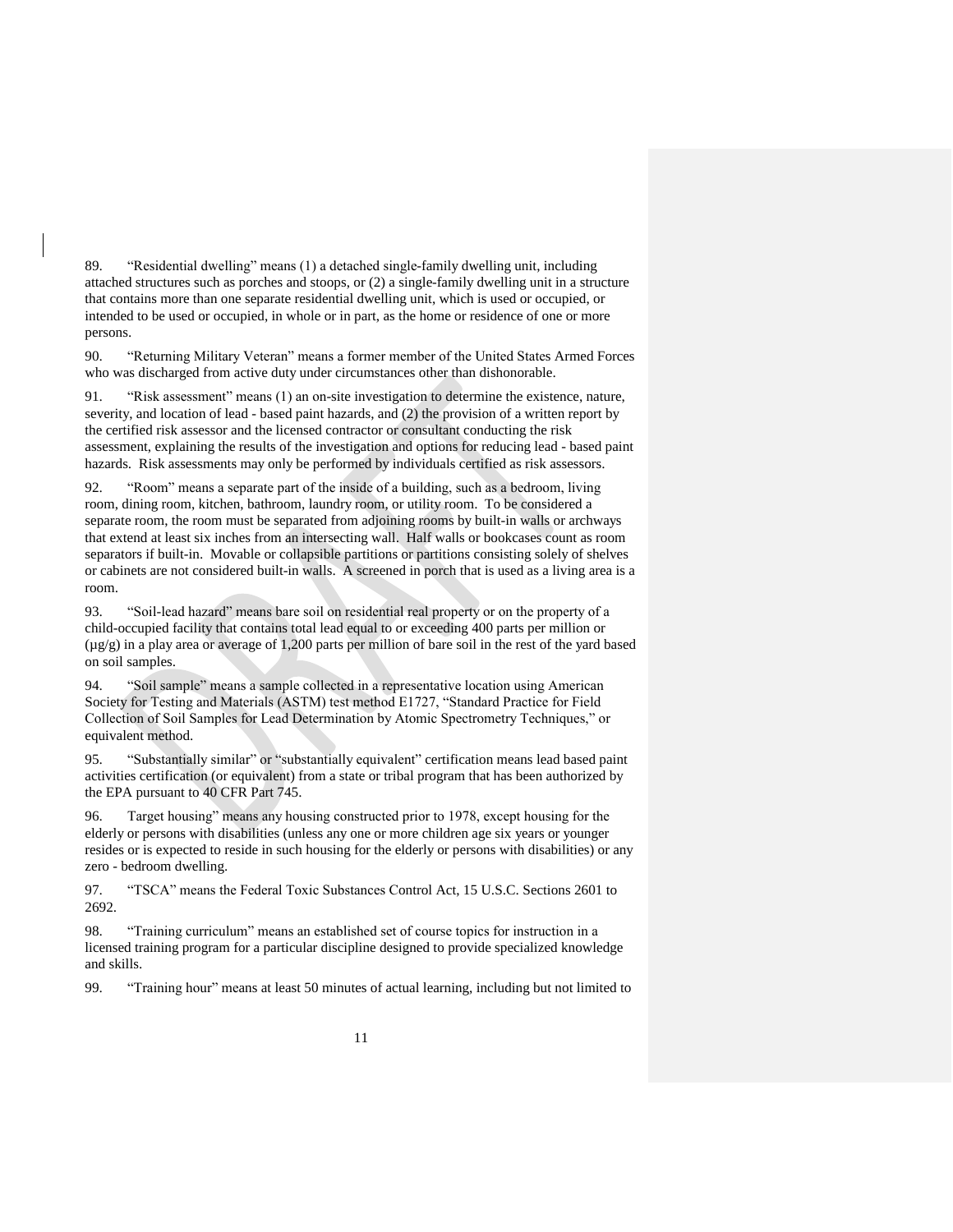time devoted to lecture, learning activities, small group activities, demonstrations, evaluations, and/or hands-on experience.

100. "Training manager" means the individual responsible for administering a licensed training program and monitoring the performance of principal instructors and guest instructors.

101. "Visual inspection for clearance testing" means the visual examination of a target house or a child-occupied facility following an abatement to determine if the abatement has been successfully completed.

102. "Visual inspection for risk assessment" means the visual examination of a target house or a child-occupied facility to determine the existence of deteriorated lead - based paint or other potential sources of lead - based paint hazards.

103. "Weighted arithmetic mean" means the arithmetic mean of sample results weighted by the number of subsamples in each sample. Its purpose is to give influence to a sample relative to the surface area it represents. A single surface sample is comprised of a single subsample. A composite sample may contain from two to four subsamples of the same area as each other and of each single surface sample in the composite. The weighted arithmetic mean is obtained by summing, for all samples, the product of the sample's result multiplied by the number of subsamples in the sample, and dividing the sum by the total number of subsamples contained in all samples. For example, the weighted arithmetic mean of a single surface sample containing 60  $\mu$ g/ft<sup>2</sup>, a composite sample (three subsamples) containing 100  $\mu$ g/ft<sup>2</sup>, and a composite sample (4 subsamples) containing 110  $\mu$ g/ft<sup>2</sup> is 100  $\mu$ g/ft<sup>2</sup>. This result is based on the equation  $[60+(3*100)+(4*110)]/(1+3+4)$ .

104. "Window trough" means, for a typical double-hung window, the portion of the exterior window sill between the interior window sill (or stool) and the frame of the storm window. If there is no storm window, the window trough is the area that receives both the upper and lower window sashes when they are both lowered. The window trough is sometimes referred to as the window "well."

105. "Wipe sample" means a sample collected by wiping a representative surface of known area, as determined by ASTM test method E1728, "Standard Practice for Field Collection of Settled Dust Samples Using Wipe Sampling Methods for Lead Determination by Atomic Spectrometry Techniques, or equivalent method, with an acceptable wipe material as defined in ASTM test method E1792, "Standard Specification for Wipe Sampling Materials for Lead in Surface Dust."

106. "µg/dl" means micrograms per deciliter.

- 107. " $\mu$ g/ft<sup>2</sup>" means micrograms per square foot.
- 108. "µg/g" means micrograms per gram which is equivalent to parts per million.

# <span id="page-15-0"></span>**SECTION III LICENSING PROCEDURES FOR LEAD - BASED PAINT ACTIVITIES TRAINING PROVIDERS**

Lead - based paint training programs must be licensed by the Department to offer or claim to

<span id="page-15-1"></span><sup>(</sup>a) Licensing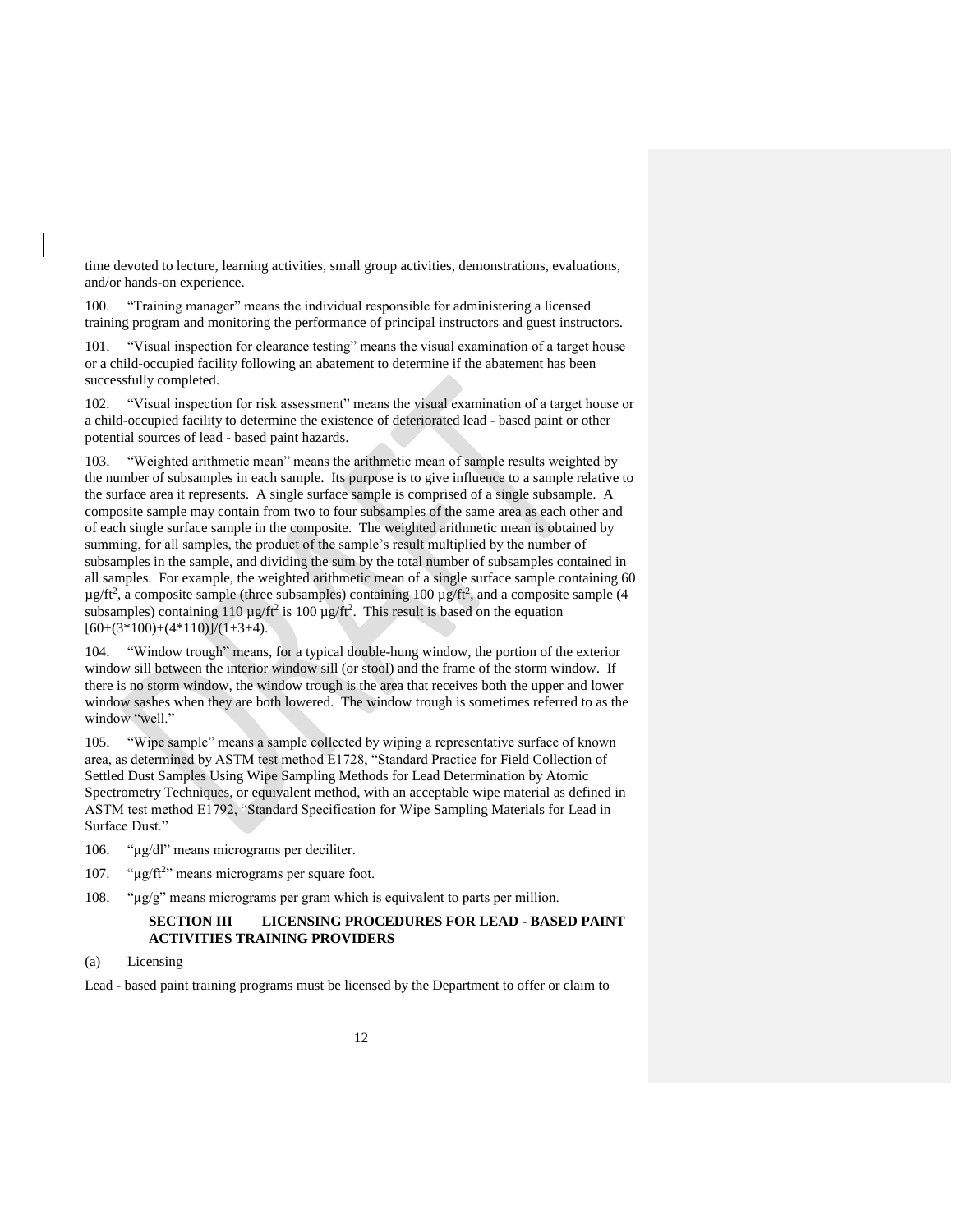offer lead - based paint activities courses or refresher courses in the state of Arkansas in any of the following disciplines: inspector, risk assessor, supervisor, project designer, and abatement worker.

- <span id="page-16-0"></span>(b) Application process
	- (1) The application process for lead based paint activities training provider license includes the following:
		- (A) A written application submitted to the Department must contain the following information:
			- (i) The training program's name, address, and telephone number;
			- (ii) A list of courses for which it is applying for licensing, including any refresher courses for which the training program is seeking licensing;
			- (iii) A statement signed by the training program manager certifying that:
				- (a) the training program meets the requirements established in Section  $III(b)(3)$ ,
				- (b) the training program is using EPA recommended model training materials, or
				- (c) the training program is using training materials approved by a state or Indian Tribal program approved by EPA.
			- (iv) If a training program does not use EPA-recommended model training materials or training materials approved by an authorized state or Indian Tribe, its application shall also include:
				- (a) A copy of the student and instructor manuals, or other materials to be used for each course; and
				- (b) A copy of the course agenda for each course.
			- (v) All training programs shall include in their application for licensing the following:
				- (a) A description of the facilities and equipment to be used for lecture and hands-on training;
				- (b) A copy of the course test blueprint for each course;
				- (c) A description of the activities and procedures that will be used for conducting the assessment of hands-on skills for each course;
				- (d) A copy of the quality control plan, as provided in §  $III(b)(3)(J).$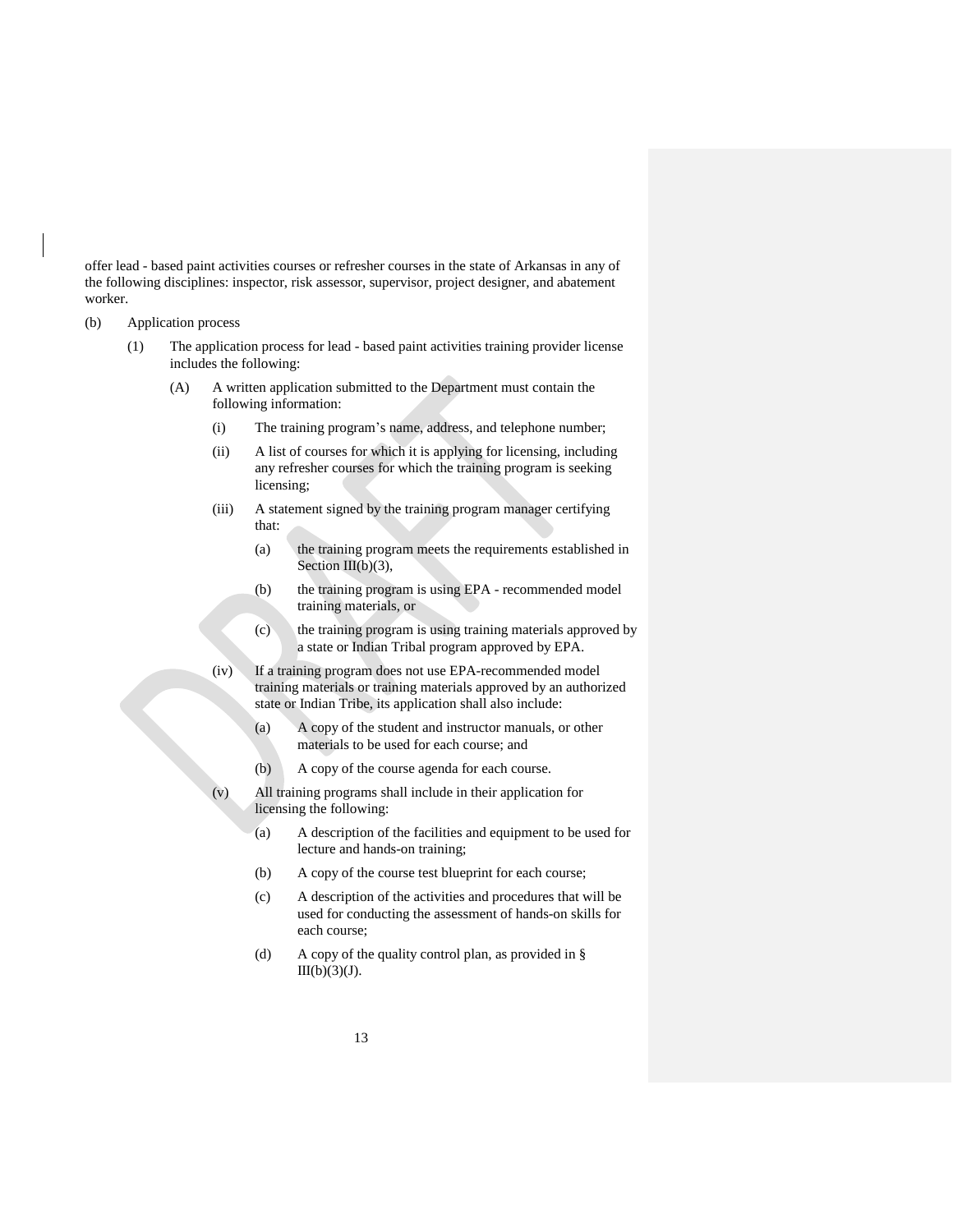- (vi) All appropriate fees; and
- (vii) A completed disclosure statement form provided by the Department.
- (2) If a training program meets the requirements in § III(b) then the Department shall approve the application for licensing no more than 180 days after receiving a complete application, including any applicable fees, from the training program. In the case of approval, a license shall be sent to the applicant. In the case of disapproval, a letter describing the reasons for disapproval shall be sent to the applicant. The applicant may appeal this decision as provided in the Administrative Procedure Act. Prior to disapproval, the Department may, at its discretion, work with the applicant to address inadequacies in the application for licensing. The Department may also request additional materials retained by the training program under the provisions of § III(b). If a training program's application is disapproved, the program may reapply for licensing at any time.
- (3) For a training program to obtain licensing from the Department to offer lead based paint activities courses, the program shall meet the following requirements:
	- (A) The training program shall employ a training manager who has:
		- (i) At least two years of experience, education, or training in teaching workers or adults; or
		- (ii) A bachelor's or graduate degree in building construction technology, engineering, industrial hygiene, safety, public health, education, business administration or program management or a related field; or
		- (iii) Two years of experience in managing a training program specializing in environmental hazards; and
		- (iv) Demonstrated experience, education or training in the construction industry including: lead or asbestos abatement, painting, carpentry, renovation, remodeling, occupational safety and health, or industrial hygiene.
	- (B) The training manager shall designate a qualified principal instructor for each course who has:
		- (i) Demonstrated experience, education, or training in teaching workers or adults; and
		- (ii) Successfully completed at least 16 hours of any EPA-accredited or EPA-authorized state or Indian Tribal-accredited lead specific training; or a lead - based paint activities training course licensed by the Department; and
		- (iii) Demonstrated experience, education, or training in lead or asbestos abatement, painting, carpentry, renovation, remodeling,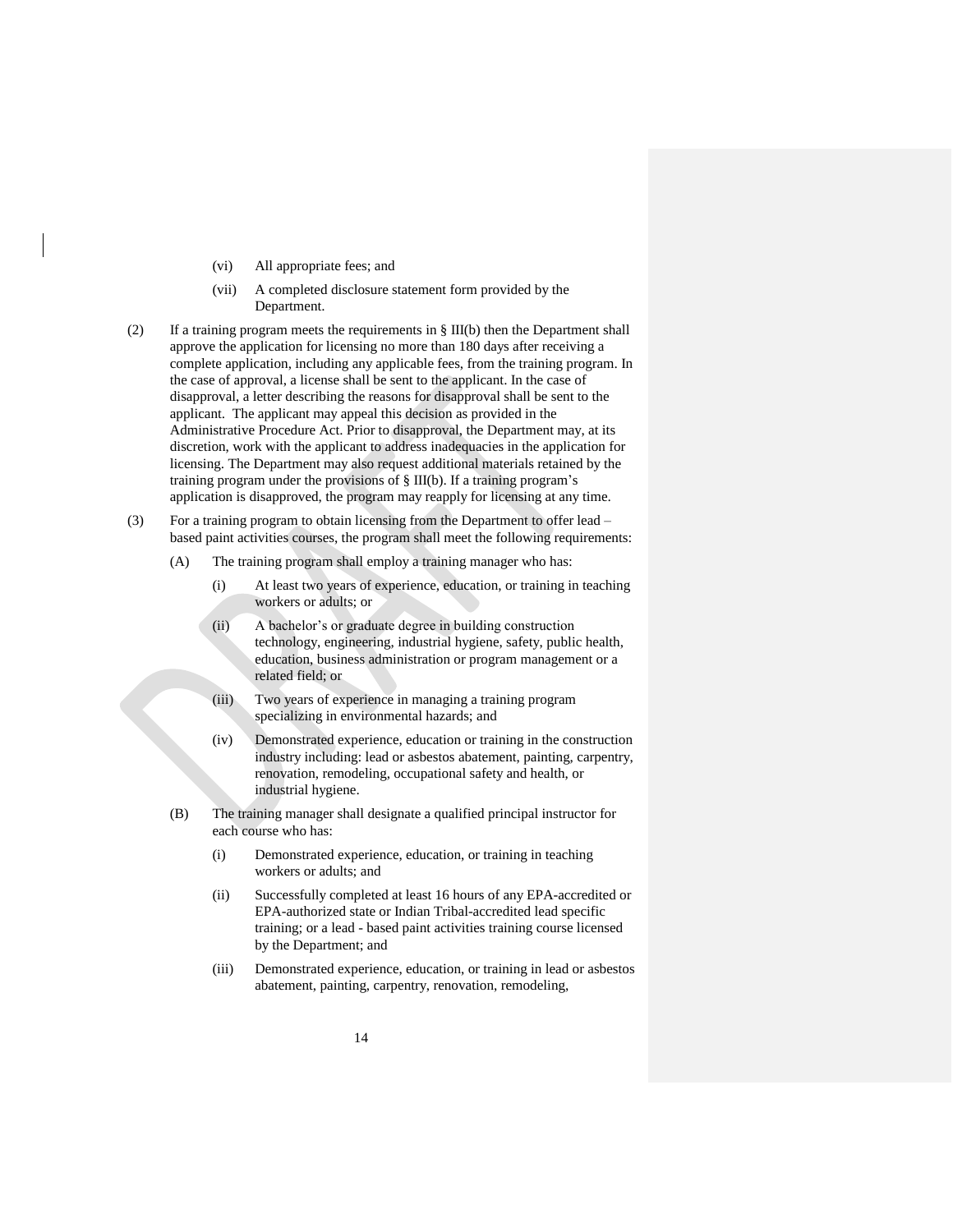occupational safety and health, or industrial hygiene.

- (C) The principal instructor shall be responsible for the organization of the course and oversight of the teaching of all course material. The training manager may designate guest instructors as needed to provide instruction specific to the lecture, hands-on activities, or work practice components of a course.
- (D) The Department shall recognize the following documents as evidence the training managers and principal instructors have the education, work experience, training requirements or demonstrated experience specifically listed in  $\S$  III(b)(3)(A) and (B) above:
	- (i) Official academic transcripts or diploma as evidence of meeting the education requirements;
	- (ii) Resumes, letters of reference, or documentation of work experience, as evidence of meeting the work experience requirements; and
	- (iii) Certificates from train-the-trainer courses and lead-specific training courses, as evidence of meeting the training requirements.
- (E) The documentation required in  $\S$  III(b)(3)(D) above need not be submitted with the licensing application, but if not submitted, shall be retained by the training program as required by the record keeping requirements contained in this chapter.
- (F) The training program shall ensure the availability of, and provide adequate facilities for, the delivery of the lecture, course test, hands-on training, and assessment activities. This includes providing training equipment that reflects current work practices and maintaining or updating the equipment and facilities as needed.
- (G) To become licensed in the following disciplines, the training program shall provide training courses that meet the following training hour requirements:
	- (i) The inspector course shall last a minimum of 24 training hours, with a minimum of eight hours devoted to hands - on training activities. The minimum curriculum requirements are provided in §  $III(c)(1)$ .
	- (ii) The risk assessor course shall last a minimum of 16 training hours, with a minimum of four hours devoted to hands - on training activities. The minimum curriculum requirements are provided in §  $III(c)(2)$ .
	- (iii) The supervisor course shall last a minimum of 32 training hours, with a minimum of eight hours devoted to hands - on activities.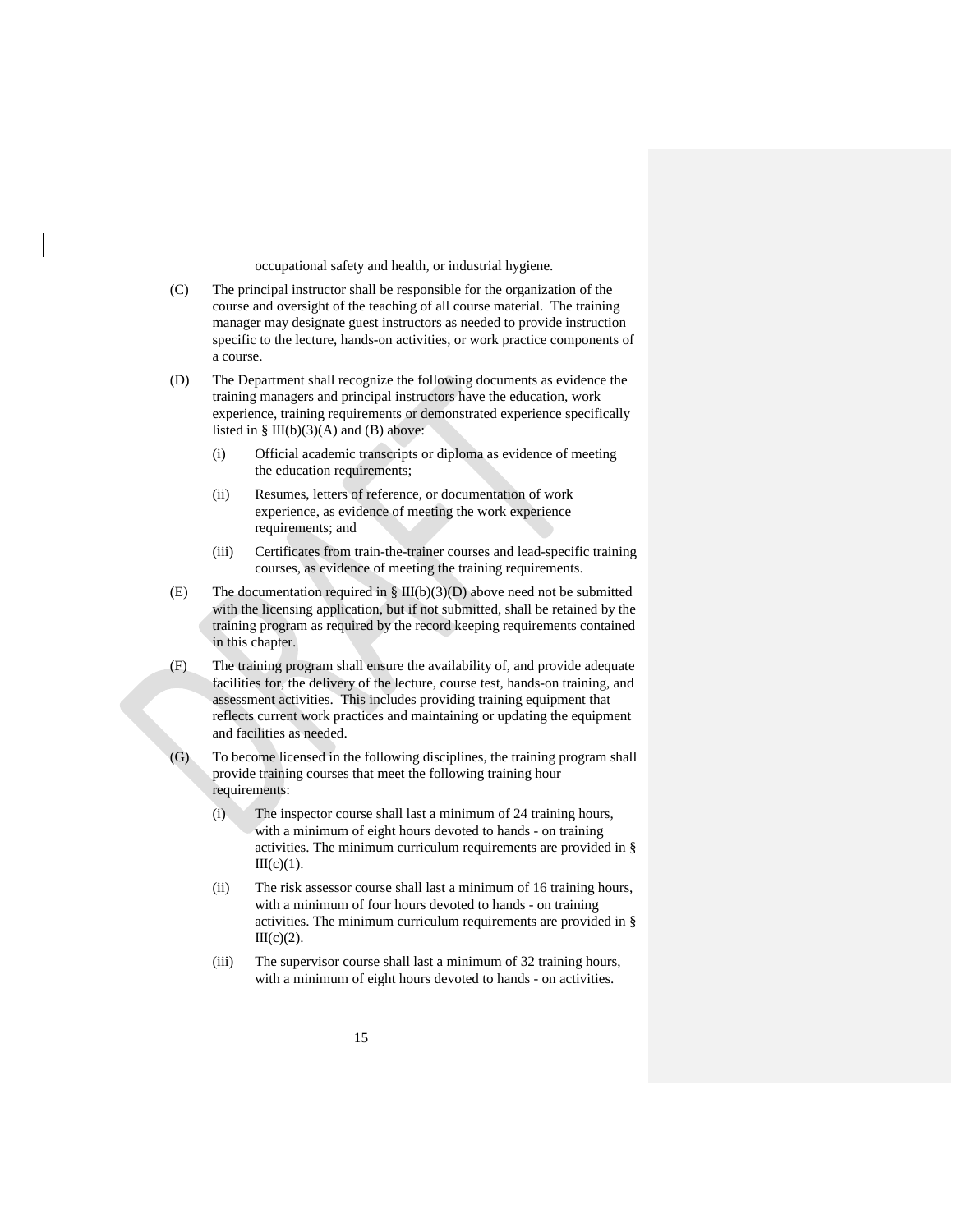The minimum curriculum requirements are provided in  $\S$  III(c)(3).

- (iv) The project designer course shall last a minimum of eight training hours. The minimum curriculum requirements are provided in §  $III(c)(4)$ .
- (v) The abatement worker course shall last a minimum of 16 training hours, with a minimum of eight hours devoted to hands - on training hours. The minimum curriculum requirements are provided in  $\S$  III(c)(5).
- (H) For each course offered, the training program shall conduct a course test at the completion of the course and, if applicable, a hands - on skills assessment for that discipline. Each individual must successfully complete the hands - on skills assessment and receive a passing score of 70 percent of 100 questions on the course test to pass any course.
	- (i) The training manager is responsible for maintaining the validity and integrity of the hands - on skills assessment to ensure that it accurately evaluates the trainees' performance of the work practices and procedures associated with the course topics contained in  $\S$  III(c).
	- (ii) The training manager is responsible for maintaining the validity and integrity of the course test to ensure that it accurately evaluates the trainees' knowledge and retention of the course topics.
	- (iii) The course test shall be developed in accordance with the test blueprint submitted with the training licensing application.
- (I) The training program shall issue unique course completion certificates to each individual who passes the training course. The course completion certificate shall include:
	- (i) The name, a unique identification number, and address of the individual;
	- (ii) The name of the particular course that the individual completed;
	- (iii) Dates of course completion/test passage;
	- (iv) The name, address, and telephone number of the training program.
- (J) The training manager shall develop and implement a quality control plan. The plan shall be used to maintain and improve the quality of the training program over time. This plan shall contain at least the following elements:
	- (i) Procedures for periodic revision of training materials and the course test to reflect innovations in the field; and
	- (ii) Procedures for the training manager's annual review of principal instructor competency.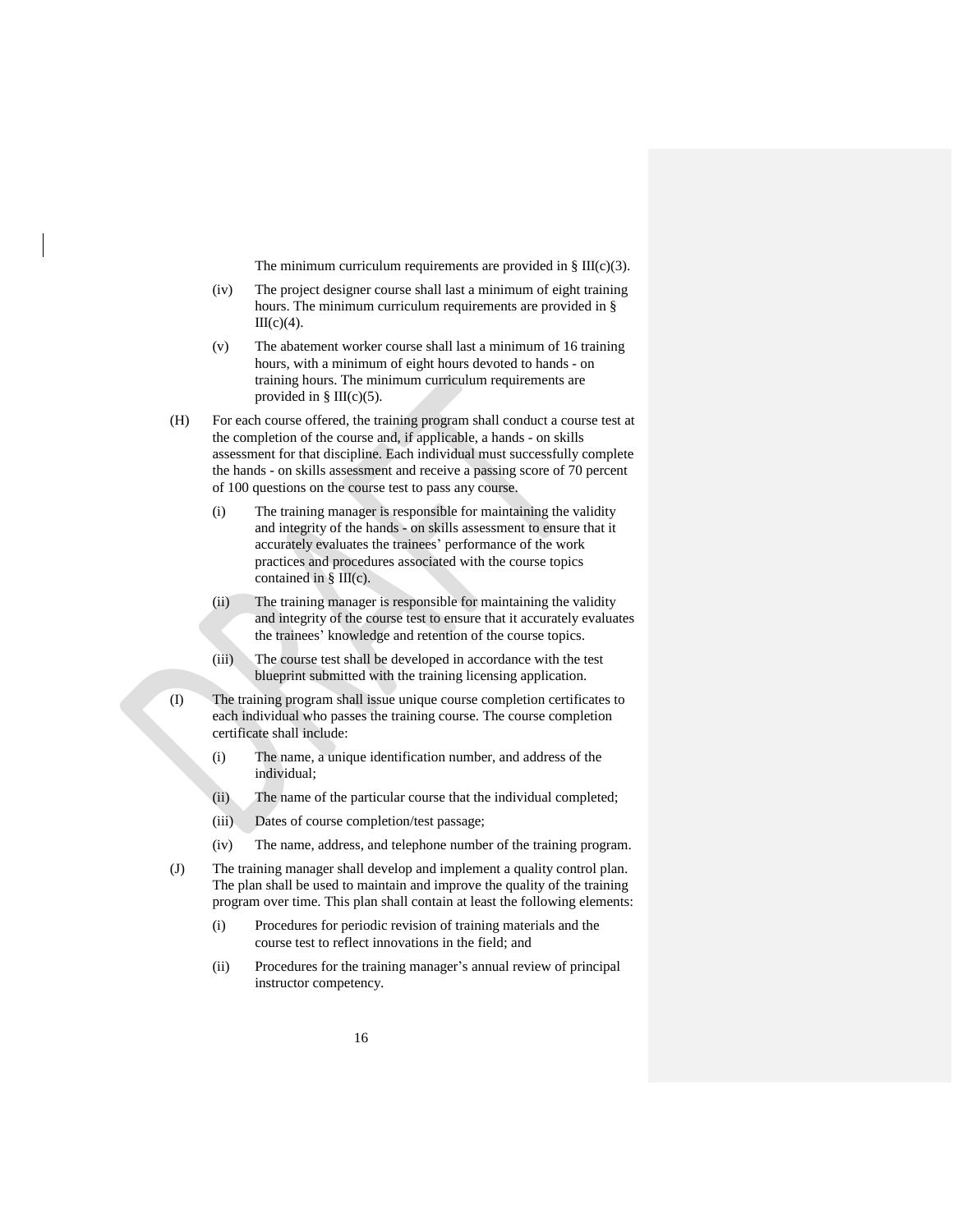- (K) The training program shall offer courses which teach the work practice standards for conducting lead - based paint activities contained in 40 CFR Section 745.227, and other standards developed by EPA pursuant to Title IV of the TSCA. These standards shall be taught in the appropriate courses to provide trainees with the knowledge needed to perform the lead - based paint activities they are responsible for conducting.
- (L) The training manager shall be responsible for ensuring that the training program complies at all times with all applicable requirements of Title IV of TSCA and this rule.
- (M) The training manager shall allow EPA and/or Department staff to audit the training program to verify the contents of the application for licensing as set forth in § III(b).

<span id="page-20-0"></span>(c) Minimum training requirements

To become licensed, training programs must ensure that their courses of study for the various lead - based paint activities disciplines cover the following subject areas. Listed requirements ending in an asterisk (\*) indicate areas that require hands - on activities as an integral component of the course.

- (1) TARGET HOUSING AND CHILD-OCCUPIED FACILITIES -- LEAD BASED PAINT ACTIVITIES INSPECTOR
	- (A) Role and responsibilities of an inspector;
	- (B) Background information on lead and its adverse health effects;
	- (C) Background information on Federal, state, and local rules and guidance that pertains to lead - based paint and lead - based paint activities;
	- (D) Lead based paint inspection methods, including selection of rooms and components for sampling or testing;\*
	- (E) Paint, dust, and soil sampling methodologies;\*
	- (F) Clearance standards and testing, including random sampling;\*
	- (G) Preparation of the final inspection report; \* and
	- (H) Record keeping.
- (2) TARGET HOUSING AND CHILD-OCCUPIED FACILITIES -- LEAD BASED PAINT ACTIVITIES RISK ASSESSORS
	- (A) Role and responsibilities of a risk assessor;
	- (B) Collection of background information to perform risk assessment;
	- (C) Sources of environmental lead contamination such as paint, surface dust and soil, water, air, packaging, and food;
	- (D) Visual inspection for the purposes of identifying potential sources of lead -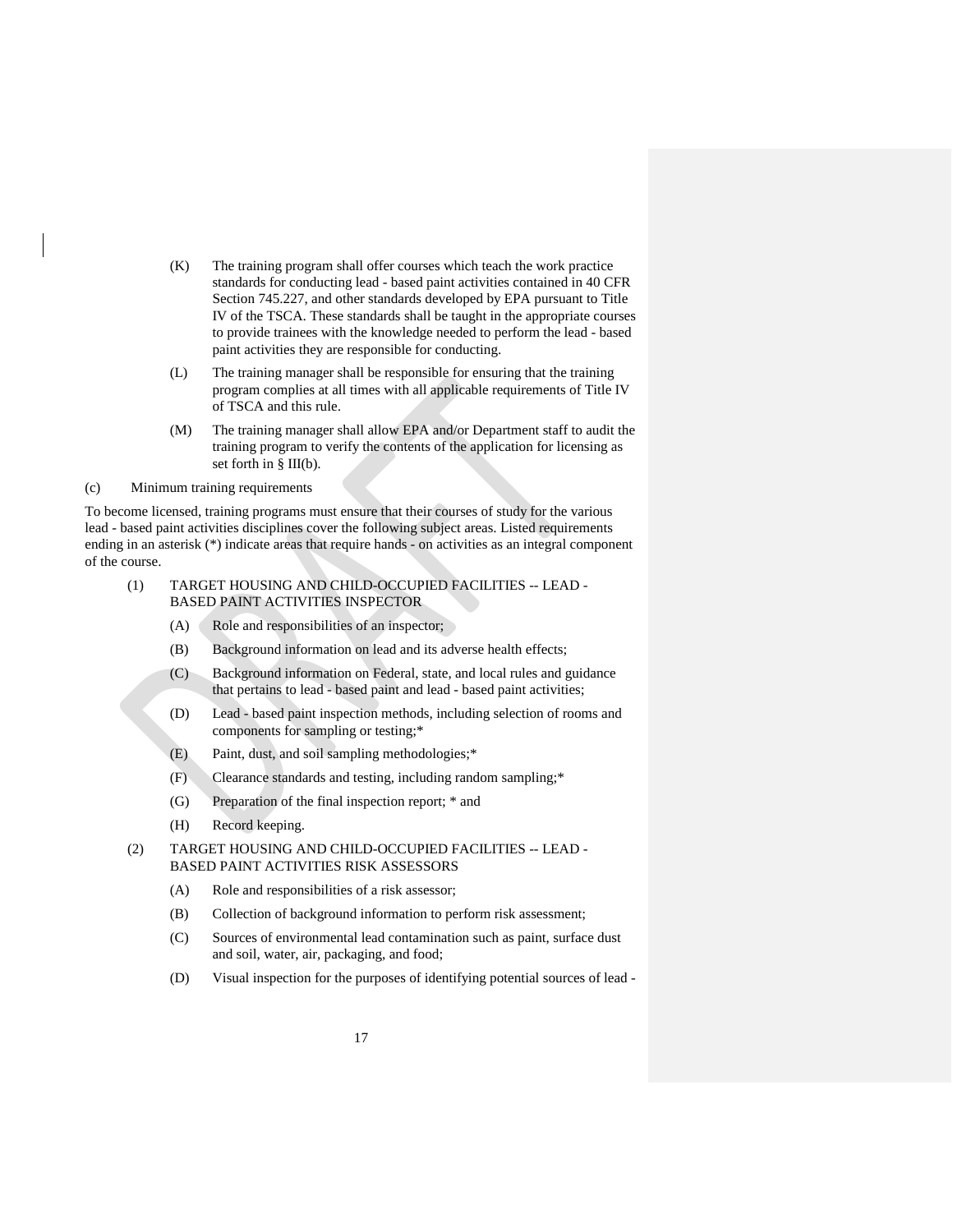based paint hazards;\*

- (E) Lead hazard screen protocol;
- (F) Sampling for other sources of lead exposure;\*
- (G) Interpretation of lead based paint and other lead sampling results, including all applicable state or Federal guidance or rules pertaining to lead - based paint hazards;\*
- (H) Development of hazard control options, the role of interim controls, and operations and maintenance activities to reduce lead - based paint hazards; and
- (I) Preparation of a final risk assessment report.

# (3) TARGET HOUSING AND CHILD-OCCUPIED FACILITIES -- LEAD - BASED PAINT ACTIVITIES SUPERVISOR

- (A) Role and responsibilities of a supervisor;
- (B) Background information on lead and its adverse health effects;
- (C) Background information on Federal, state and local rules and guidance that pertain to lead - based paint abatement;
- (D) Liability and insurance issues relating to lead based paint abatement;
- (E) Risk assessment and inspection report interpretation;\*
- (F) Development and implementation of an occupant protection plan and abatement report;
- (G) Lead based paint hazard recognition and control.\*
- (H) Lead based paint abatement and lead based paint hazard reduction methods, including restricted practices;\*
- (I) Interior dust abatement/cleanup or lead based paint hazard control and reduction methods;\*
- (J) Soil and exterior dust abatement or lead based paint hazard control and reduction methods;\*
- (K) Clearance standards and testing;
- (L) Cleanup and waste disposal; and
- (M) Recordkeeping.
- (4) TARGET HOUSING AND CHILD-OCCUPIED FACILITIES -- LEAD BASED PAINT ACTIVITIES PROJECT DESIGNER
	- (A) The role and responsibilities of a project designer;
	- (B) Development and implementation of an occupant protection plan for largescale abatement projects;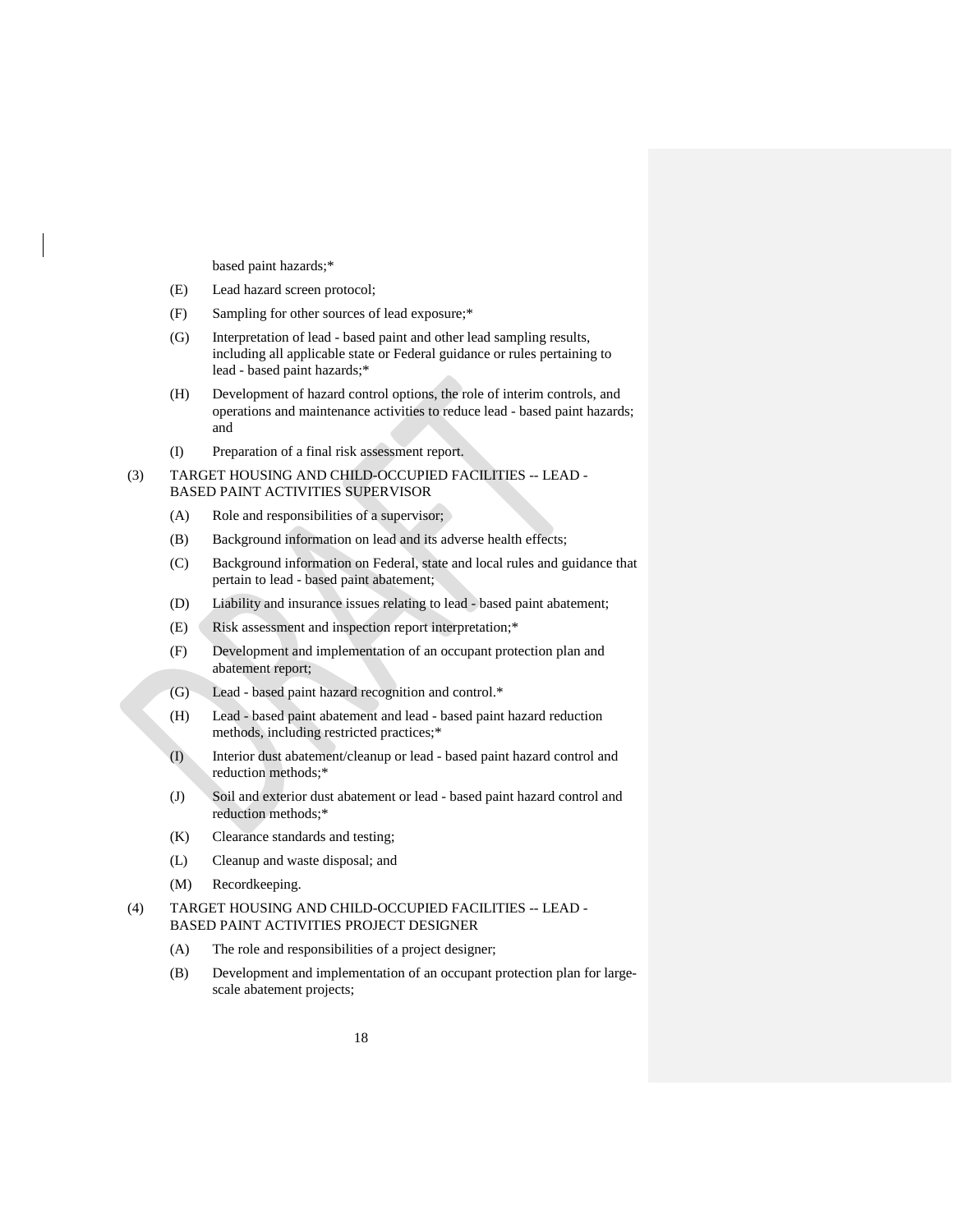- (C) Lead based paint abatement and lead based paint hazard reduction methods, including restricted practices for large-scale abatement projects;
- (D) Interior dust abatement/cleanup or lead hazard control and reduction methods for large-scale abatement projects;
- (E) Clearance standards and testing for large-scale abatement projects; and
- (F) Integration of lead based paint abatement methods with modernization and rehabilitation projects for large-scale abatement projects.
- (5) TARGET HOUSING AND CHILD-OCCUPIED FACILITIES -- LEAD BASED PAINT ACTIVITIES ABATEMENT WORKER
	- (A) Role and responsibilities of an abatement worker;
	- (B) Background information on lead and its adverse health effects;
	- (C) Background information on Federal, state and local rules and guidance that pertain to lead - based paint abatement;
	- (D) Lead based paint hazard recognition and control;\*
	- (E) Lead based paint abatement and lead based paint hazard reduction methods, including restricted practices;\*
	- (F) Interior dust abatement methods/cleanup or lead-hazard reduction;\* and
	- (G) Soil and exterior dust abatement methods or lead based paint hazard reduction.\*
- <span id="page-22-0"></span>(d) Minimum requirements for licensing lead - based paint activities refresher training programs

A training program may seek to offer lead - based paint activities refresher courses in any of the following disciplines: inspector, risk assessor, supervisor, project designer, and abatement worker. A training program may apply for licensing to offer courses or refresher courses in as many disciplines as it chooses. A training program may seek licensing for additional courses at any time as long as the program can demonstrate that it meets the requirements of this chapter.

- (1) To obtain licensing to offer refresher training, a training program must demonstrate that the following course contents are reviewed in the refresher training course:
	- (A) Review the curriculum topics of the full-length courses listed under § III(c) as appropriate; and
	- (B) Ensure that the courses of study include, at a minimum, the following:
		- (i) An overview of current safety practices relating to lead based paint activities in general, as well as specific information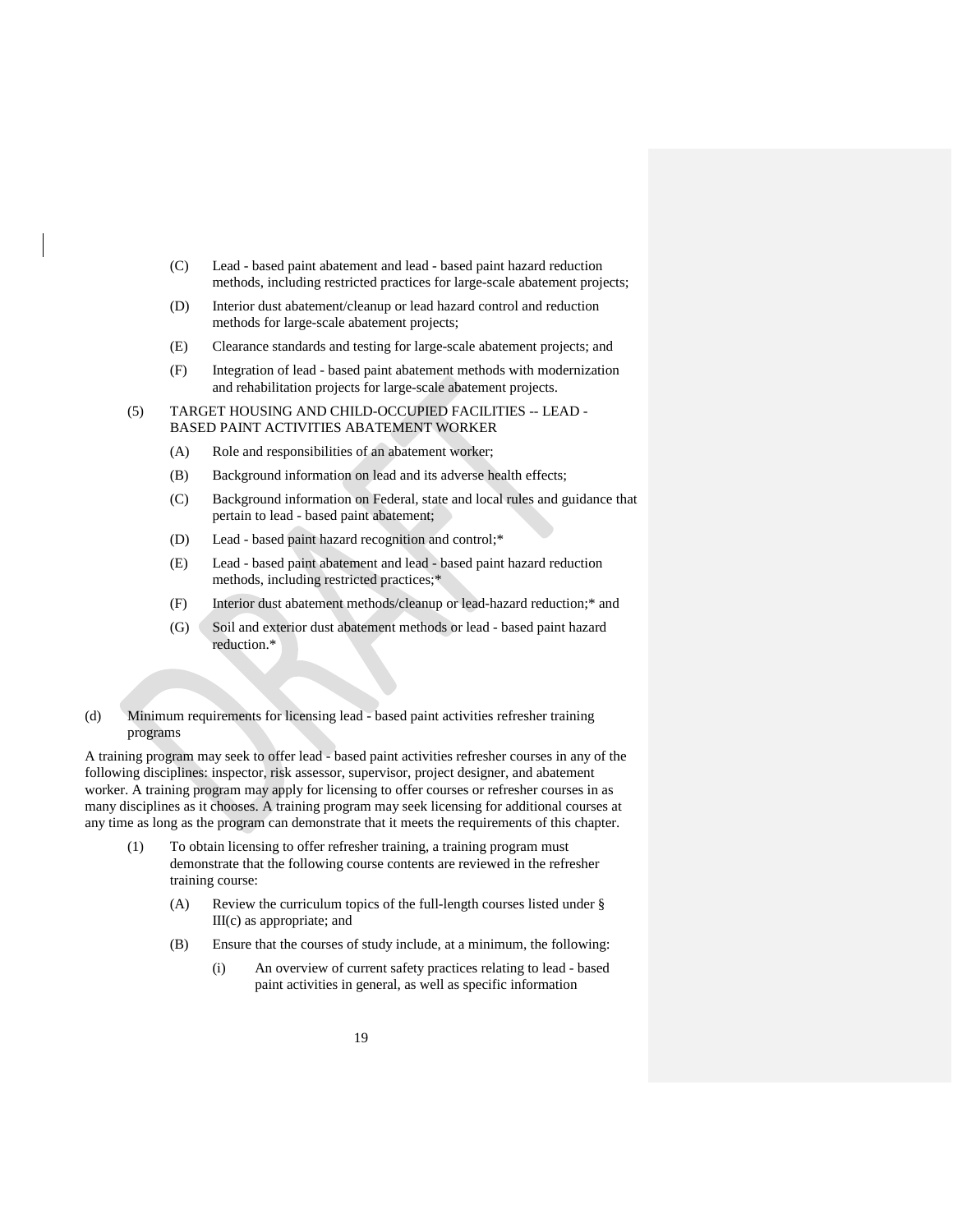pertaining to the appropriate discipline;

- (ii) Current laws and rules relating to lead based paint activities in general, as well as, specific information pertaining to the appropriate discipline; and
- (iii) Current technologies related to lead based paint activities in general, as well as specific information pertaining to the appropriate discipline.
- (C) Each refresher course, except for the project designer course, shall last a minimum of eight training hours. The project designer refresher course shall last a minimum of four training hours.
- (D) For each refresher course offered, the training program shall conduct a hands-on assessment (if applicable), and at the completion of the course, a course test of 50 questions. (A passing score of 70 percent is required.)
- (2) A training program may apply for licensing of a refresher course concurrently with its application for licensing of the corresponding training course as described in § III(b). If so, the applicant shall provide the applicable information for the corresponding course, as required in § III(d), and the applicable refresher course information.
- (3) A refresher training program seeking licensing to offer refresher training courses only shall submit a written application to the Department containing the applicable information required in the application process as set forth in § III(b) and § III(d) and shall offer a refresher course test of 50 questions with a required passing score of 70 percent and any required hands-on skills assessment.
- <span id="page-23-0"></span>(4) The same review process provided for training courses shall apply to application of refresher training courses.
- (e) Reaccreditation of training programs
	- (1) Unless relicensed, a training program's license (including refresher license) shall expire four years after the date of issuance and/or upon failure to submit the applicable annual fees. If a training program meets the requirements of  $\S$  III(e), the training program shall be relicensed.
	- (2) A training program seeking relicensing shall submit an application to the Department no later than 180 days before its license expires. If a training program does not submit its application for relicensing by that date, the Department cannot guarantee that the program will be relicensed before the end of the license period.
	- (3) The training program's application for relicensing shall contain:
		- (A) The training program's name, address, and telephone number;
		- (B) A list of courses for which it is applying for relicensing;
		- (C) A description of any changes to the training facility, equipment or course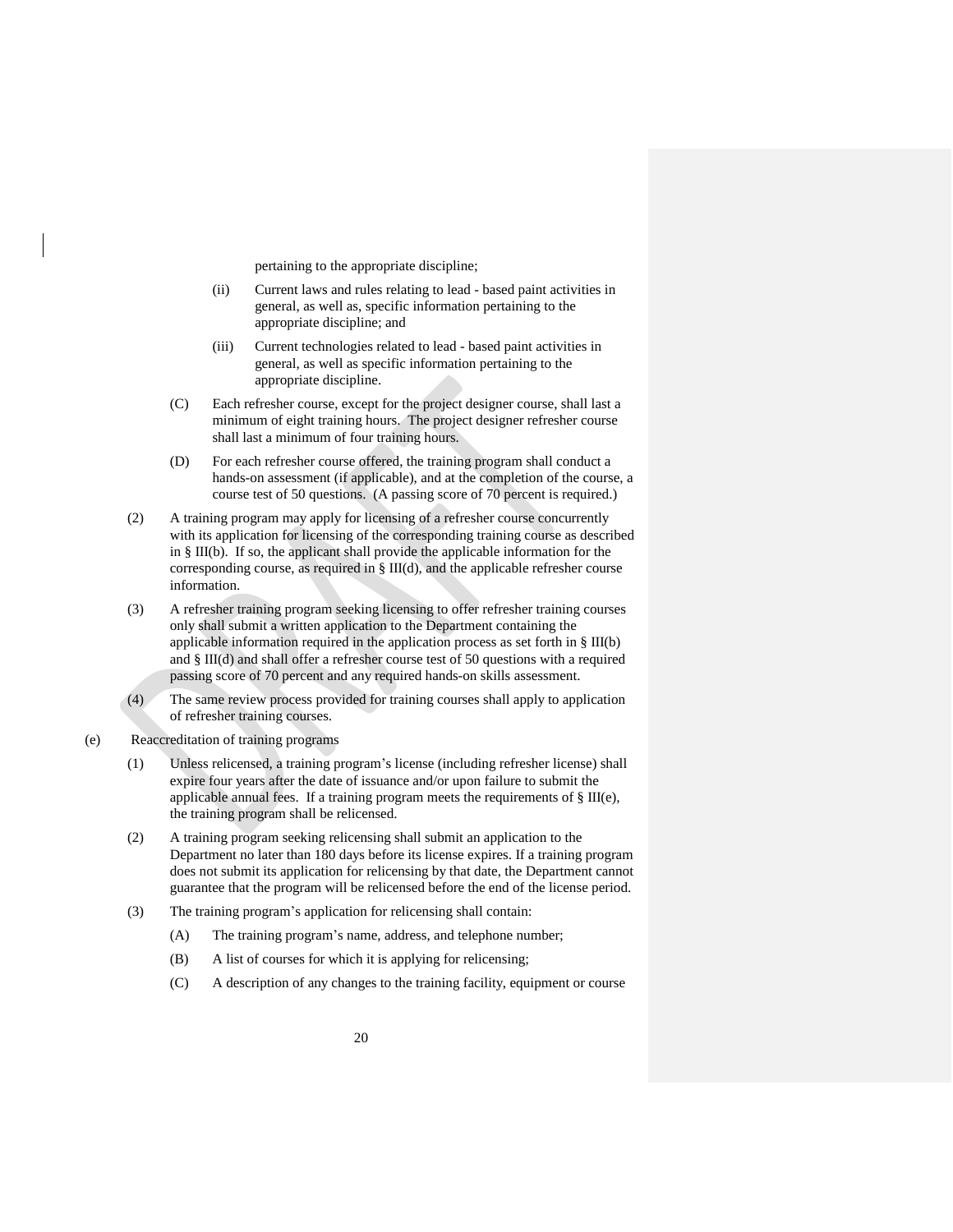materials since its last application was approved that adversely affects the students' ability to learn;

- (D) A statement signed by the program manager stating:
	- (i) That the training program complies at all times with all requirements in § III(b), § III(c), and § III(d), as applicable; and
	- (ii) The record keeping and reporting requirements of  $\S$  III(g) shall be followed;
- (E) A completed disclosure statement, and
- (F) Applicable fee.
- (4) Upon request, the training program shall allow EPA and/or the Department staff to audit the training program to verify the contents of the application for relicensing as described in § III(e).
- <span id="page-24-0"></span>(f) Suspension, revocation, and/or modification of training programs
	- (1) The Department may, after notice and opportunity for hearing, suspend, revoke, or modify the license of a training program (including a refresher training license) if a training program, training manager, or other person with supervisory authority over the program has:
		- (A) Misrepresented the contents of a training course to EPA, the Department, and/or the student population;
		- (B) Failed to submit required information or notifications in a timely manner;
		- (C) Failed to maintain required records;
		- (D) Falsified licensing records, instructor qualifications, or other licensing related information or documentation;
		- (E) Failed to comply with the training standards and requirements in this chapter;
		- (F) Failed to comply with Federal, state, or local environmental lead based paint statutes or rules; and
		- (G) Made false or misleading statements to the Department in its application for licensing or relicensing which the Department relied upon in approving the application.
	- (2) Any training program, training manager, or other person with supervisory authority over the training program may request a hearing on any decision of the Director to revoke, modify, or suspend a program license.
	- (3) The Department shall maintain a list of parties whose licensing and certification has been suspended, revoked, modified, or reinstated.
- <span id="page-24-1"></span>(g) Training program record keeping requirements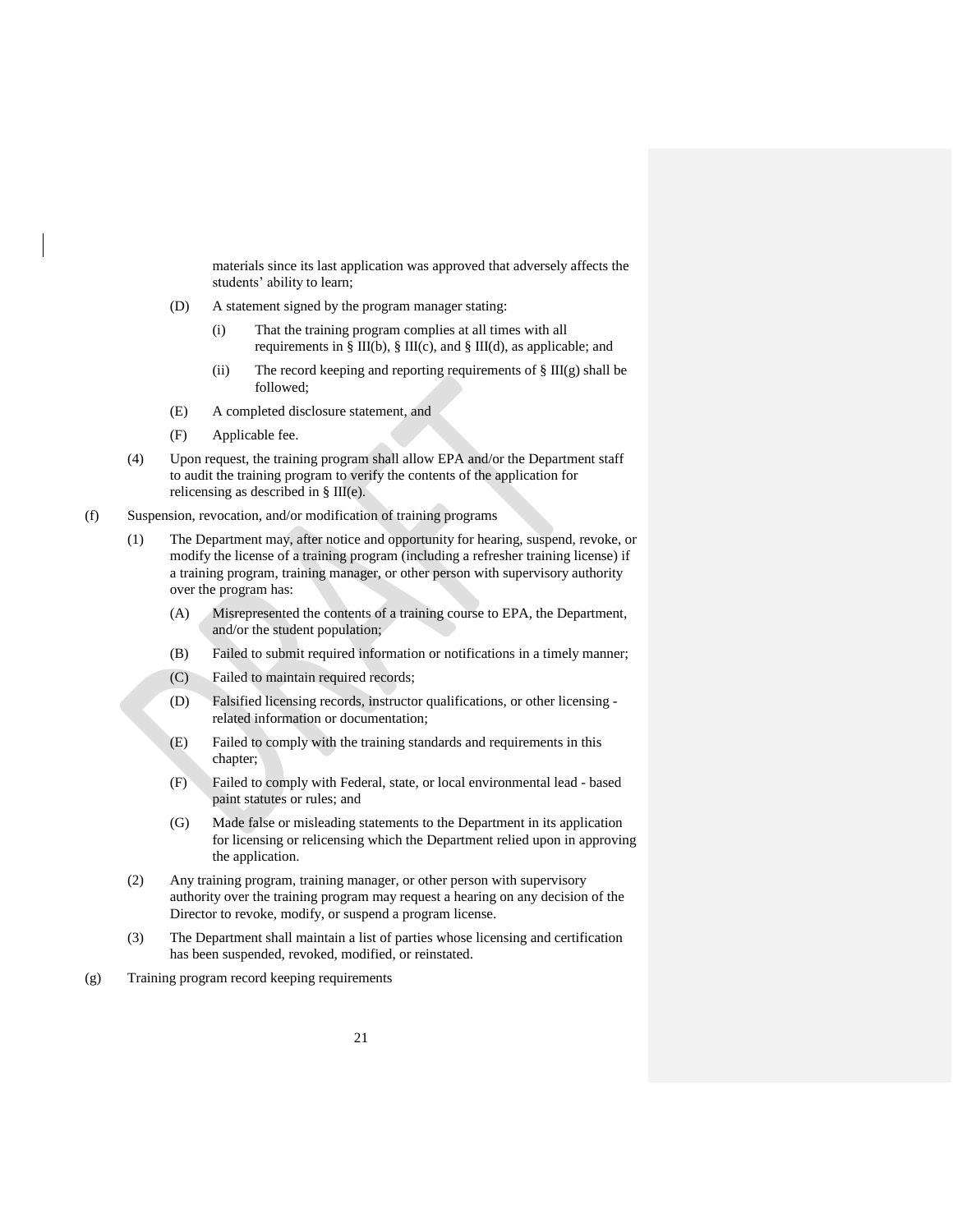- (1) Licensed training programs shall maintain and make available to the EPA and/or the Department, if requested, the following records:
	- (A) Official academic transcripts or diplomas which are evidence of the training manager and/or principal instructor meeting the education requirements set forth in § III(b);
	- (B) Resumes, letters of reference, or affidavits documenting work experience, as evidence of the training manager and/or principal instructor meeting the work experience requirements set forth in § III(b);
	- (C) Certificates from train-the-trainer courses and lead-specific training courses, as evidence of the training manager and/or principal instructor meeting the training requirements set forth in § III(b);
	- (D) Current curriculum/course materials and documents reflecting any changes made to current curriculum/course materials;
	- (E) The course test blueprint;
	- (F) Information regarding how the hands-on assessment is conducted including, but not limited to:
		- (i) Who conducts the assessment;
		- (ii) How the skills are graded;
		- (iii) What facilities are used;
		- (iv) The pass/fail rate.
	- (G) The quality control plan as set forth in § III(b)(3)(J) which provides the training manager shall maintain the following documents:
		- (i) Procedures for periodic revision of training materials and course test to reflect innovations in the field; and
		- (ii) Procedures for the training manager's annual review of principal instructor competency.
	- (H) Results of the students' hands-on skills assessment and course tests, and a record of each student's course completion certificate, and any other document which is not specifically listed above, but which was submitted to the Department as part of the program's application for licensing.
- (2) The training program shall retain these records for three years and six months at the address specified on the training program licensing application or the most current address for the training program.
- (3) The training program shall notify the Department in writing within 30 days of changing the address specified on its training program licensing application or transferring the records from that address.
- <span id="page-25-0"></span>(h) Notification by training providers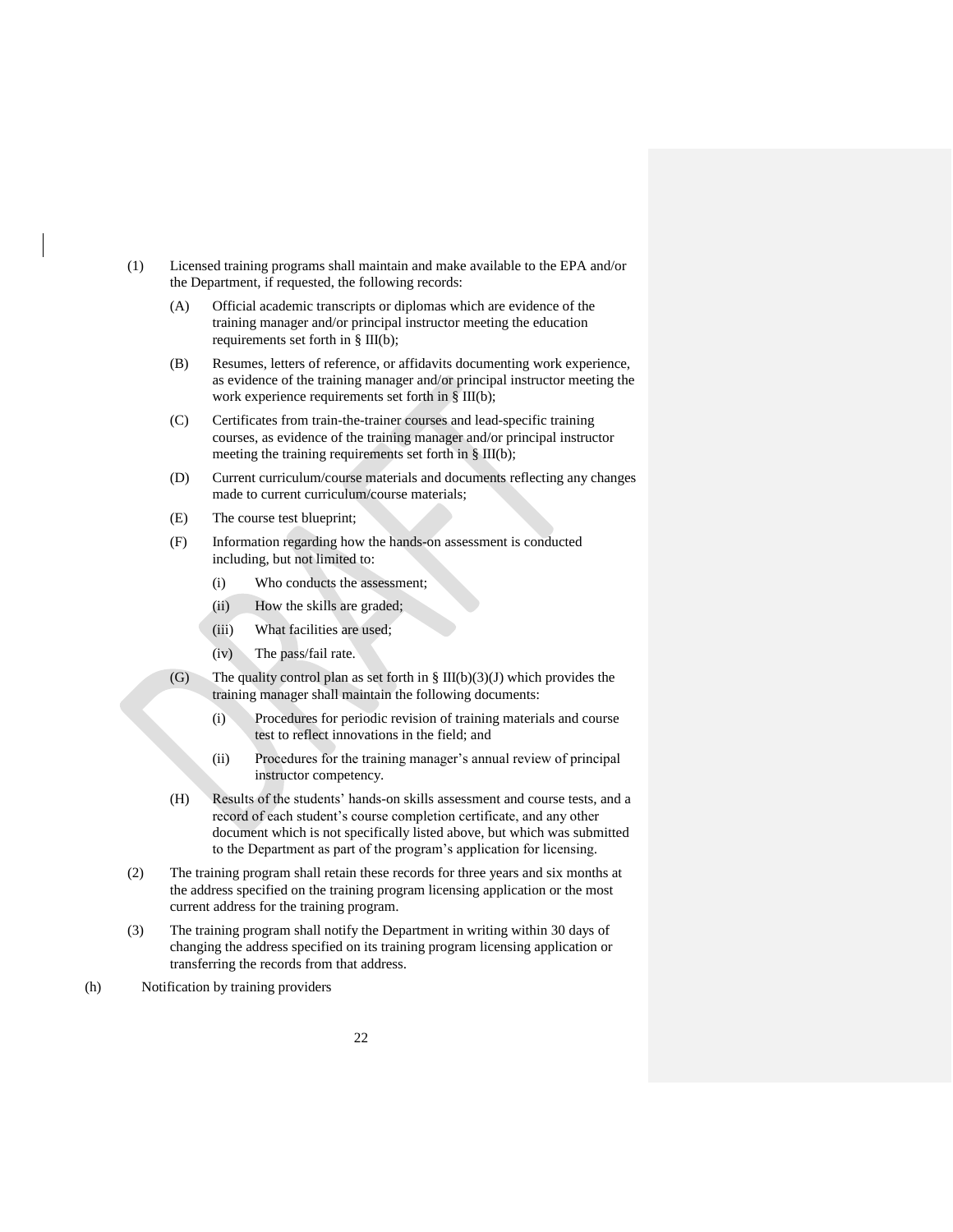- (1) The training manager must provide the Department with written notification of all lead - based paint activities courses offered. The notification shall be on such forms and contain such information as the Department may reasonably require and must be received by the Department at least seven business days prior to the start date of any lead - based paint activities courses. Notification may be delivered by U.S. Postal Service, commercial mail delivery, fax or hand delivery.
- (2) If the lead based paint activities course is canceled or postponed, the training manager must notify the Department of the change. This notification must be received at least two business days prior to the originally scheduled start date.
- (3) If the lead based paint activities course is moved, or the start date is to be prior to the originally scheduled start date, the training manager must notify the Department of the change. This notification must be received at least seven business days prior to the start date.
- (4) The training manager must provide the Department with notification after the completion of any lead - based paint activities course. This notice must be received by the Department no later than 10 business days following course completion.
	- (A) The notification must include the following:
		- (i) Training program name, address, and telephone number.
		- (ii) Course discipline and type (initial/refresher).
		- (iii) Date(s) of training.
		- (iv) The following information for each student who took the course:
			- (a) Name.
			- (b) Address.
			- (c) Date of birth.
			- (d) Course completion certificate number.
			- (e) Pass or fail status.
		- (v) Training manager's name and signature.
	- (B) The notification shall be on such forms and contain such information as the Department may reasonably require. Notification may be delivered by U.S. Postal Service, commercial mail delivery, fax or hand delivery.

# <span id="page-26-0"></span>**SECTION IV CERTIFICATION OF INDIVIDUALS ENGAGED IN LEAD - BASED PAINT ABATEMENT ACTIVITIES PERFORMED ON TARGET HOUSING AND CHILD-OCCUPIED FACILITIES**

<span id="page-26-1"></span>(a) Requirement for certification

Individuals must first apply to the Department for certification to engage in lead - based paint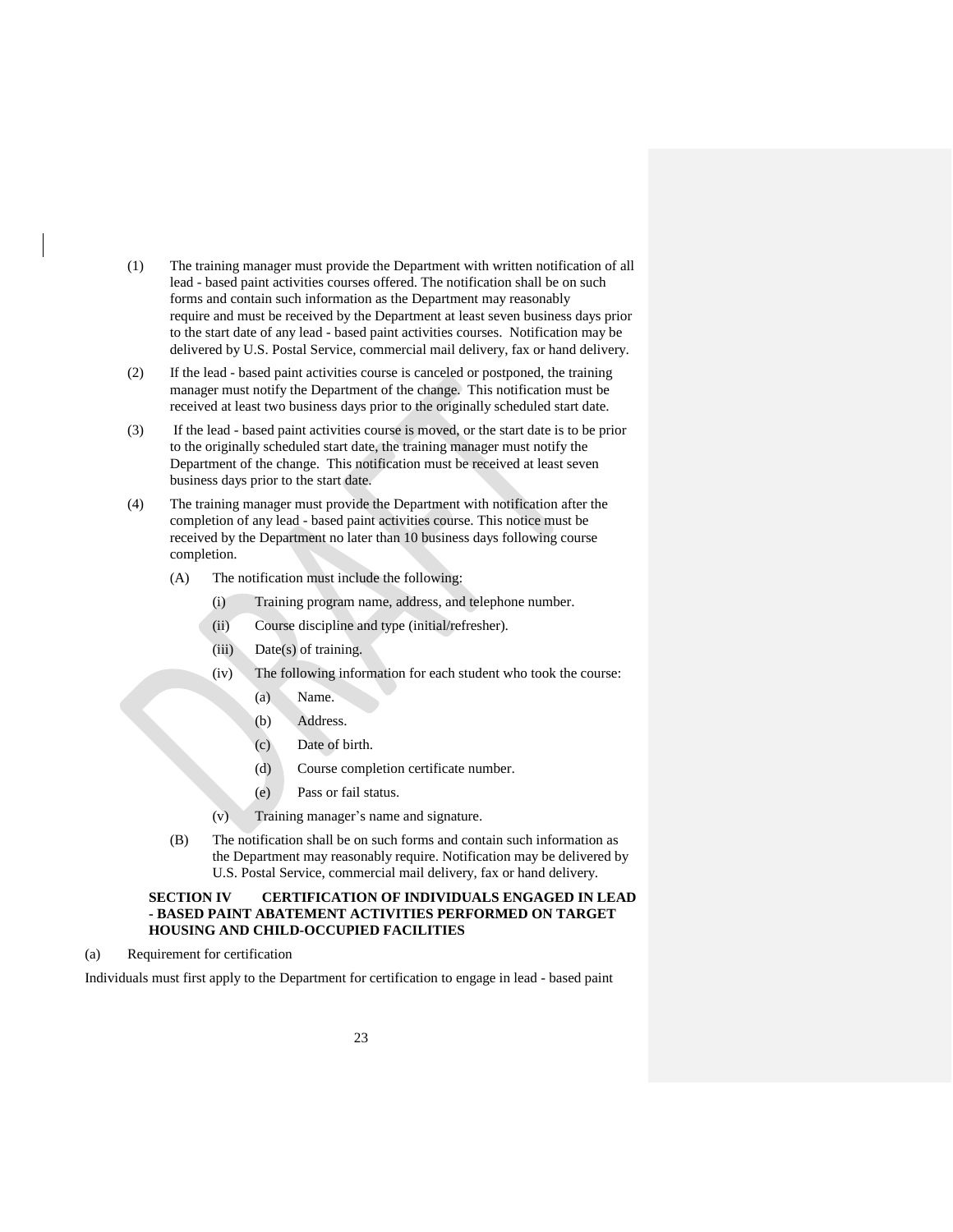activities pursuant to this chapter. Following the submission of a complete application, including any applicable fees, demonstrating that all the requirements of this chapter have been met, the Department shall certify an applicant as an inspector, risk assessor, supervisor, project designer, or abatement worker, as appropriate.

- (1) The Department shall allow certification of individuals under two different provisions. The Department shall allow for certification of individuals meeting the requirements of this chapter for original certification; or for individuals meeting the requirements in this chapter for reciprocity.
	- (A) Individuals seeking original certification by the Department to engage in lead - based paint activities must submit to the Department:
		- (i) A complete application, including any applicable fees;
		- (ii) A completed disclosure statement for individuals;
		- (iii) An original training certificate in the appropriate discipline issued by a licensed training provider, a training provider approved by EPA, or a training provider approved by a state or Indian Tribal program that has been approved by EPA;
		- (iv) An affidavit that they currently meet the education and/or experience requirements set forth in this chapter, if applicable; and
		- (v) If applicable -- a certificate demonstrating that they have passed a certification exam in the appropriate discipline;
	- (B) Pursuant to Act 1011 of 2019, individuals seeking certification based upon reciprocity must hold a substantially similar certification and be in good standing in another United States jurisdiction, and submit to the Department:
		- (i) A completed application, including any applicable fees;
		- (ii) An original, valid lead based paint activities certification (or equivalent) from a state or tribal program that has been authorized by EPA pursuant to 40 CFR Part 745 in the appropriate discipline;
		- (iii) An original of the training course certificate in the appropriate discipline;
		- (iv) A signed affidavit by the applicant that he or she meets all the requirements established in this rule for the particular discipline for which application is being made;
		- (v) If applicable -- a certificate demonstrating that they have passed a certification exam in the appropriate discipline; and
		- (vi) A completed disclosure statement for individuals.
- (2) Upon receiving Department certification, individuals conducting lead based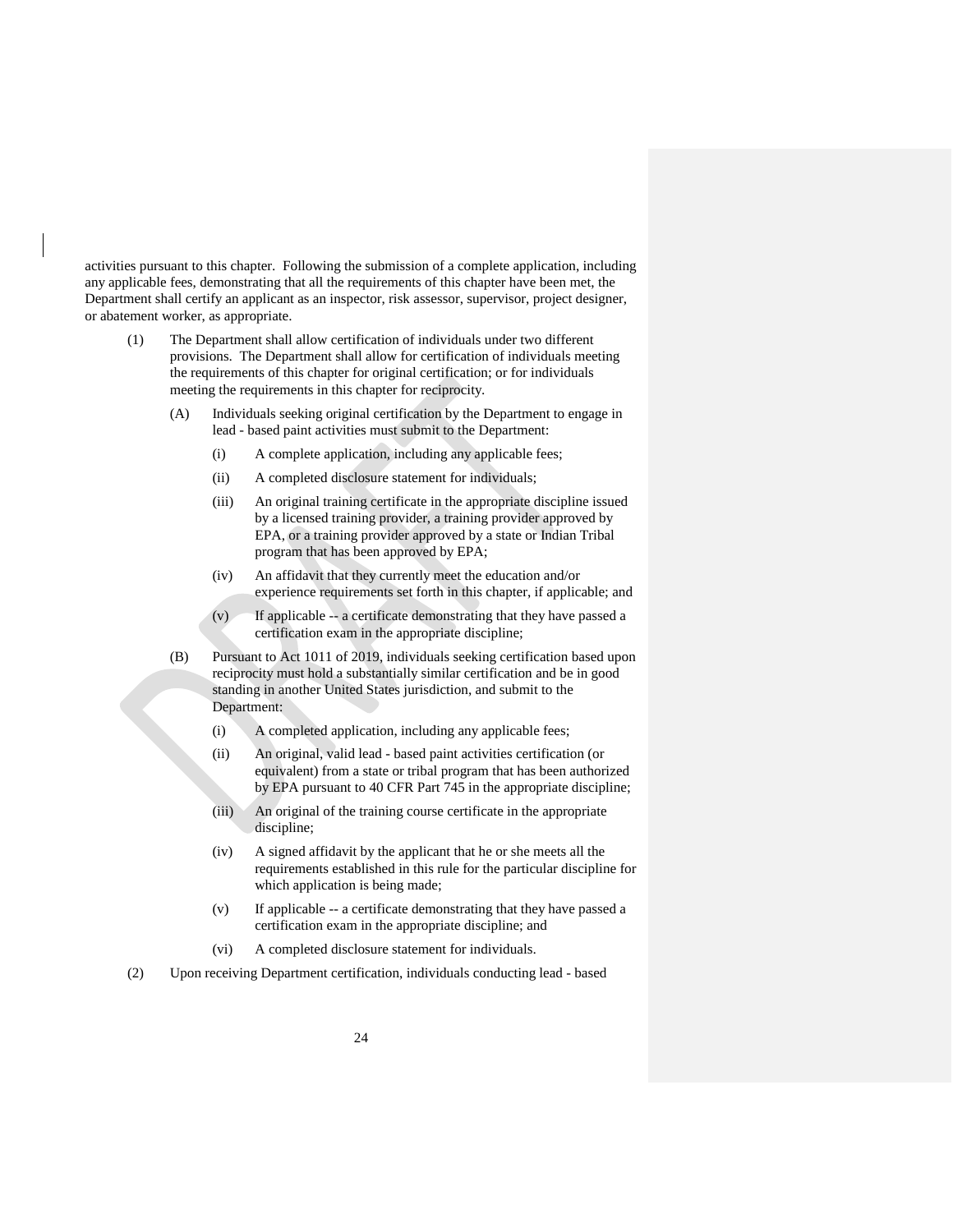paint activities shall comply with the work practice standards for performing the appropriate lead - based paint activities as established in the requirements of this rule.

- (3) It shall be considered a violation of TSCA, as well as, the Act, this rule, and any other applicable state law or rule, for an individual to conduct any of the lead based paint activities described in this rule unless that individual has received the appropriate certification and training pursuant to the requirements specified in this rule.
- (4) Pursuant to Act 1011 of 2019, the Department shall issue a temporary and provisional license upon receipt of items  $(1)(B)(i)(ii)$  of this subsection. The temporary and provisional license shall be valid for ninety (90) days unless the Department determines that the applicant does not meet all the requirements in for reciprocity under (1)(B) of this subsection in which case the temporary and provisional license shall be immediately revoked.
- (5) Automatic licensure for active duty service members, returning military veterans, and spouse. A.C.A. § 17-1-106.

As used in this subsection, "returning military veteran" means a former member of the United States Armed Forces who was discharged from active duty under circumstances other than dishonorable.

As used in the subsection, "automatic licensure" means the granting of occupational licensure without an individual's having met occupational licensure requirements provided under this title or by the rules of the occupational licensing entity.

Pursuant to Act 820 of 2019, the Department shall automatically issue a certification to an active duty military service member stationed in the State of Arkansas, a returning military veteran applying for licensure within one (1) year of his or her discharge from active duty; or the spouse of either of the foregoing upon receipt of:

- (i) The items in  $(1)(B)$  of this subsection; and
- (ii) Evidence that the applicant is a qualified applicant under (5).

### <span id="page-28-0"></span>(b) Original certification – inspector, supervisor, risk assessor

To become certified by the Department as an inspector, risk assessor, or supervisor, pursuant to §IV(b), an individual must complete an application demonstrating the following in addition to paying any required fees:

(1) Inspector: Meet or exceed the following experience and/or education requirements: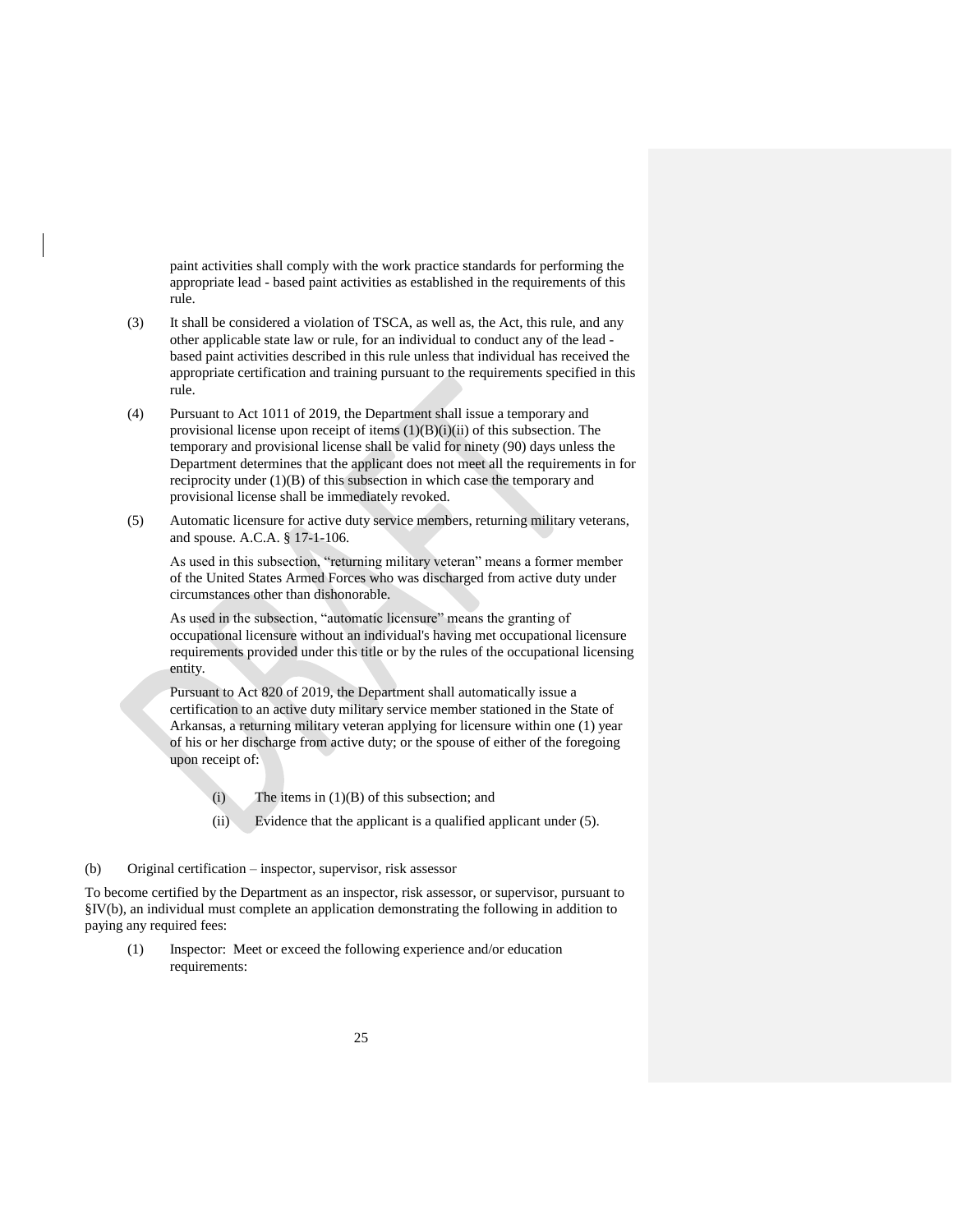- (A) Successfully complete a licensed inspector course, or a course approved by EPA, or a state or Indian Tribe EPA approved program in the appropriate discipline and receive a course completion certificate from a licensed training program or from a state or tribal program that has been authorized by EPA and present the original training certificate;
- (B) Pass the inspector certification exam offered by EPA, the Department, or any other state or Indian Tribe program authorized by EPA to administer the exam. The results must be accompanied by a certification from that state or tribal authority; and
- (C) Payment of required fees.
- (2) Risk assessor
	- (A) Successful completion of licensed inspector and risk assessor training courses, or training courses approved by EPA, or a state or Indian Tribe program approved by EPA at the time the courses were taken; and
	- (B) Pass the risk assessor certification exam offered by EPA, the Department, or any other state or Indian Tribe program authorized by EPA to administer the exam. The results must be accompanied by a certification from that state or tribal authority; and
	- (C) Payment of required fees.
	- (D) A Bachelor's degree and one year of experience in a related field (for example, lead, asbestos, environmental remediation work, or construction), or an Associate's degree and two years of experience in a related field (for example, lead, asbestos, environmental remediation work, or construction); or
	- (E) Certification as an industrial hygienist, professional engineer, registered architect and/or certification in a related engineering/health/environmental field (for example, safety professional, environmental scientist); or
	- (F) A high school diploma (or equivalent), and at least three years of experience in a related field (for example, lead, asbestos, environmental remediation work or construction).
- (3) Supervisor
	- (A) Successful completion of a licensed supervisor training course, or from an EPA-approved training course, or from a state or Indian Tribe program that was authorized by EPA at the time the course was taken for supervisors;
	- (B) Pass the supervisor certification exam offered by EPA, the Department, or any other state or Indian Tribe program authorized by EPA to administer the exam. The results must be accompanied by a certification from that state or tribal authority;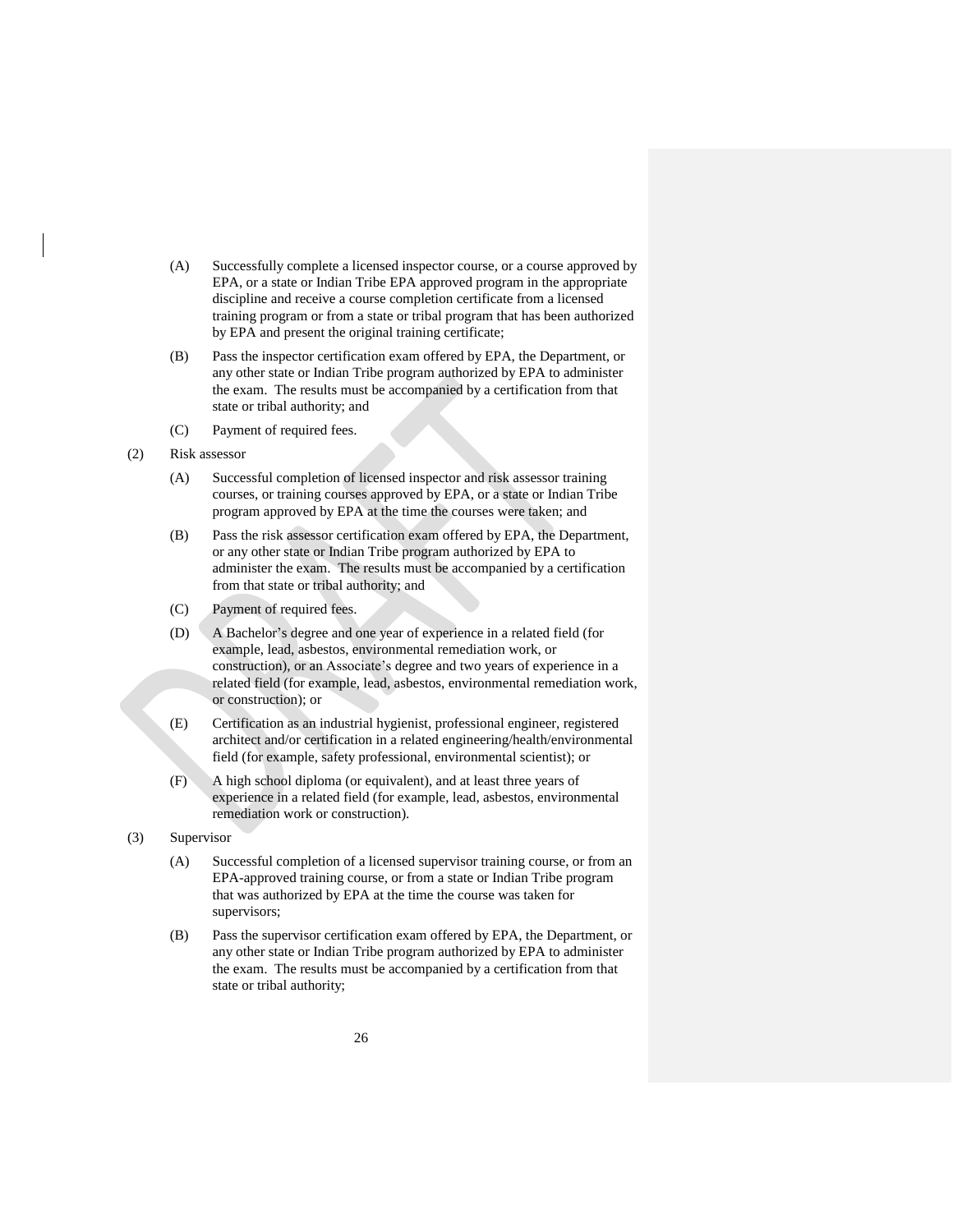- (C) Payment of required fees;
- (D) One year of job experience as a certified lead based paint abatement worker; or
- (E) At least two years of experience in a related field (for example, lead, asbestos, or environmental remediation work) or in the building trades.

## <span id="page-30-0"></span>(c) Certification exam

All applicants for certification as an inspector, risk assessor, or supervisor must pass a certification examination one time for each of these disciplines, unless they received initial training before January 1, 1999, and attended annual refresher courses each year following their initial training.

- (1) In order to take the certification examination for a particular discipline all applicants must provide proof that they have:
	- (A) Successfully completed a lead based paint activities training course in the appropriate discipline and received a course completion certificate from a licensed lead - based paint activities training program, an EPA-approved training course, or a training course approved by a state or Indian Tribal program approved by EPA; and
	- (B) Meet or exceed the education and/or experience requirements in this chapter for the particular discipline.
- (2) An individual may take the certification exam no more than three times within six months of receiving a course completion certificate.
- (3) If an individual does not pass the certification exam and receive a certificate within six months of receiving his/her course completion certificate, the individual must retake the appropriate course from a licensed lead - based paint activities training program, a training program approved by EPA, or a training program approved by a state or Indian Tribal approved program before reapplying for certification from the Department.
- (4) The Department will administer a certification examination for purposes of certification as an inspector, risk assessor, or supervisor of lead - based paint activities performed on target housing or child-occupied facilities.
- <span id="page-30-1"></span>(d) Original certification – abatement worker and project designer
	- (1) To become certified by the Department as an abatement worker, the applicant must demonstrate successful completion of a licensed worker training course, or a training course approved by EPA or a state or Indian Tribal program approved by EPA at the time the course was taken and receive a course completion certificate;
	- (2) To become certified by the Department as a project designer, the applicant must demonstrate:
		- (A) Successful completion of licensed supervisor and project designer training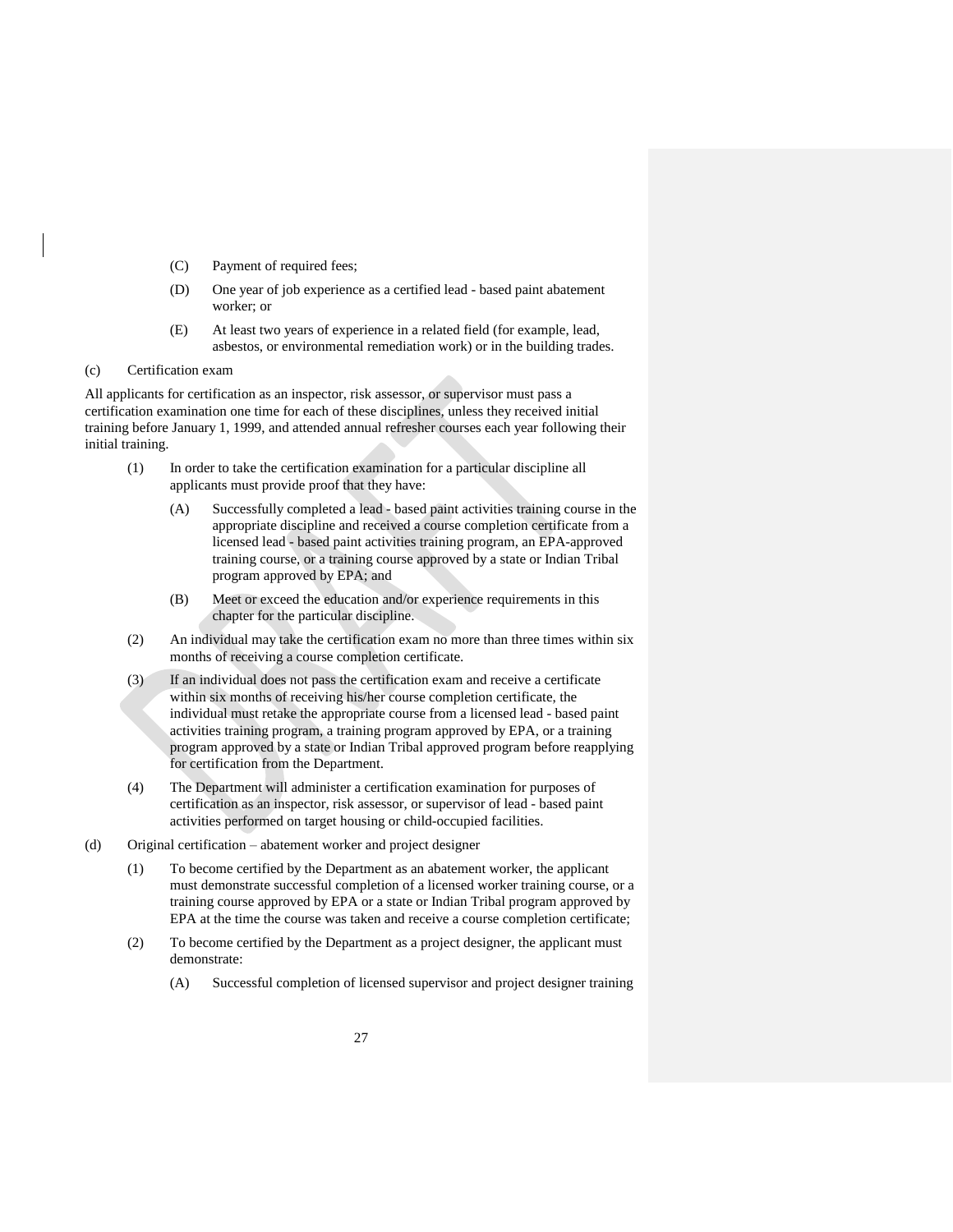courses, or training courses approved by EPA or a state or Indian Tribal program approved by EPA at the time the courses were taken and receive a course completion certificate;

- (B) Bachelor's degree in engineering, architecture, or a related profession, and one year of experience in building construction and design or a related field; or
- (C) Four years of experience in building construction and design or a related field.
- <span id="page-31-0"></span>(e) Reciprocity

Individuals seeking certification from the Department based upon accreditation by EPA, or an EPA-approved state or Indian Tribal program may submit the following original documents for review by the Department:

- (1) The original, valid lead based paint activities certification (or equivalent) from EPA, or an EPA - approved state or Indian Tribal program in the prescribed discipline;
- (2) The original training course certificate in the prescribed discipline issued by a training provider who at the time the training certificate in question was issued was an EPA, or an EPA - approved state or Indian Tribal program authorized training provider;
- (3) The original certification of a passing score on the applicable certification exam for the particular discipline, if any;
- (4) A signed affidavit by the applicant that he or she meets all the requirements established in this rule for the particular discipline for which application is being made; and
- (5) A completed application accompanied with the appropriate fee.
- <span id="page-31-1"></span>(f) Documents

The following documents shall be recognized by the Department as evidence of meeting the requirements listed in this chapter:

- (1) Official academic transcripts or diploma, as evidence of meeting the education requirements.
- (2) Resumes, letters of reference, or affidavits documenting work experience, as evidence of meeting the work experience requirements.
- (3) Original course completion certificates from lead specific or other related training courses, issued by accredited or licensed lead - based paint activities training programs, as evidence of meeting the training requirements.
- <span id="page-31-2"></span>(g) Expiration

After successfully completing the appropriate training courses and meeting any other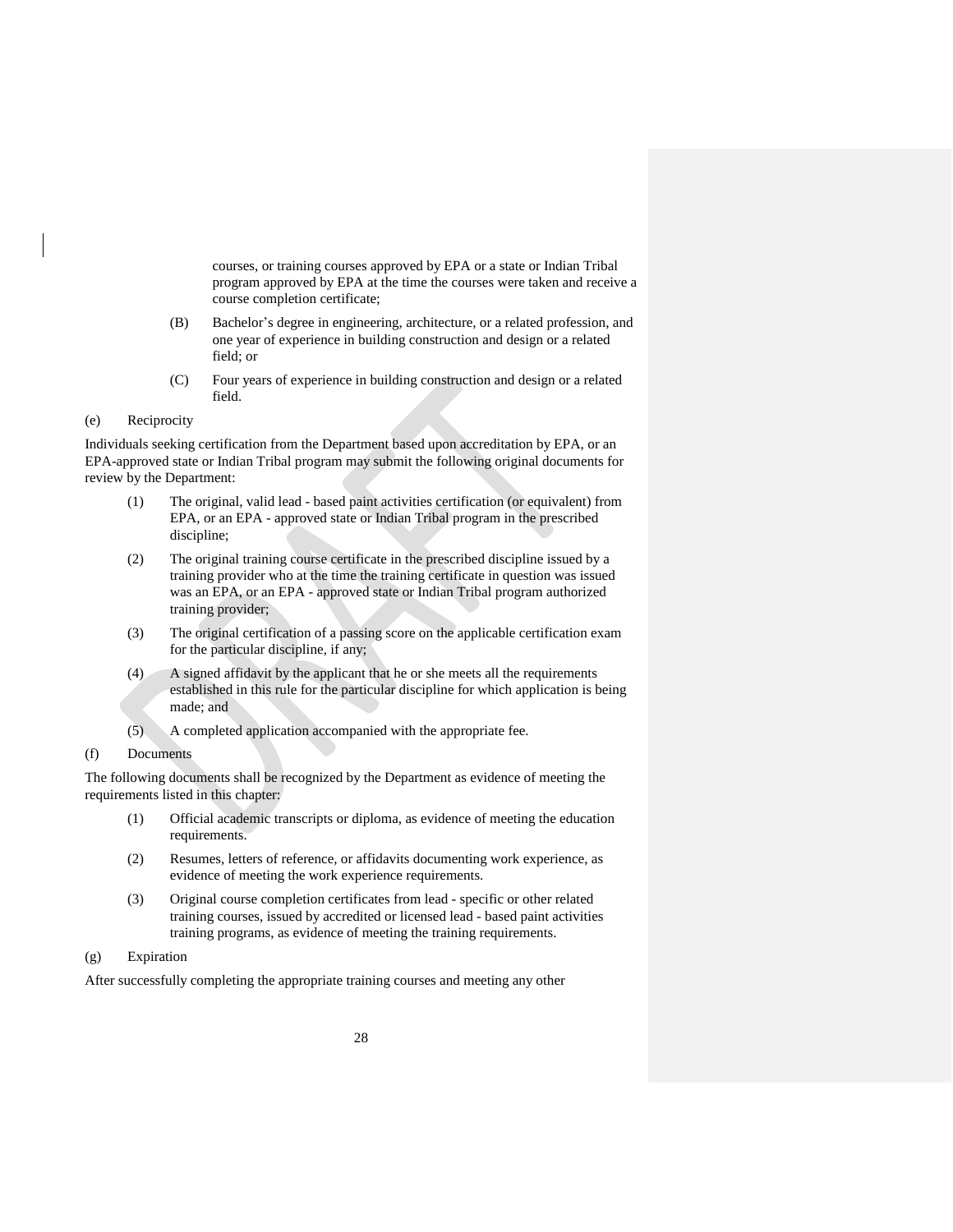qualifications described in this chapter, an individual shall be issued a certificate from the Department. To maintain certification, an individual must be recertified annually as described in this chapter. All certificates shall expire upon the last day of the twelfth month after the training was received. No person shall conduct lead - based paint activities in Arkansas after the expiration of the certificate.

- <span id="page-32-0"></span>(h) Recertification
	- (1) To maintain certification in a particular discipline, a certified individual shall apply to the Department in that discipline for recertification prior to the last day of the twelfth month after training was received.
	- (2) The individual shall submit the following:
		- (A) A completed application, including appropriate fees, and a disclosure statement for individuals; and
		- (B) The original lead based paint training refresher course certificate from a licensed training provider, an EPA approved training provider, or a training provider approved by a state or Indian Tribal program approved by EPA.
	- (3) Any certificate holder may successfully complete the appropriate refresher course within 12 months of the expiration of the certificate without being required to comply with the initial training requirements.
- <span id="page-32-1"></span>(i) Suspension, revocation, and modification of certification of individuals engaged in lead based paint activities

The Department may, after notice and opportunity for hearing, suspend, revoke, deny, or modify an individual's certification if an individual has:

- (1) Obtained training documentation through fraudulent means;
- (2) Gained admission to and completed a licensed training program through misrepresentation of admission requirements;
- (3) Obtained certification through misrepresentation of certification requirements or related documents dealing with education, training, professional registration, or experience;
- (4) Performed work requiring certification at a job site without having proof of certification;
- (5) Permitted the duplication or use of the individual's own certificate by another;
- (6) Performed work for which certification is required, but for which appropriate certification has not been received;
- (7) Failed to comply with the appropriate work practice standards for lead based paint activities set forth in this rule; and
- (8) Failed to comply with federal or state environmental lead based paint statutes or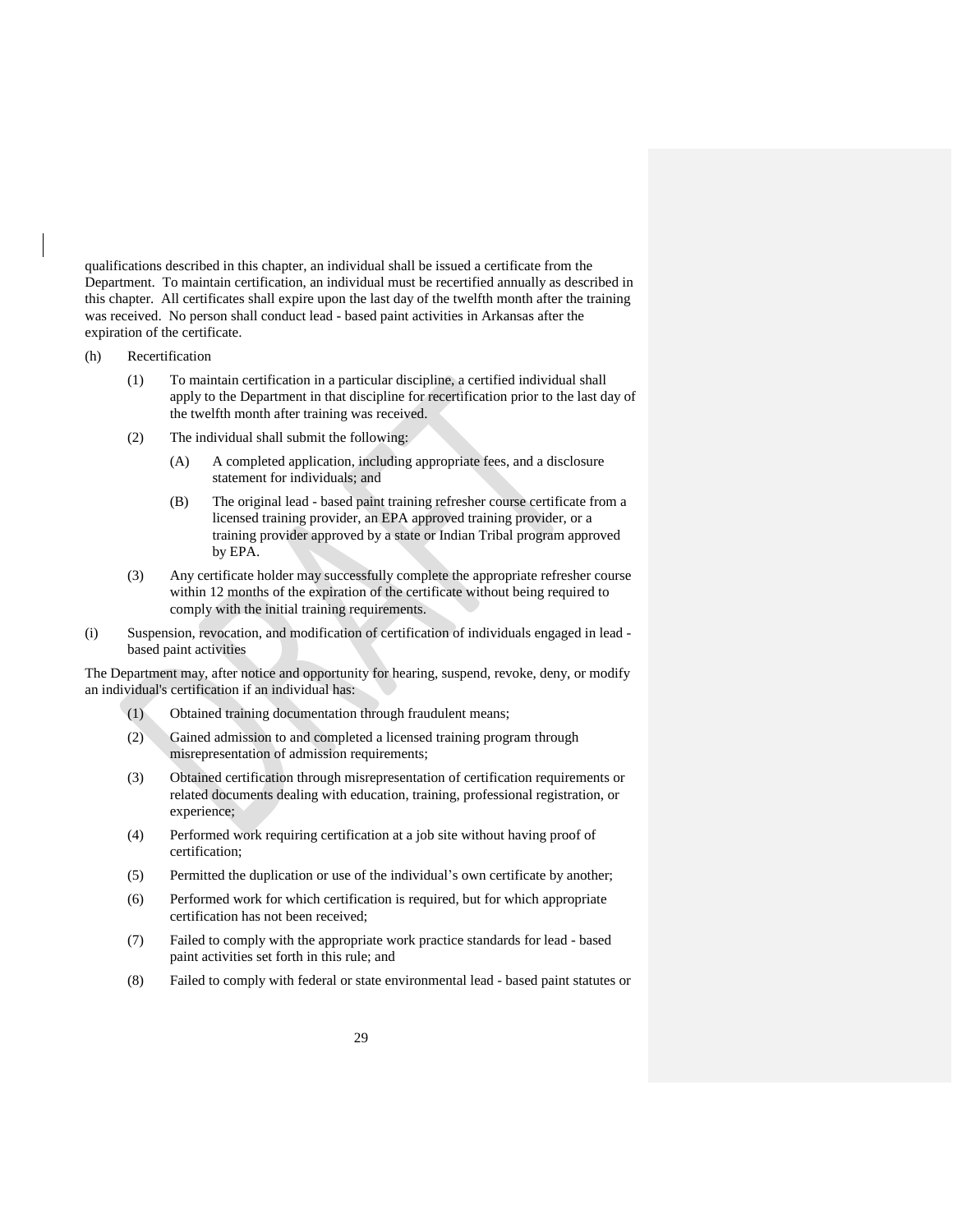rules.

### <span id="page-33-0"></span>(j) Appeal

Any individual may request a hearing on any decision of the Director to revoke, modify, or suspend a certification or a license pursuant to the requirements of Administrative Procedure Act.

# **SECTION V LICENSING OF CONTRACTORS AND CONSULTANTS**

### <span id="page-33-2"></span><span id="page-33-1"></span>(a) Licensing

- (1) All contractors or consultants which perform or offer to perform any of the lead based paint activities described in this rule shall be licensed by the Department.
- (2) A contractor or consultant seeking licensing shall submit to the Department a letter attesting that the contractor or consultant shall only employ appropriately certified employees to conduct lead - based paint activities; that the contractor or consultant and its employees shall follow the work practice standards in this rule for conducting lead - based paint activities; and the contractor or consultant will maintain a supervisor present during all lead - based paint activities.
- (3) From the date of receiving a complete application, proof of liability insurance coverage, which covers lead - based paint activities, the contractor or consultant's letter, any applicable fees, and the disclosure statement for firms, the Department shall have 90 days to approve or disapprove the contractor or consultant's request for certification. Within that time, the Department shall respond with either a license or a letter describing the reasons for a disapproval. In the case of disapproval, the applicant may appeal this decision. The Department may, at its discretion, work with the contractor or consultant to address inadequacies in the application for licensing. The Department may also request additional materials retained by the training program. If a contractor or consultant's application is disapproved, the contractor or consultant may reapply at any time with the submission of applicable fees.
- (4) The contractor or consultant shall maintain all records as follows:
	- (A) All reports and plans required by this rule shall be maintained by the licensed contractor or consultant who prepared the report for no fewer than three years; and
	- (B) The licensed contractor or consultant shall provide copies of these reports to the building owner who contracts for its services;
- <span id="page-33-3"></span>(b) Suspension, revocation, and modification of licensing of firms engaged in lead - based paint activities

The Department may, after notice and opportunity for hearing, suspend, revoke, deny, or modify a firm's certification if a firm has:

(1) Performed work requiring certification at a job site with individuals who are not certified;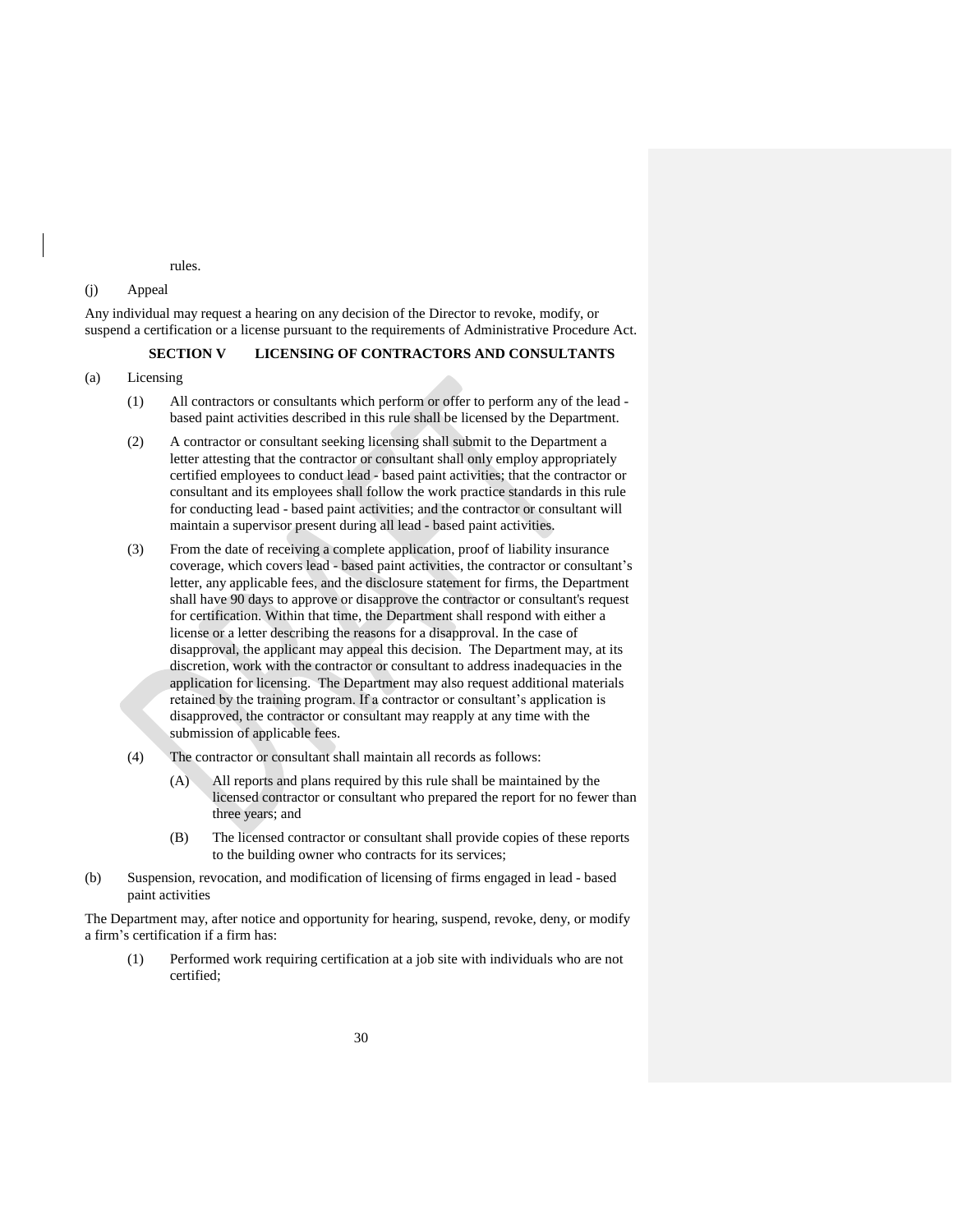- (2) Failed to comply with the work practice standards established in this rule;
- (3) Misrepresented facts in its letter of application for certification to the Department;
- (4) Failed to maintain required records; and
- (5) Failed to comply with federal or state lead based paint environmental statutes or rules.
- <span id="page-34-0"></span>(c) Appeal
	- (1) Any contractor or consultant may request a hearing on any decision of the Director to revoke, modify, or suspend a certification or a license.

### <span id="page-34-1"></span>**SECTION VI FEES**

- (a) In order to support the costs of operating the lead program in the state of Arkansas, the Department will assess the annual fees as described in this chapter:
- (b) Any contractor desiring a license to conduct lead abatement activities will be assessed an annual fee of \$1,200.00 (State, federal, and local governments and subdivisions shall be exempt from this fee.);
- (c) Any consultant desiring a license to participate in lead abatement projects will be assessed an annual fee of \$1,200.00 (State, federal, and local governments and subdivisions shall be exempt from this fee.);
- (d) Any training provider desiring a license to conduct lead training courses will be assessed an annual fee of \$900.00;
- (e) Any person desiring certification as an inspector, risk assessor, supervisor, or project designer for a contractor, consultant, or as an in-house employee will be assessed an annual fee of \$150.00;
- (f) Any person desiring certification as a worker will be assessed an annual fee of \$35.00;
- (g) Any NOI filed with the Department will be accompanied by a submittal fee of \$100.00, including notification of emergencies;
- (h) Any revision of an original NOI required pursuant to § VII(e) shall be accompanied by a submittal fee of \$50.00 except revisions which notify the Department staff of changes in the ending date of the project;
- (i) Any individual or firm who misplaces a certification card or license, or loses a card or license shall be assessed a fee of \$15.00 to replace the original certification card or license.
- <span id="page-34-2"></span>(j) Any individual seeking application to sit for the certification examination in the disciplines of risk assessor, supervisor, or inspector shall be assessed a fee of \$50.00 for each sitting of the examination.

# **SECTION VII NOTIFICATION FOR LEAD - BASED PAINT ABATEMENTS PERFORMED ON TARGET HOUSING OR CHILD-OCCUPIED FACILITIES**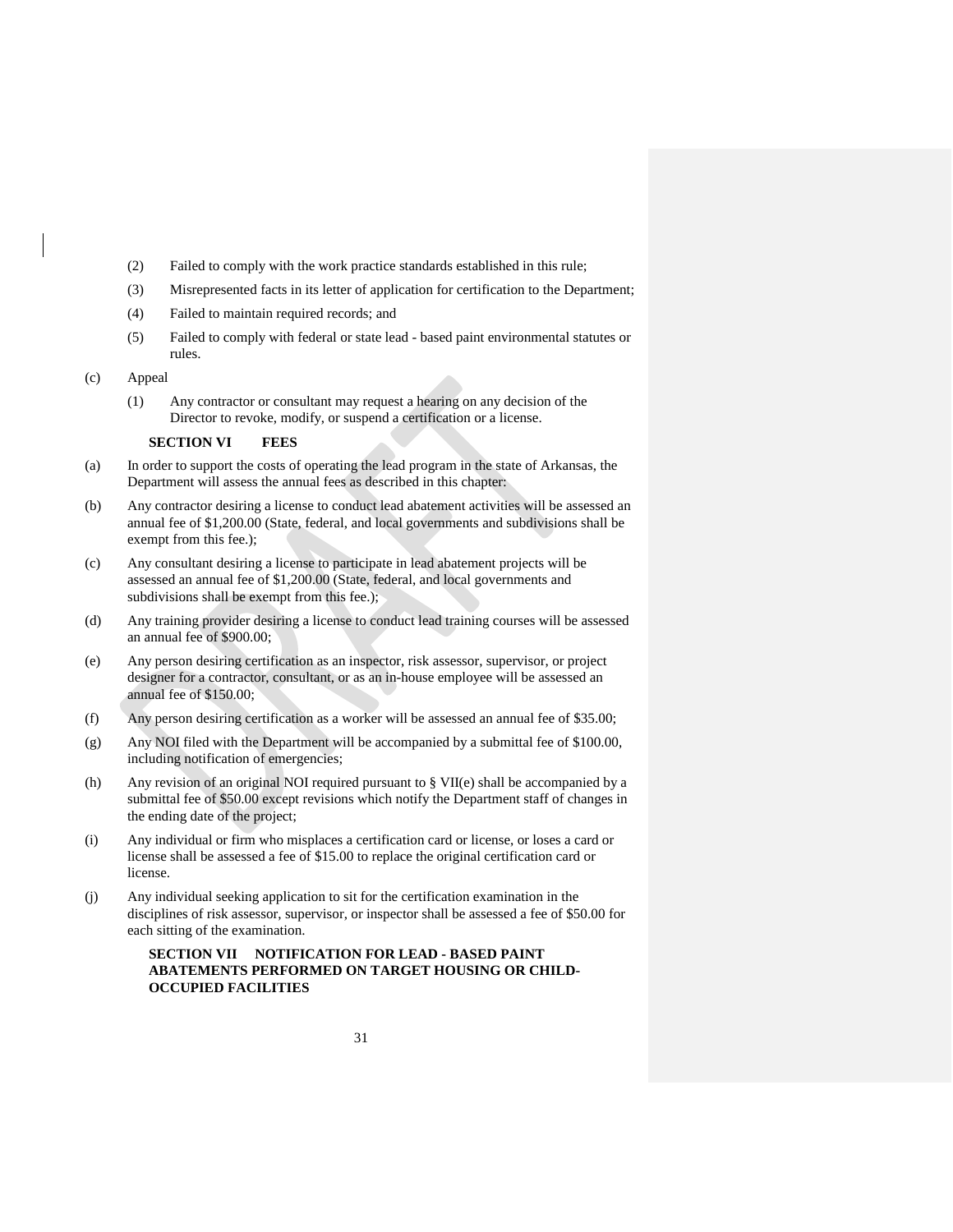### <span id="page-35-0"></span>(a) Notification

- (1) For all projects involving lead based paint abatement activities on target housing or child-occupied facilities, the building owner and/or the licensed lead - based paint contractor or consultant shall submit written notification on the notification form provided by the Department for each target house intended to be occupied as a single-family dwelling and each child-occupied facility and all applicable fees.
- (2) The notice shall be delivered to the Department at least 10 working days prior to commencement of the abatement activities, which includes site preparation;
	- (A) By hand-delivery, or
	- (B) By certified mail, return receipt requested, post-marked at least 10 working days before the beginning of the lead - based paint abatement and addressed to the Department;

### <span id="page-35-1"></span>(b) Notification form

All written notifications shall be submitted on a form provided by the Department and shall include the following:

- (1) Name, street address, contact person, and telephone number for the building owner;
- (2) Name, street address, contact person, telephone number, and license number of the licensed lead - based paint contractor or consultant performing the lead - based paint abatement;
- (3) Scheduled starting and completion dates of the lead based paint abatement activities;
- (4) Scheduled work hours;
- (5) Location and street address of the target house(s) or child-occupied facility(ies) upon which the abatement will be performed, including any apartment number if applicable;
- (6) Name, business address, business telephone number, certificate number, and discipline of the person preparing the occupant protection plan and the license number of the firm employing this person for this lead - based paint activity;
- (7) Work practices to be employed during the abatement;
- (8) Whether an inspection, risk assessment, or lead-hazard screen has been performed on the structure upon which the abatement will be performed;
- (9) If an inspection, risk assessment, or lead-hazard screen has been performed, the date performed, the certificate number, discipline, and name of the individual who performed the lead - based paint activity, and the license number and name of the firm for whom the individual performed the lead - based paint activity;
- (10) Name, business address, and business telephone number of the laboratory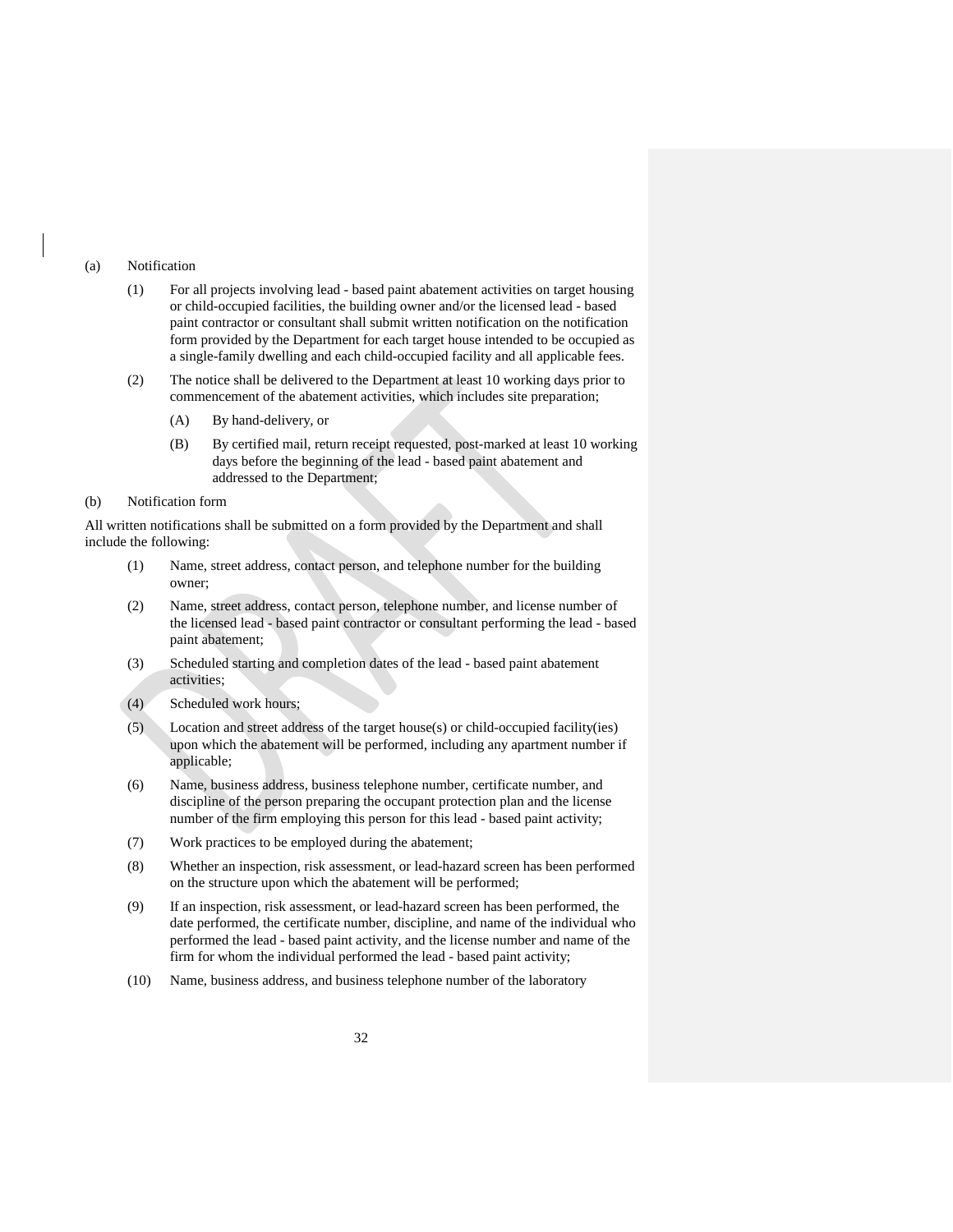performing any analysis associated with the abatement.

- (11) The name, certificate number, and complete telephone number of the supervisor who will be on site and telephone number of the firm employing the supervisor for the particular abatement.
- <span id="page-36-0"></span>(c) Waiver of notification

The Department may waive the 10-day notification period if an emergency, as defined by this rule, exists, and the building owner and/or the lead - based paint contractor or lead - based paint consultant complies with the following:

- (1) The building owner and/or the lead based paint consultant or lead based paint contractor must notify the Department by telephone to request an emergency waiver, stating the nature of the emergency, as soon as the emergency is detected. If such emergency occurs at night, on holidays, or on weekends, the necessary corrective measures may be taken at that time and the telephone call shall be made on the first workday following the detection of the emergency.
- (2) The building owner and/or the lead based paint contractor or lead based paint consultant shall submit a written report to the Department within 24 hours of detecting the emergency, accompanied with the prescribed fee, and the following information:
	- (A) Street address and apartment number, if any, of the target house(s) or child-occupied facility(ies);
	- (B) The name, address, and telephone number of the owner of the target house(s) or child-occupied facility(ies);
	- (C) The date and time the emergency was detected and the name of the person detecting the emergency;
	- (D) Detailed description and explanation of the facts constituting an emergency;
	- (E) Name, address, telephone number, and license number of the licensed lead - based paint contractor or lead - based paint consultant performing the lead - based paint abatement;
	- (F) The name, business address, business telephone number, certificate number, the discipline of the person performing the occupant protection plan, and the date upon which the occupant protection plan was completed;
	- (G) The name, business address, telephone number, and license number of the firm for whom the occupant protection plan was performed;
	- (H) The name, address, and telephone number of the laboratory performing the analysis associated with the abatement;
	- (I) If any inspection, risk assessment, or lead-hazard screen was performed,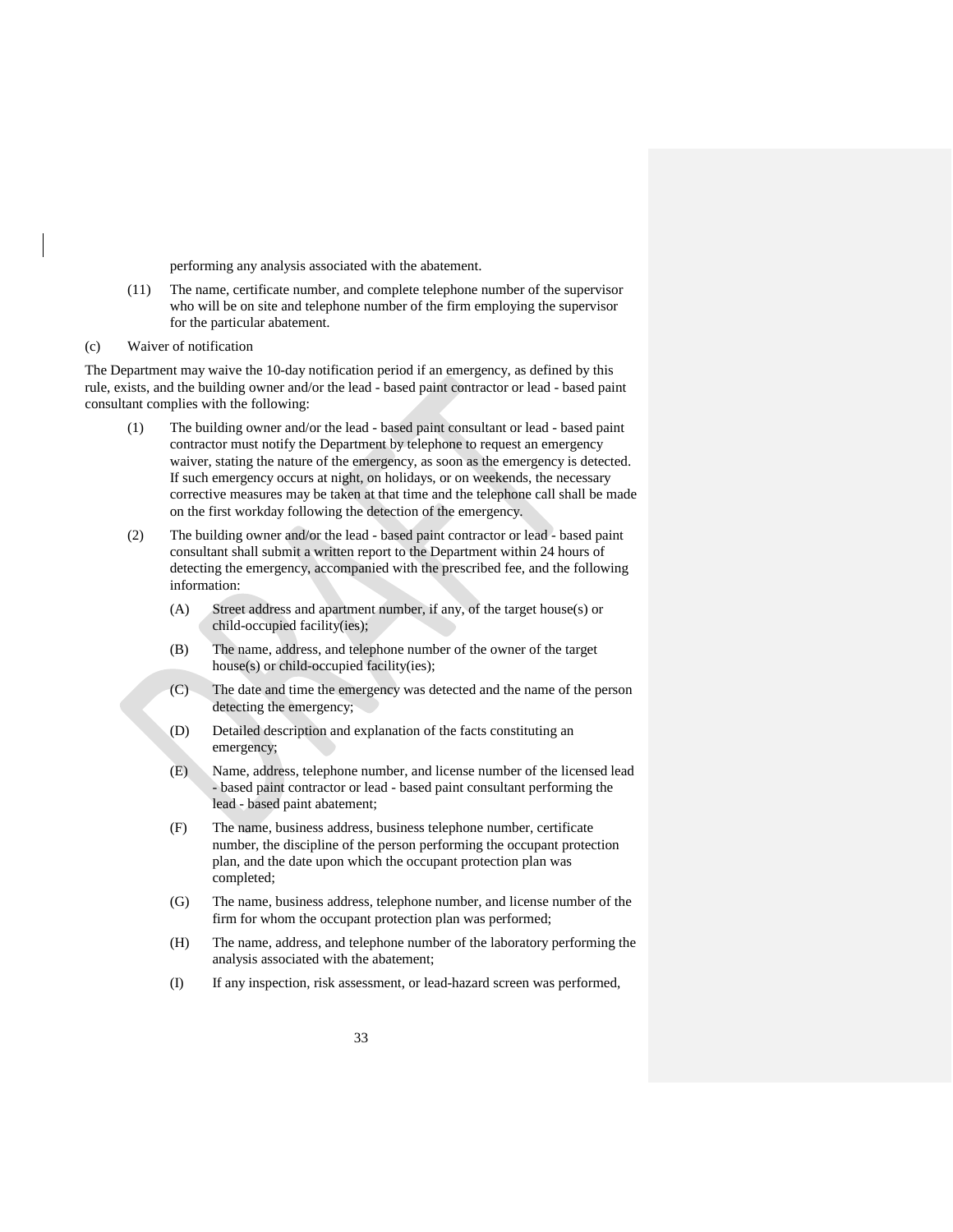the name, telephone, address, certificate number and discipline of the person performing the lead - based paint activity;

- (J) The name of the firm, address, telephone number, and license number of the firm for whom the inspection, risk assessment, or lead-hazard screen was performed;
- (K) Any documents, including forms, complaints, notices, or orders issued by any state, local, or Federal agency concerning the emergency condition, and
- (L) The name, certificate number, and telephone number of the supervisor and the name, license number, and telephone number of the firm employing the supervisor for the particular abatement.
- (3) Upon review of the information, the Department may determine the incident was not an emergency and subject to the 10-day notification period.
- <span id="page-37-0"></span>(d) Notice of deficiency
	- (1) The Department shall review all notifications for accuracy and completeness and may return a deficient notification to the building owner and/or the lead - based paint contractor or consultant submitting the notification along with a Notice of Deficiency. The NOI shall be corrected and resubmitted by the building owner and/or contractor or consultant and shall be subject to a new notification period.
	- (2) The following may result in an enforcement action;
		- (A) Failure to provide notification of the work practice;
		- (B) Failure to provide beginning dates for the project;
		- (C) Failure to provide the applicable certification numbers and license numbers; and
		- (D) Failure to provide notification of scheduled work hours.
	- (3) The Department may issue a Notice of Deficiency for notification of emergencies which the Department upon review of information provided by the owner and/or lead - based paint contractor or lead - based paint consultant finds was not an emergency as defined by the rule.
- <span id="page-37-1"></span>(e) Revision of notification
	- (1) A building owner and/or consultant or contractor who has already submitted a notification shall notify the Department in writing no later than three working days prior to the effective date of the Notice of Intent of any of the following changes accompanied by the prescribed revision fee:
		- (A) Scheduled work hours;
		- (B) Licensed firm and the name and certificate number of the supervisor present during the abatement activities;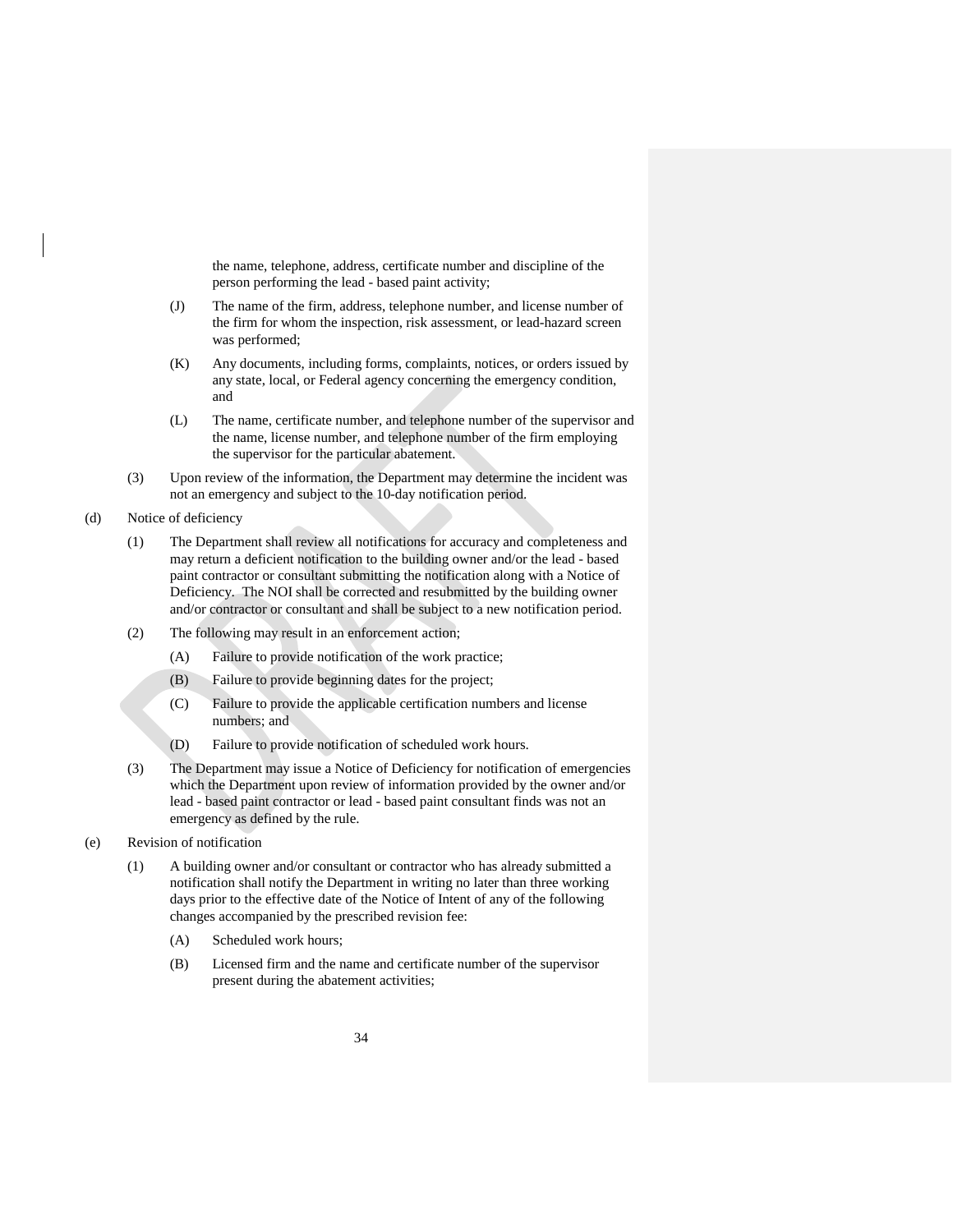- (C) Work practices; and
- (D) Start date.
- (2) A building owner and/or consultant or contractor who has already submitted a notification shall notify the Department in writing no later than three working days prior to the effective date of the Notice of Intent of any changes not listed in § VII(e)(1). Since an additional fee is not required to accompany these revisions, these revised notifications may be sent by facsimile or by mail.

# **SECTION VIII WORK PRACTICE STANDARDS FOR LEAD - BASED PAINT ACTIVITIES CONDUCTED IN TARGET HOUSING OR CHILD - OCCUPIED FACILITIES**

<span id="page-38-1"></span><span id="page-38-0"></span>(a) Work practice standards

All lead - based paint activities performed on target housing or child-occupied facilities must comply with the following work practice standards.

- (1) For purposes of this rule, lead based paint activities include:
	- (A) Inspection;
	- (B) Lead-hazard screen;
	- (C) Risk assessment;
	- (D) Abatement, including preparation of the occupant protection plan;
- (2) All lead based paint activities shall be performed pursuant to the work practice standards contained in this chapter.
- (3) When performing any lead based paint activity described by the certified individual as an inspection, lead - hazard screen, risk assessment or abatement, a certified individual must perform that activity in compliance with the appropriate requirements below.
- (4) Documented methodologies that are appropriate for this chapter are found in the following:
	- (A) The U.S. Department of Housing and Urban Development, (HUD) Guidelines for the Evaluation and Control of Lead - based Paint Hazards in Housing;
	- (B) The EPA Guidance on Residential Lead based Paint, Lead-contaminated Dust, Lead-contaminated Soil. 40 F.R. 47248 September, 1995; the EPA Residential Sampling for Lead: Protocols for Dust and Soil Sampling, EPA Report Number 747-R-95-001 (March, 1995); and
	- (C) Rules, guidances, methods or protocols issued by a state or Indian Tribes that are authorized by EPA which are submitted to the Director for written approval as provided in this rule.
- (5) Clearance levels appropriate for the purposes of this chapter may be found in the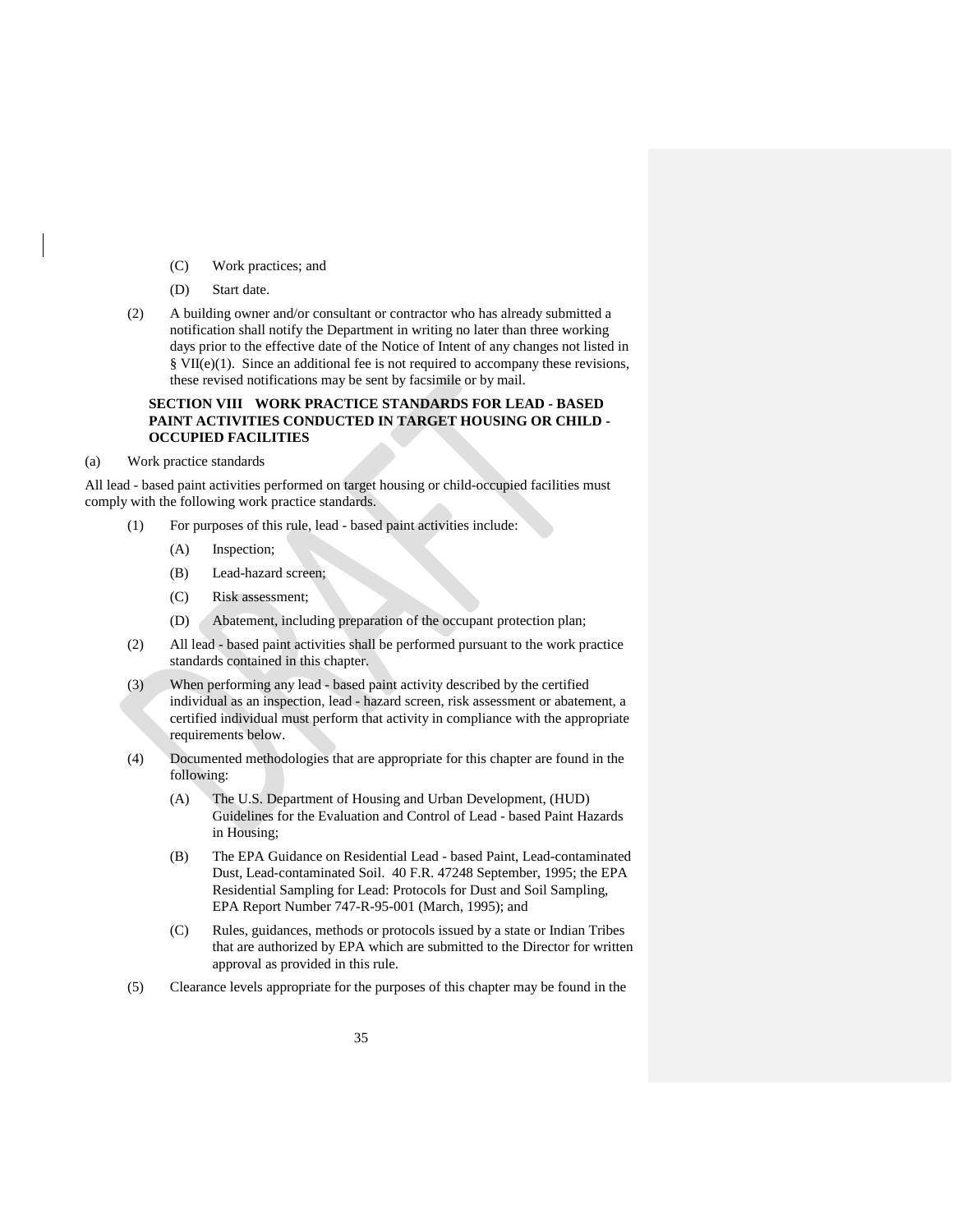EPA Guidance on Residential Lead - based Paint, Lead - contaminated Dust, and Lead-contaminated Soil or other equivalent guidelines.

- <span id="page-39-0"></span>(b) Inspection of target housing and child-occupied facilities for the presence of lead - based paint
	- (1) Inspection may only be performed by an individual meeting the following criteria:
		- (A) Certified by the Department as an inspector or risk assessor; and
		- (B) Performing the inspection for a licensed lead based paint consultant or lead - based paint contractor or as an in-house employee.
	- (2) If a lead based paint inspection is conducted on a target house or child-occupied facility, the inspection must be conducted according to the following procedures:
		- (A) When conducting an inspection, the following locations shall be selected according to documented methodologies, as defined in this rule, and tested for the presence of lead - based paint:
			- (i) In a target house and child occupied facility, each component with a distinct painting history and each exterior component with a distinct painting history shall be tested for lead - based paint, except those components that the inspector or risk assessor determines to have been replaced after 1978, or to not contain lead - based paint; and
			- (ii) In a multi-family dwelling or child occupied facility, each component with a distinct painting history in every common area, except those components that the inspector or risk assessor determines to have been replaced after 1978, or to not contain lead - based paint.
		- (B) Paint shall be sampled in the following manner:
			- (i) The analysis of paint to determine the presence of lead shall be conducted using documented methodologies which incorporate adequate quality control procedures; and/or
			- (ii) All collected paint chip samples shall be analyzed according to the requirements of § VIII(f), to determine if they contain detectable levels of lead that can be quantified numerically.
		- (C) The certified inspector or risk assessor shall prepare a written inspection report which shall include the following information:
			- (i) Date of each inspection;
			- (ii) Street address of building;
			- (iii) Date of construction and date of any replacements the inspector determines to have been made to the structure;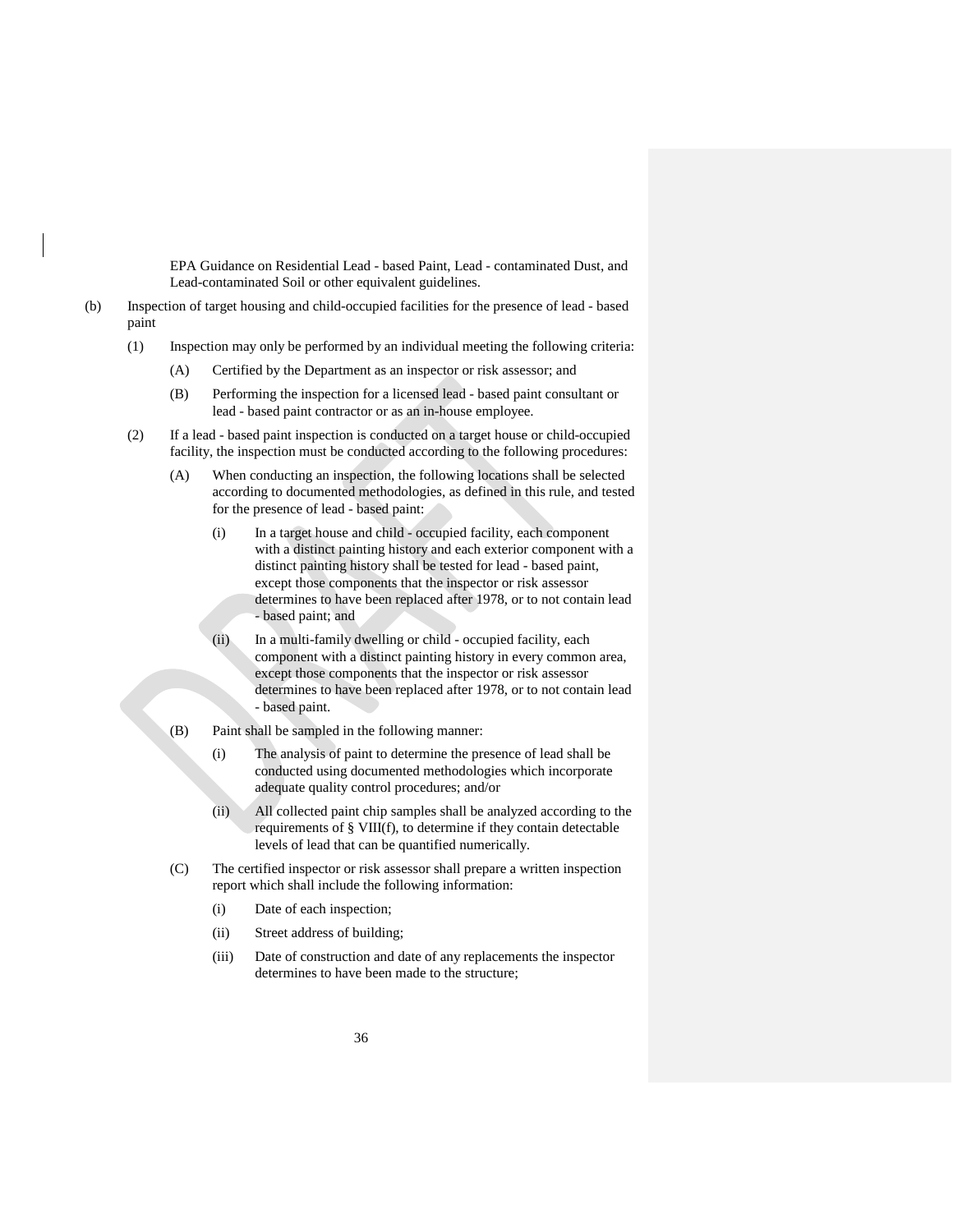- (iv) Apartment numbers (if applicable);
- (v) Name, address, and telephone number of the owner or owners of each target house or child - occupied facility;
- (vi) Name, signature, and certification number of each certified inspector and/or risk assessor conducting testing;
- (vii) Name, address, and telephone number of the licensed firm employing the inspector and/or risk assessor for the particular inspection;
- (viii) Each testing method and device and/or sampling procedure employed for paint analysis, including quality control data and, if used, the serial number of any x-ray fluorescence (XRF) device and the name and certification number of the individual operating the XRF, and the name and license number of the contractor or consultant employing the individual;
- (ix) Specific locations of each painted component tested for the presence of lead - based paint, including a diagram;
- (x) The results of the inspection expressed in terms appropriate to the sampling method used.
- <span id="page-40-0"></span>(c) Performance of a lead - hazard screen for the presence of lead - based paint on target housing or child-occupied facilities
	- (1) Lead hazard screen may only be performed on target housing or child occupied facilities by an individual who is:
		- (A) Certified by the Department as a risk assessor; and
		- (B) Employed by a licensed lead based paint contractor or consultant or as an in-house employee.
	- (2) If conducted, a lead-hazard screen shall be conducted as follows:
		- (A) Background information regarding the physical characteristics of the target housing or child - occupied facility and occupant use patterns that may cause lead - based paint exposure to one or more children age six years or younger shall be collected.
		- (B) A visual inspection of the target housing or child occupied facility shall be conducted to:
			- (i) Determine if any deteriorated paint is present, and
			- (ii) Locate at least two dust sampling locations.
		- (C) If deteriorated paint is present, each surface with deteriorated paint, which is determined, using documented methodologies, to be in poor condition and to have a distinct painting history, shall be tested for the presence of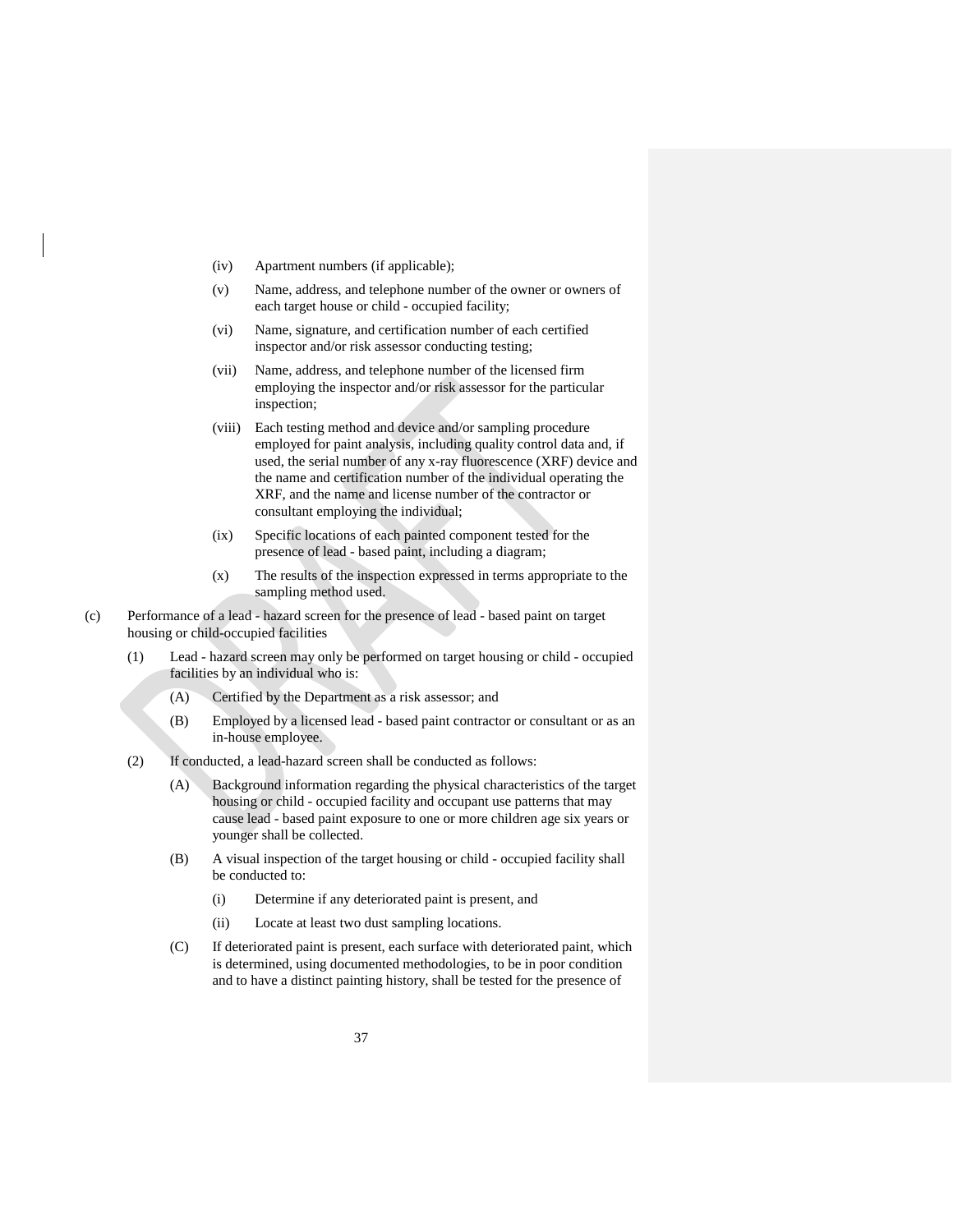lead.

- (D) In target housing, two composite dust samples shall be collected, one from the floors and the other from the windows, in rooms, hallways or stairwells where one or more children, age six years and younger, are most likely to come in contact with dust.
- (E) In multifamily dwellings and child occupied facilities, in addition to the floor and window samples required in §  $VIII(c)(2)(D)$  above, the risk assessor shall also collect composite dust samples from common areas where one or more children, age six and younger, are most likely to come into contact with dust.
- (3) Dust samples shall be collected and analyzed in the following manner:
	- (A) All dust samples shall be taken using documented methodologies that incorporate adequate quality control procedures.
	- (B) All collected dust samples shall be analyzed according to § VIII(f), to determine if they contain detectable levels of lead that can be quantified numerically.
- (4) Paint shall be sampled in the following manner:
	- (A) The analysis of paint to determine the presence of lead shall be conducted using documented methodologies which incorporate adequate quality control procedures; and/or
	- (B) All collected paint chip samples shall be analyzed according to § VIII(f), to determine if they contain detectable levels of lead that can be quantified numerically.
- (5) If conducted, the lead-hazard screen report shall be conducted by a certified risk assessor which shall include the following information:
	- (A) Date of the lead-hazard screen;
	- (B) Address of each building;
	- (C) Date of construction of buildings;
	- (D) Apartment number (if applicable);
	- (E) Name, address, and telephone number of each owner of each building;
	- (F) Name, signature, telephone number, and certification number of the certified risk assessor conducting the lead-hazard screen;
	- (G) Name, address, telephone number, and license number of the licensed firm employing each certified risk assessor;
	- (H) Name, address, and telephone number of each recognized laboratory, as provided in § VIII(f), conducting analysis of collected samples;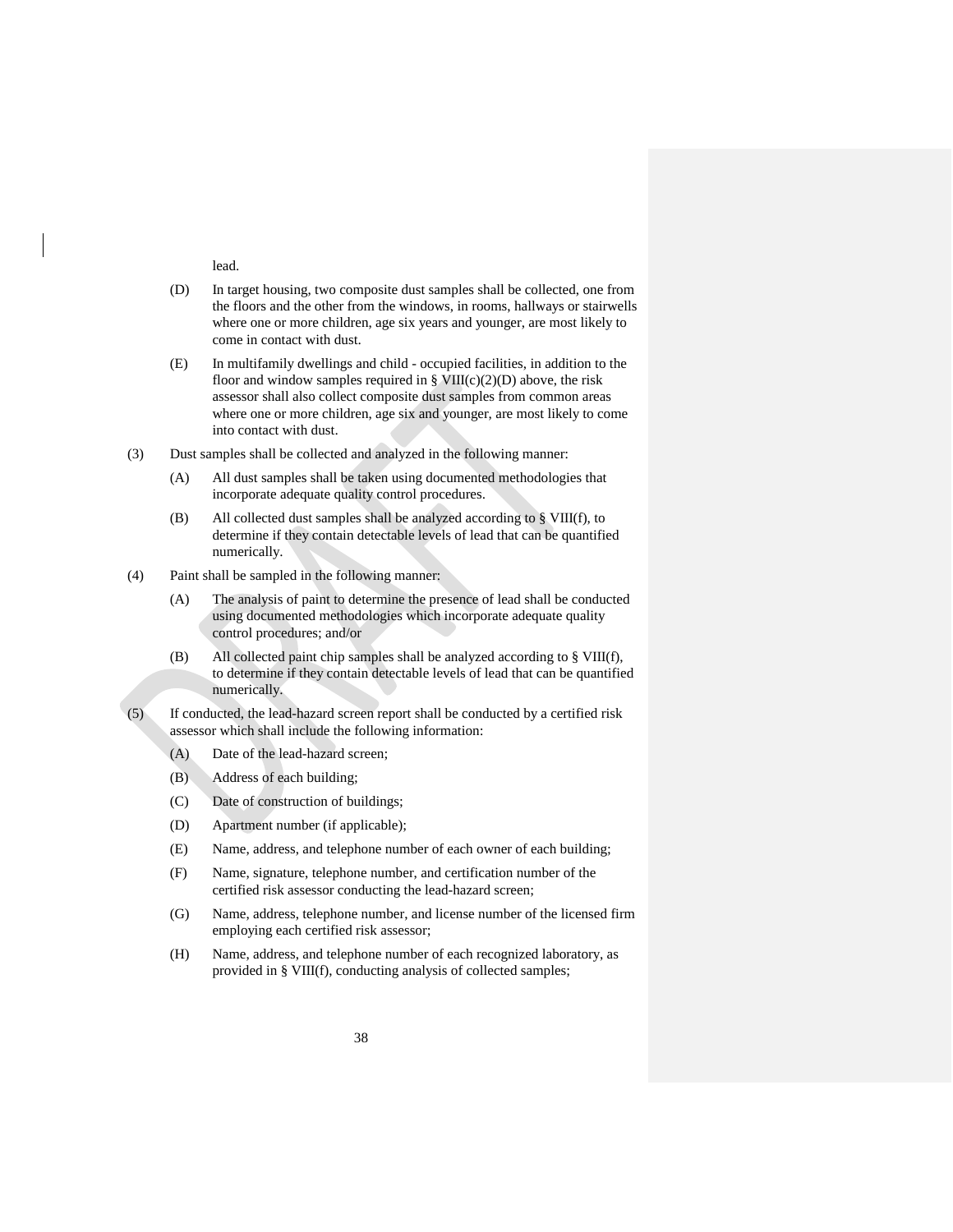- (I) Results of the visual inspection;
- (J) Testing method and sampling procedure for paint analysis employed;
- (K) Specific locations of each painted component tested for the presence of lead, including a diagram;
- (L) All data collected from on-site testing, including quality control data and, if used, the serial number of any XRF device and the name and certification number of the individual operating the XRF machine, and the name and license number of the contractor or consultant employing the individual;
- (M) All results of laboratory analysis on collected paint, soil, and dust samples;
- (N) Any other sampling results;
- (O) Background information regarding the physical characteristics of the target house or child - occupied facility and occupant use patterns that may cause lead - based paint exposure to one or more children age six years or younger which has been collected; and
- (P) Recommendations, if warranted, for a follow-up risk assessment and, as appropriate, any further actions.
- <span id="page-42-0"></span>(d) Performance of a risk assessment for the presence of lead - based paint and lead - based paint hazards on target housing or child-occupied facilities
	- (1) Risk assessments may only be performed on target housing or child-occupied facilities by an individual who is:
		- (A) Certified by the Department as a risk assessor; and
		- (B) Employed by a licensed lead based paint abatement contractor or a lead based paint consultant or as an in-house employee.
	- (2) If conducted, a risk assessment shall be conducted only by a person certified by the Department as a risk assessor according to the procedures in this paragraph.
		- (A) A visual inspection for risk assessment of the target house or child occupied facility shall be undertaken to locate the existence of deteriorated paint, assess the extent and causes of the deterioration, and other potential lead - based paint hazards.
		- (B) Background information regarding the physical characteristics of the residential dwelling or child - occupied facility and occupant use patterns that may cause lead - based paint exposure to one or more children age six years and younger shall be collected.
		- (C) The following surfaces which are determined, using documented methodologies, to have a distinct painting history, shall be tested for the presence of lead: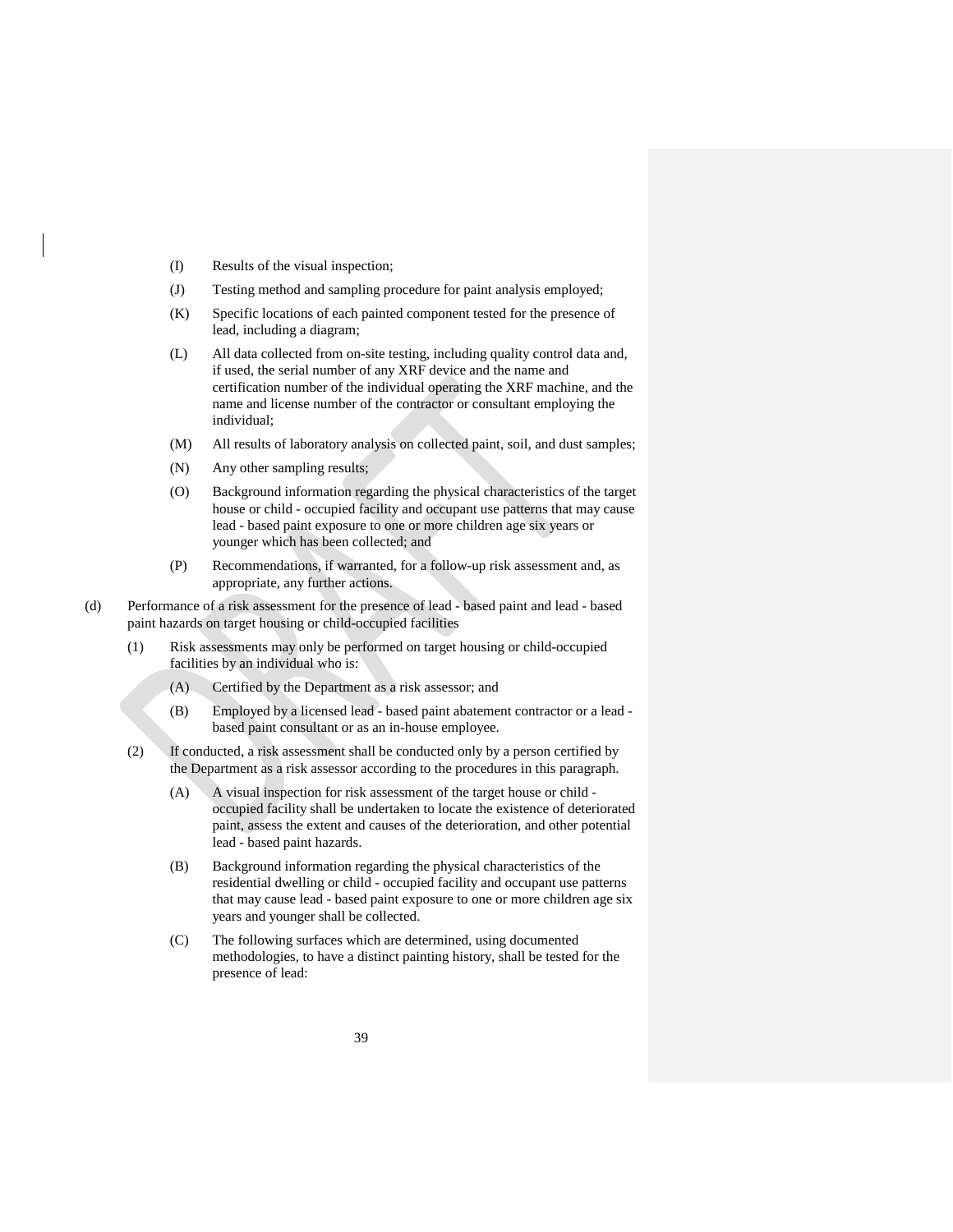- (i) Each friction surface or impact surface with visibly deteriorated paint; and
- (ii) All other surfaces with visibly deteriorated paint.
- (D) In target housing, dust samples (either composite or single surface samples) from the interior window sill(s) and floor shall be collected in all living areas where one or more children, age six years or younger, are most likely to come into contact with dust.
- (E) For multi-family dwellings and child occupied facilities, the samples required in §  $VIII(d)(2)(C)$  shall be taken. In addition, interior window sill and floor dust samples (either composite or single - surface samples) shall be collected in the following locations:
- (F) Common areas adjacent to the sampled target housing or child occupied facility; and
- (G) Other common areas in the building where the risk assessor determines that one or more children, age six years and younger, are likely to come into contact with dust.
- (H) For child occupied facilities, interior window sill and floor dust samples (either composite or single - surface samples) shall be collected in each room, hallway or stairwell utilized by one or more children, age six years and younger, and in other common areas in the child - occupied facility where the risk assessor determines one or more children, age six years and younger, are likely to come into contact with dust.
- (I) Soil samples shall be collected and analyzed for lead concentrations in the following locations:
- (J) Exterior play areas where bare soil is present;
- (K) The rest of the yard (that is, non-play areas) where bare soil is present; and
- (L) Dripline/foundation areas where bare soil is present.
- (M) Any paint, dust, or soil sampling or testing shall be conducted using documented methodologies that incorporate adequate quality control procedures.
- (N) Any collected paint chip, dust, or soil samples shall be analyzed according to § VIII(f), to determine if they contain detectable levels of lead that can be quantified numerically.
- (O) The certified risk assessor shall prepare a written risk assessment report which shall include the following information:
	- (i) Date of assessment;
	- (ii) Address of each building;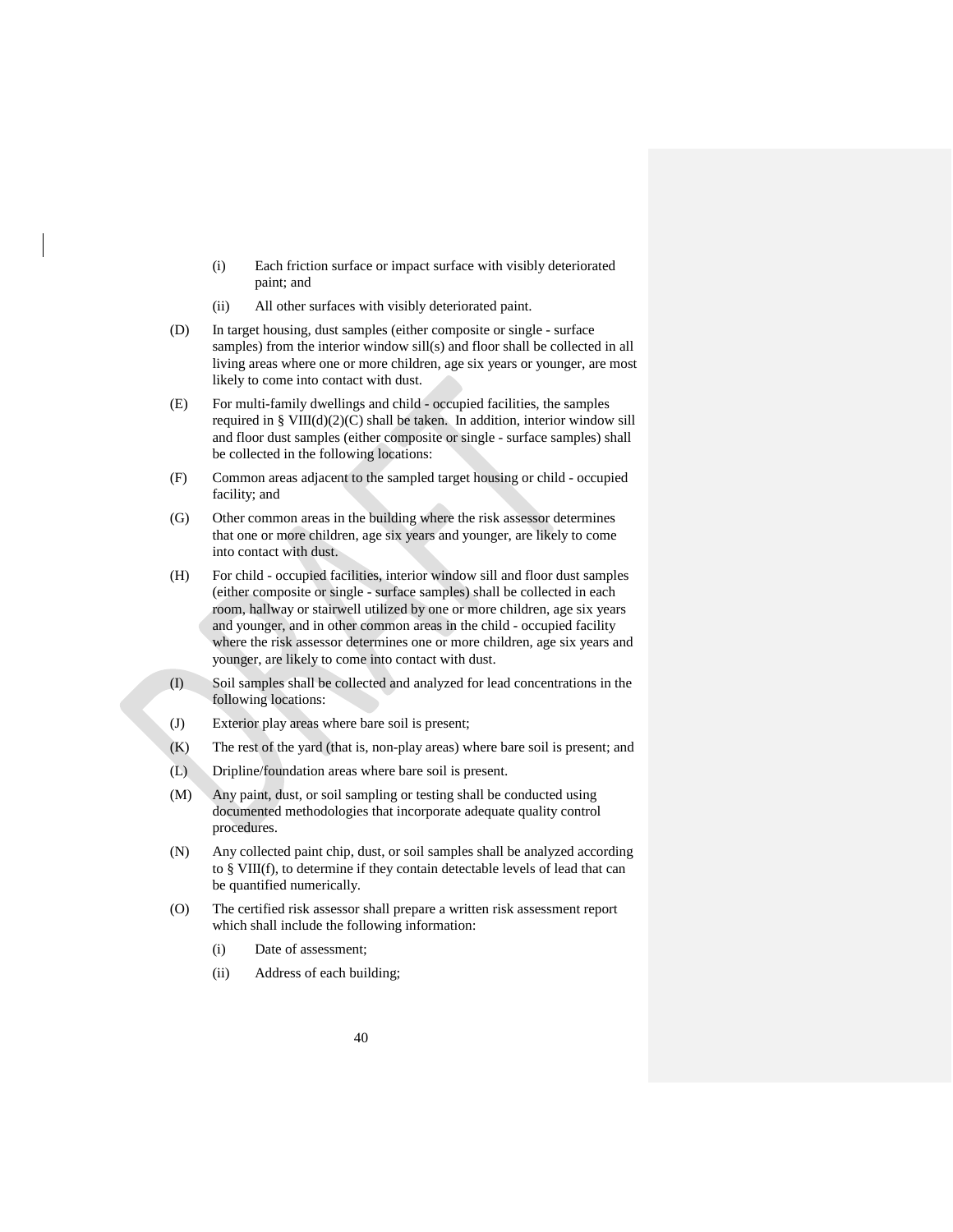- (iii) Date of construction of buildings;
- (iv) Apartment number (if applicable);
- (v) Name, address, and telephone number of each owner of each building;
- (vi) Name, address, telephone number, signature, and certification of the certified risk assessor conducting the assessment;
- (vii) Name, address, and telephone number, and license number of the licensed contractor or consultant employing each certified risk assessor;
- (viii) Name, address, and telephone number of each recognized laboratory, as provided in § VIII(f), conducting analysis of collected samples;
- (ix) Results of the visual inspection;
- (x) Testing method and sampling procedure for paint analysis employed;
- (xi) Specific locations of each painted component tested for the presence of lead, including a diagram;
- (xii) All data collected from on-site testing, including quality control data and, if used, the serial number of any XRF device, the name and certificate number of the individual operating the XRF machine, and the name and license number of the contractor or consultant employing the operator;
- (xiii) All results of laboratory analysis on collected paint, soil, and dust samples;
- (xiv) Any other sampling results;
- (xv) Any background information regarding the physical characteristics of the target house or child - occupied facility and occupant use patterns that may cause lead - based paint exposure to one or more children, age six years or younger, which shall have been collected;
- (xvi) To the extent that they are used as part of the lead based paint hazard determination, the results of any previous inspections or analyses for the presence of lead - based paint, or other assessments of lead - based paint - related hazards.
- (xvii) A description of the location, type, and severity of identified lead based paint hazards and any other potential lead hazards, including a diagram;
- (xviii) A description of interim controls and/or abatement options for each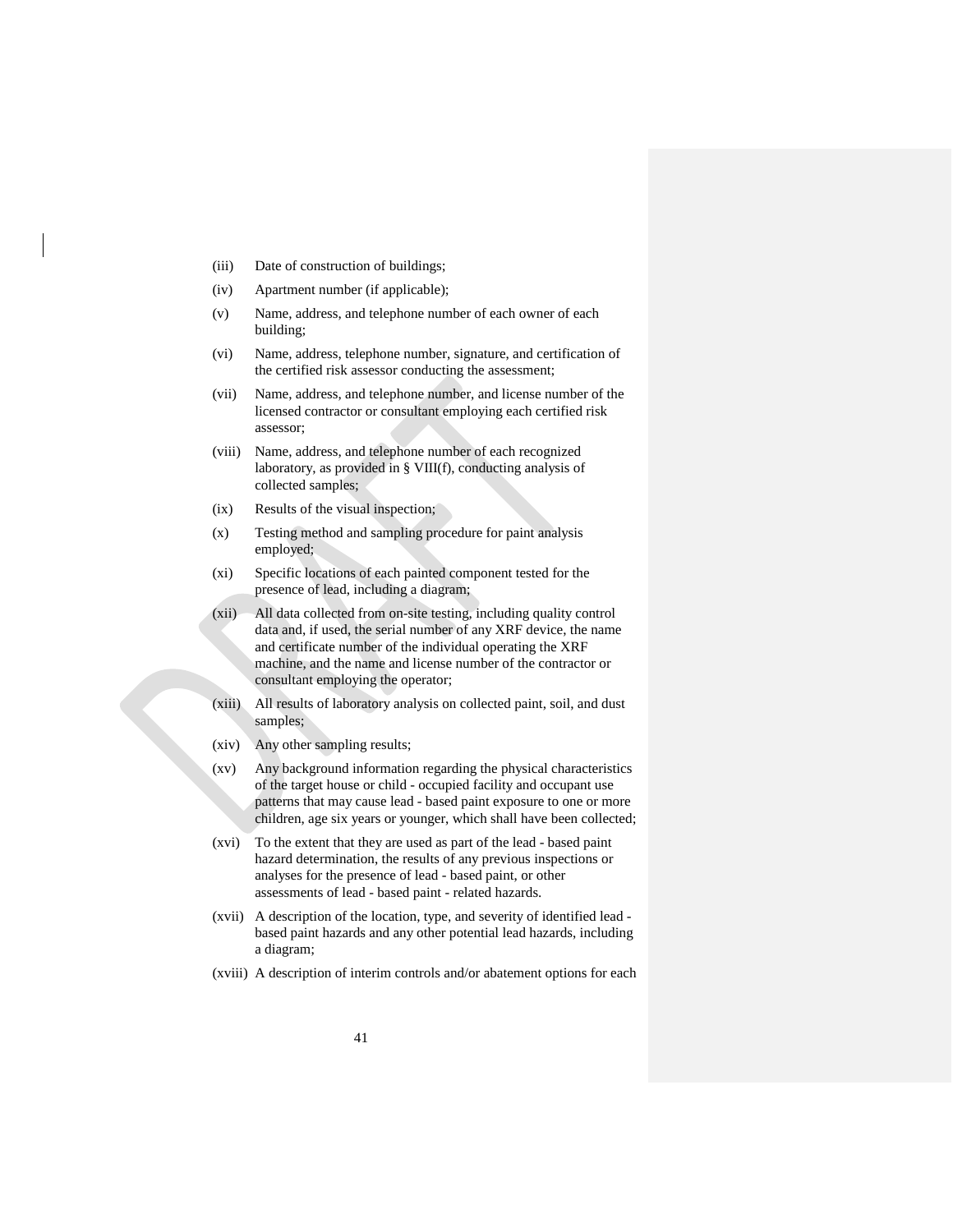identified lead - based paint hazard and a suggested prioritization for addressing each hazard. If the use of an encapsulant or enclosure is recommended, the report shall recommend a maintenance and monitoring schedule for the encapsulant or enclosure.

### <span id="page-45-0"></span>(e) Abatement

If conducted, abatements may only be performed on target housing or child-occupied facilities by an individual who is:

- (1) Certified by the Department as a supervisor or a worker; and
- (2) Employed by a licensed lead based paint abatement contractor or a lead based paint consultant or as an in-house employee.
- (3) A certified supervisor is required for each abatement project and shall be on site during all work site preparation, abatement, and during the post - abatement cleanup of work areas. On site means at the physical location where the site preparation, abatement, and post-abatement activities are conducted at the time the lead - based paint activities are conducted.
- (4) The certified supervisor and the contractor or consultant or if the supervisor is an in-house employee, the building owner employing that supervisor shall ensure that all abatement activities are conducted according to the requirements of this rule and all other Federal and state environmental statutes and rules.
- (5) Notification of the commencement of lead based paint abatement activities in target housing or child - occupied facility or as a result of a Federal, state, or local order shall be given to the Department prior to the commencement of abatement activities as required in § VII(a) through § VII(e).
- (6) A written occupant protection plan shall be developed for all abatement projects and shall be prepared according to the following procedures:
	- (A) The occupant protection plan shall be unique to each target house or child - occupied facility and be developed prior to the abatement. The occupant protection plan shall describe the measures and management procedures that will be taken during the abatement to protect the building occupants from exposure to any lead - based paint hazards.
	- (B) A certified supervisor or certified project designer shall prepare the occupant protection plan.
	- (C) Occupant protection plans may only be performed on target housing or child-occupied facilities by an individual who is:
		- (i) Certified by the Department as a supervisor or project designer; and
		- (ii) Employed by a licensed lead based paint abatement contractor or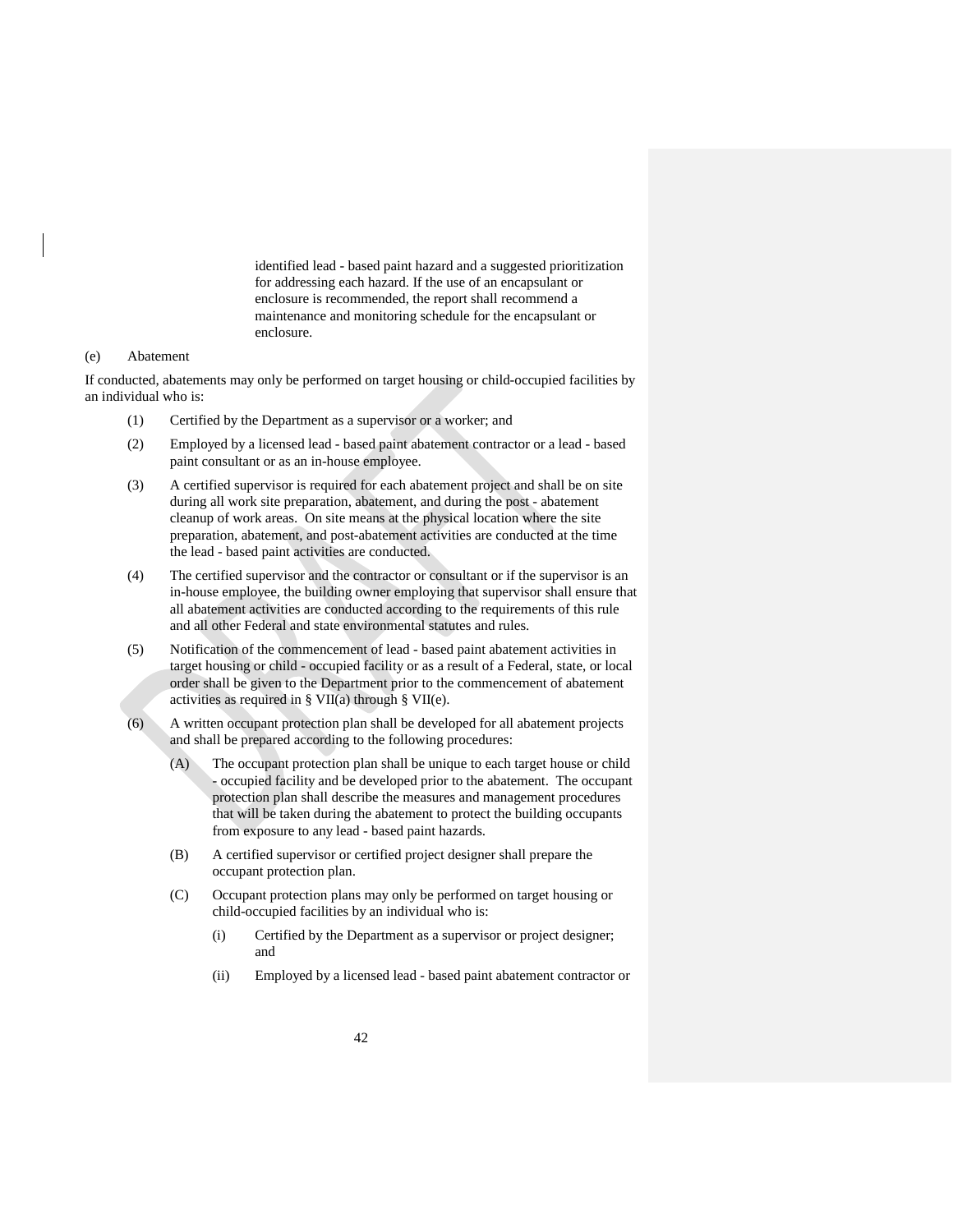a lead - based paint consultant or as an in-house employee.

- (7) The work practices listed below shall be restricted during an abatement as follows:
	- (A) Open flame burning or torching of lead based paint is prohibited;
	- (B) Machine sanding or grinding or abrasive blasting or sandblasting of lead based paint is prohibited unless used with High Efficiency Particulate Air (HEPA) exhaust control which removes particles of 0.3 microns or larger from the air at 99.97 percent or greater efficiency;
	- (C) Dry scraping of lead based paint is permitted only in the following circumstances:
		- (i) In conjunction with heat guns;
		- (ii) Around electrical outlets; or
		- (iii) When treating defective paint spots totaling no more than two square feet in any one room, hallway or stairwell or totaling no more than 20 square feet on exterior surfaces.
	- (D) Operating a heat gun on lead based paint is permitted only at temperatures below 1,100 degrees Fahrenheit.
- (8) If conducted, soil abatement shall be conducted in one of the following ways:
	- (A) If soil is removed:
		- (i) The soil shall be replaced by soil with a lead concentration as close to local background as practicable, but no greater than 400 parts per million.
		- (ii) The soil that is removed shall not be used as top soil at another residential property or child-occupied facility.
	- (B) If soil is not removed, the lead contaminated soil shall be permanently covered, as defined in this rule.
	- (C) If hydro blasting or high-pressure water is used for abatement, the building owner or the licensed lead - based paint contractor or consultant conducting the abatement must collect and containerize the water, send a copy of a waste shipment report to the Lead - Based Paint Program of the Department, and transport it to a permitted wastewater treatment facility for disposal. The permitted wastewater treatment facility must then provide a copy of a waste shipment manifest to the Lead - based Paint Section of the Department within thirty days of the disposal. The building owner or the licensed lead - based paint contractor or consultant may submit an alternative method for collecting and containerizing the lead contaminated water to a permitted wastewater treatment facility to the Director for his or her written approval. The Director shall issue a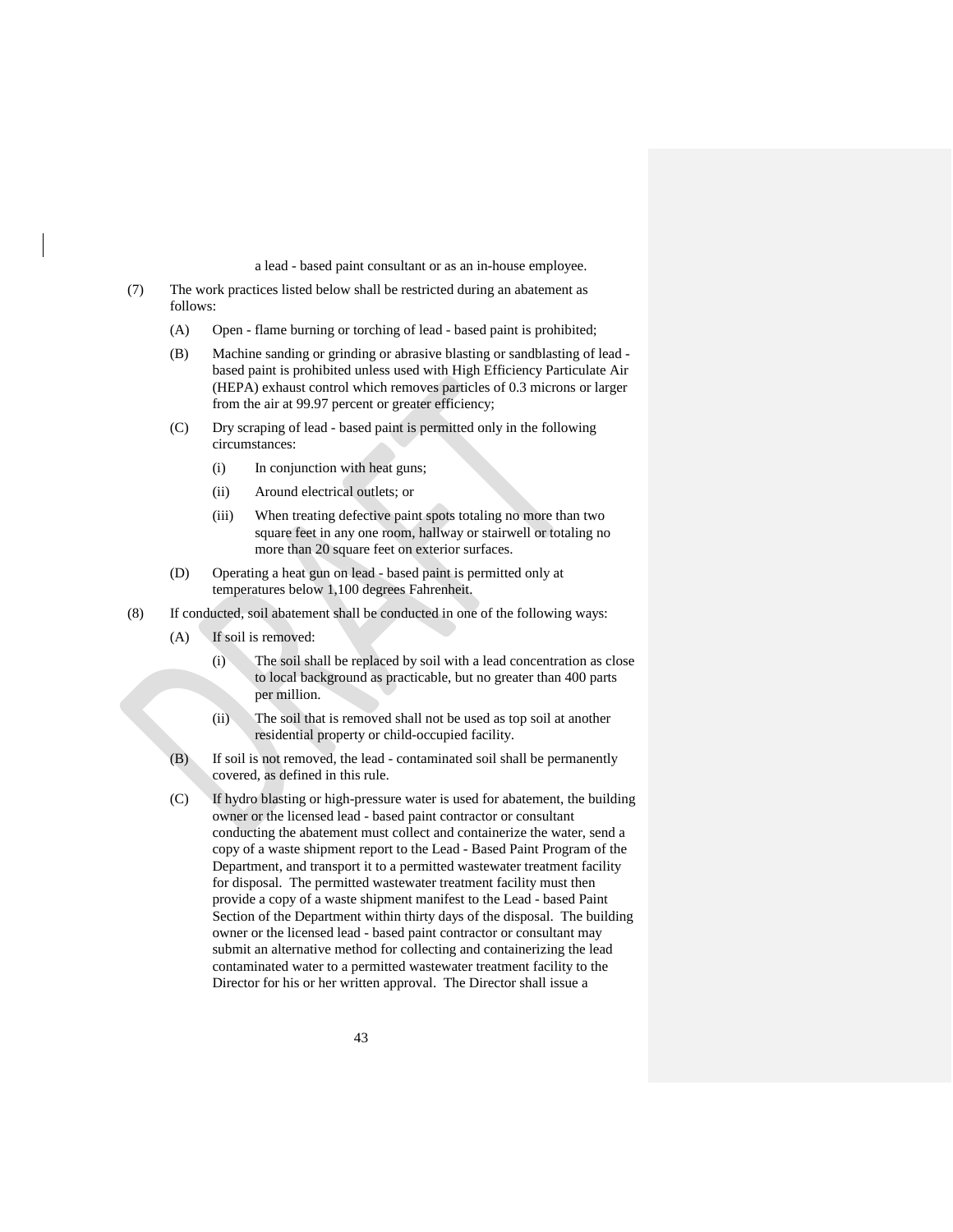decision within 90 days of submission. The decision of the Director is appealable.

- (9) The following post abatement clearance procedures shall be performed only by a certified inspector or risk assessor:
	- (A) Following an abatement, a visual inspection shall be performed to determine if deteriorated painted surfaces and/or visible amounts of dust, debris or residue are still present. If deteriorated painted surfaces or visible amounts of dust, debris or residue are present, these conditions must be eliminated prior to the continuation of the clearance procedures.
	- (B) Following the visual inspection and any post abatement cleanup required in § VIII(e)(9)(A) above, clearance sampling for lead - contaminated dust shall be conducted. Clearance sampling may be conducted by employing single - surface sampling or composite sampling techniques.
	- (C) Dust samples for clearance purposes shall be taken using documented methodologies that incorporate adequate quality control procedures.
	- (D) Dust samples for clearance purposes shall be taken a minimum of one hour after completion of final post - abatement cleanup activities.
	- (E) The following post abatement clearance activities shall be conducted as appropriate based upon the extent or manner of abatement activities conducted in or to the target house or child - occupied facility:
		- (i) After conducting an abatement with containment between abated and unabated areas, one dust sample shall be taken from one interior window sill and from one window trough (if present) and one dust sample shall be taken from the floor of no fewer than four rooms, hallways or stairwells within the containment area. In addition, one dust sample shall be taken from the floor outside the containment area. If there are fewer than four rooms, hallways or stairwells within the containment area, then all rooms, hallways or stairwells shall be sampled.
		- (ii) After conducting an abatement with no containment, two dust samples shall be taken from no fewer than 4 four rooms, hallways or stairwells in the target housing or child - occupied facility. One dust sample shall be taken from one interior window sill and window trough (if present) and one dust sample shall be taken from the floor of each room, hallway or stairwell selected. If there are fewer than four rooms, hallways or stairwells within the target house or child - occupied facility then all rooms, hallways or stairwells shall be sampled.
		- (iii) Following an exterior paint abatement, a visible inspection shall be conducted. All horizontal surfaces in the outdoor living area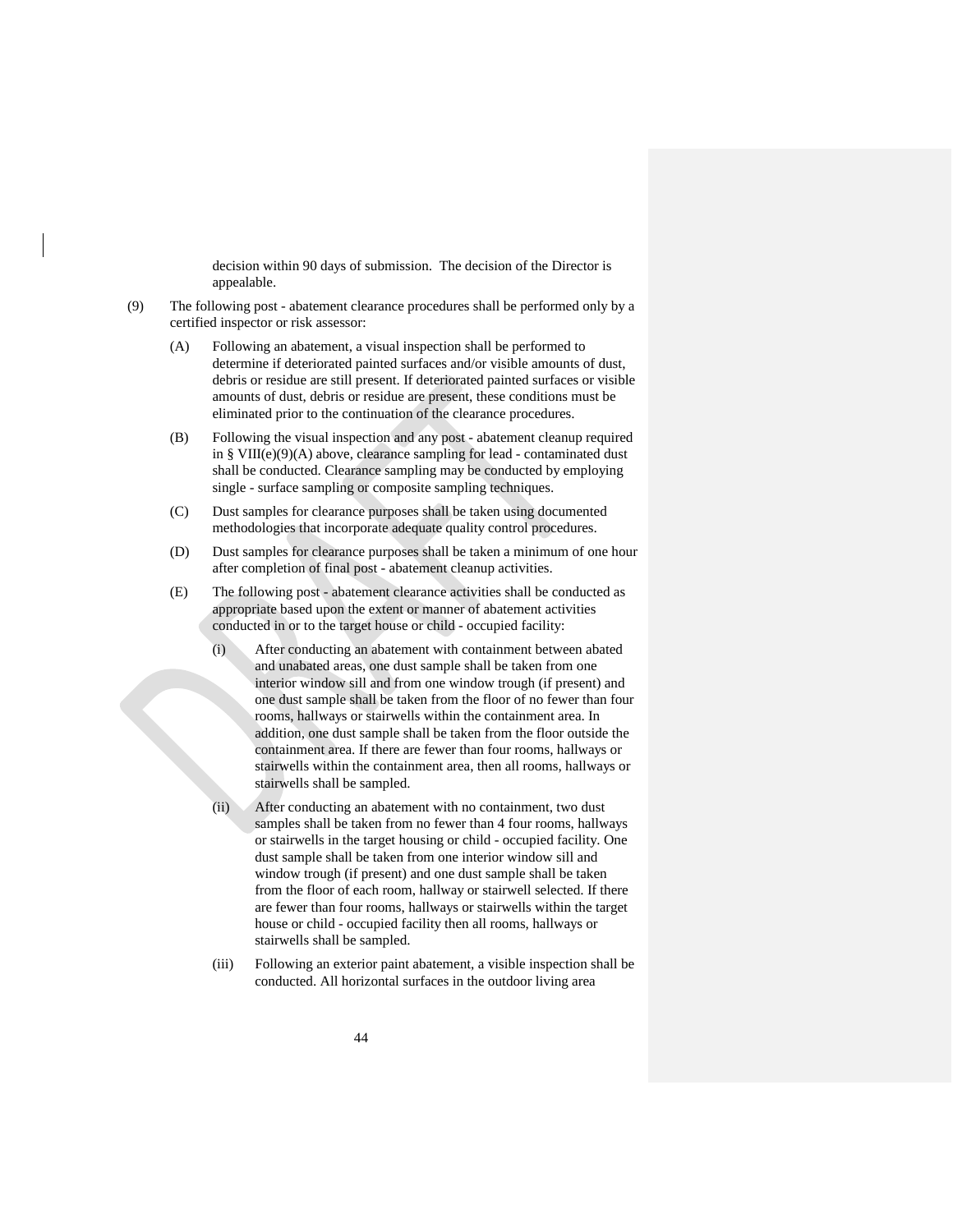closest to the abated surface shall be found to be cleaned of visible dust and debris. In addition, a visual inspection shall be conducted to determine the presence of paint chips on the dripline or next to the foundation below any exterior surface abated. If paint chips are present, they must be removed from the site and properly disposed of, according to all applicable Federal, state and local environmental requirements.

- (F) The rooms, hallways or stairwells selected for sampling shall be selected according to documented methodologies.
- (G) The certified inspector or risk assessor shall compare the residual lead level (as determined by the laboratory analysis) from each single surface dust sample with clearance levels in §  $VIII(e)(9)(H)$  for lead in dust on floors and interior window sills, and window troughs or from each composite dust sample with the applicable clearance levels for lead in dust on floors, interior window sills, and window troughs divided by half the number of subsamples in the composite sample. If the residual lead level in a single surface dust sample equals or exceeds the applicable clearance level or if the residual lead level in a composite dust sample equals or exceeds the applicable clearance level divided by half the number of subsamples in the composite sample, the components represented by the failed sample shall be recleaned and retested.
- (H) The clearance levels for lead in dust are  $10 \mu g / \text{ft}^2$  for floors,  $100 \mu g / \text{ft}^2$  for interior window sills, and  $400 \mu g / \text{ft}^2$  for window troughs.
- (10) In a multifamily dwelling with similarly constructed and maintained target houses, random sampling for the purposes of clearance may be conducted provided:
	- (A) The certified individuals who abate or clean the target houses do not know which target houses will be selected for the random sample.
	- (B) A sufficient number of target houses is selected for dust sampling to provide a 95 percent level of confidence that no more than 5 percent or 50 of the target houses (whichever is smaller) in the randomly sampled population exceed the appropriate clearance levels.
	- (C) The randomly selected target houses shall be sampled and evaluated for clearance according to the procedures found in  $\S$  VIII(e)(9)(E) above.
- (11) A written abatement report shall be prepared by a certified supervisor or project designer. The abatement report shall include the following information:
	- (A) Start and completion dates of abatement;
	- (B) The name, address, telephone number, and license number of each licensed firm conducting the abatement and the name, address, and certificate number of each supervisor assigned to the abatement project;

**Deleted:** 40 **Deleted:** 25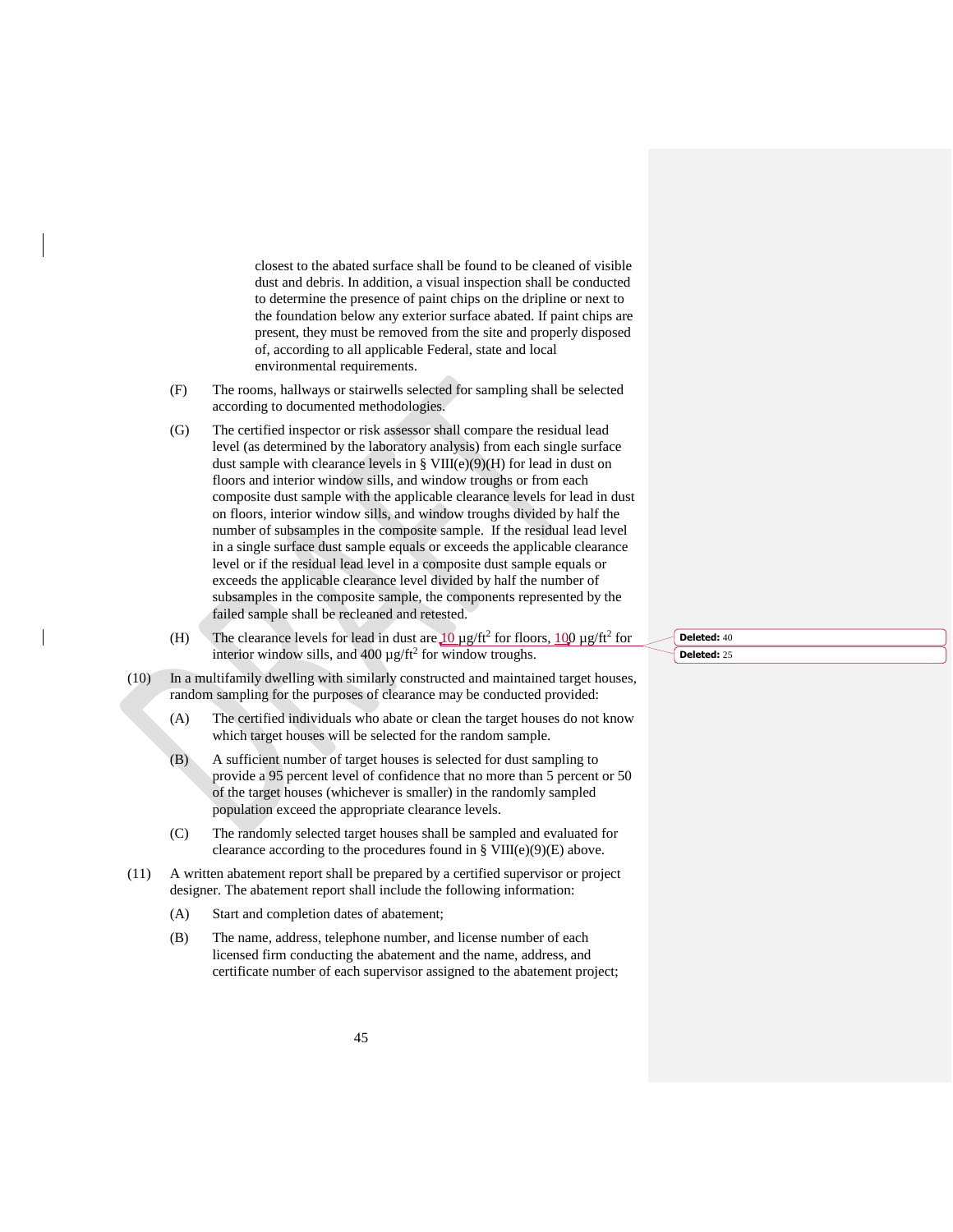- (C) The occupant protection plan prepared pursuant to § VIII(e);
- (D) The name, address, and signature of each certified risk assessor or inspector conducting clearance sampling and the date of clearance testing;
- (E) The results of clearance testing and all soil analyses (if applicable) and the name of each recognized laboratory, as required in § VIII(f), that conducted the analyses;
- (F) A detailed written description and diagram of the abatement, including abatement methods used, locations of rooms and/or components where abatement occurred, reason for selecting particular abatement methods for each component, and any suggested monitoring of encapsulant or enclosures.
- (12) The work practice standards in this chapter do not apply when treating paint-lead hazards of less than:
	- (A) Two square feet of deteriorated lead based paint per room or equivalent,
	- (B) Twenty square feet of deteriorated paint on the exterior building, or
	- (C) Ten percent of the total surface area of deteriorated paint on an interior or exterior type of component with a small surface area.
- <span id="page-49-0"></span>(f) Collection and laboratory analysis of samples
	- (1) Any paint chip, dust, or soil samples collected pursuant to the work practice standards contained in this chapter shall be:
		- (A) Collected by persons certified by the Department as an inspector or risk assessor; and
		- (B) Analyzed by a laboratory recognized by EPA pursuant to Section 405(b) of TSCA as being capable of performing analyses for lead compounds in paint chip, dust, and soil samples.
- <span id="page-49-1"></span>(g) Composite dust sampling

Composite dust sampling may only be conducted in the situations specified in lead-hazard screens, risk assessments, and abatements as set forth in  $\S$  VIII(c),  $\S$  VIII(d), and  $\S$  VIII(e). If such sampling is conducted, the following conditions shall apply:

- (1) Composite dust samples shall consist of at least two subsamples;
- (2) Every component that is being tested shall be included in the sampling; and
- (3) Composite dust samples shall not consist of subsamples from more than one type of component.
- <span id="page-49-2"></span>(h) Determinations
	- (1) Lead based paint is present:
		- (A) On any surface that is tested and found to contain lead equal to or in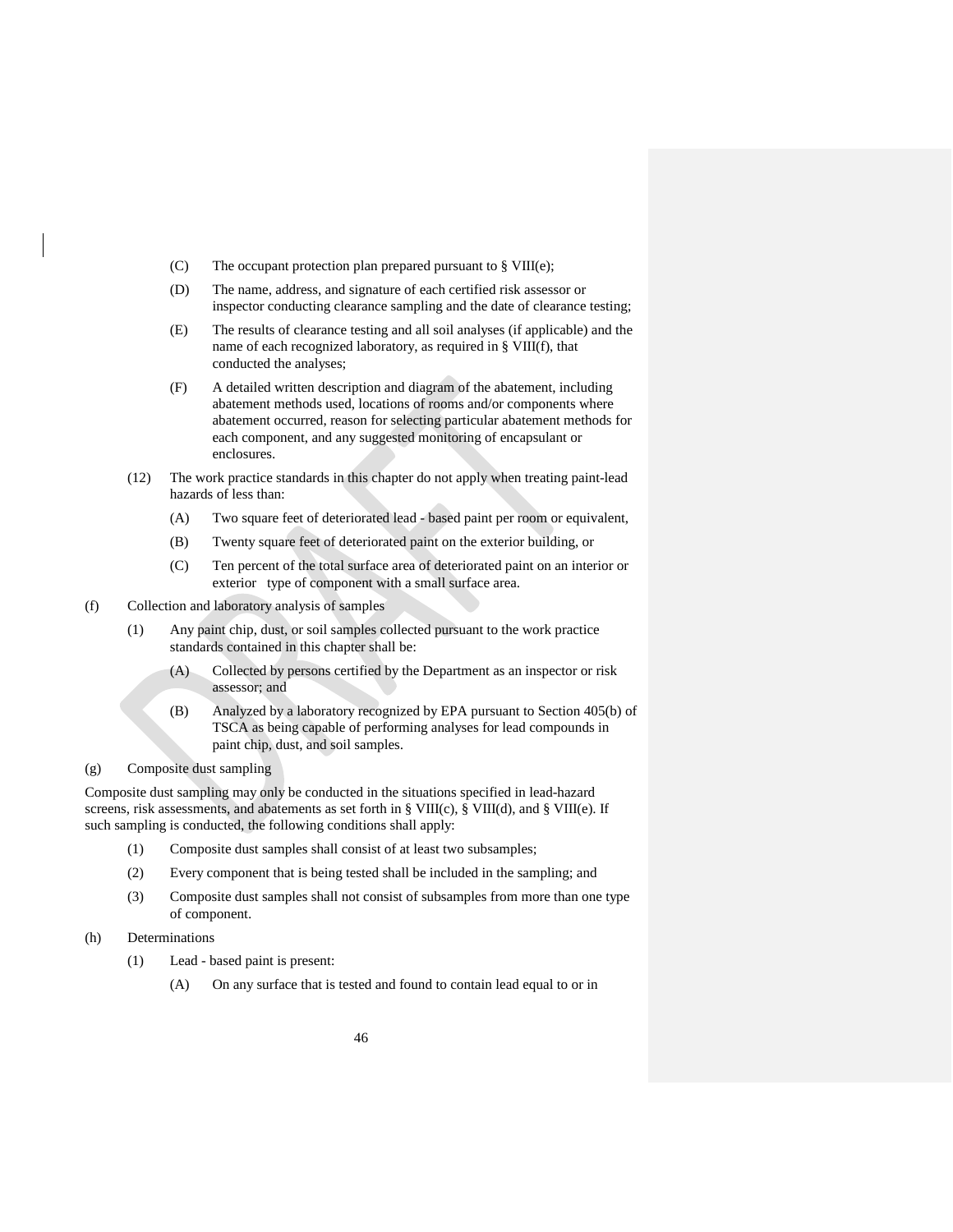excess of 1.0 milligrams per square centimeter or equal to or in excess of 0.5 percent by weight; and

- (B) On any surface like a surface tested in the same room equivalent that has a similar painting history and that is found to be lead - based paint.
- (2) A paint-lead hazard is present:
	- (A) On any friction surface that is subject to abrasion and where the lead dust levels on the nearest horizontal surface underneath the friction surface (for example, the window sill or floor) are equal to or greater than the dust hazard levels identified in § VIII(h)(3)(A).
	- (B) On any chewable lead based paint surface on which there is evidence of teeth marks;
	- (C) Where there is any damaged or otherwise deteriorated lead based paint on an impact surface that is cause by impact from a related building component (such as a door knob that knocks into a wall or a door that knocks against its door frame); and
	- (D) If there is any other deteriorated lead based paint in any target house or child-occupied facility or on the exterior of any target house or childoccupied facility.
- (3) A dust-lead hazard is present in a target house or child occupied facility:
	- (A) In a target house on floors and interior window sills when the weighted arithmetic mean lead loading for all single surface or composite samples of floors and interior window sills are equal to or greater than  $\frac{10}{10} \mu$  g/ft<sup>2</sup> for floors and  $100 \mu g / \text{ft}^2$  for interior window sills, respectively:
	- (B) On floors or interior window sills in an unsampled residential dwelling in a multi-family dwelling, if a dust-lead hazard is present on floors or interior window sills, respectively, in at least one sampled residential unit on the property; and
	- (C) On floors or interior window sills in an unsampled common area in a multi-family dwelling, if a dust-lead hazard is present on floors or interior window sills, respectively, in at least one sampled common area in the same common area group on the property.
- (4) A soil-lead hazard is present:
	- (A) In a play area when the soil-lead concentration from a composite play area sample of bare soil is equal to or greater than 400 parts per million; or
	- (B) In the rest of the yard when the arithmetic mean lead concentration from a composite sample (or arithmetic mean of composite samples) of bare soil from the rest of the yard (that is, non-play areas) for each target house on a property is equal to or greater than 1,200 parts per million.

**Deleted:** 4 **Deleted:** 25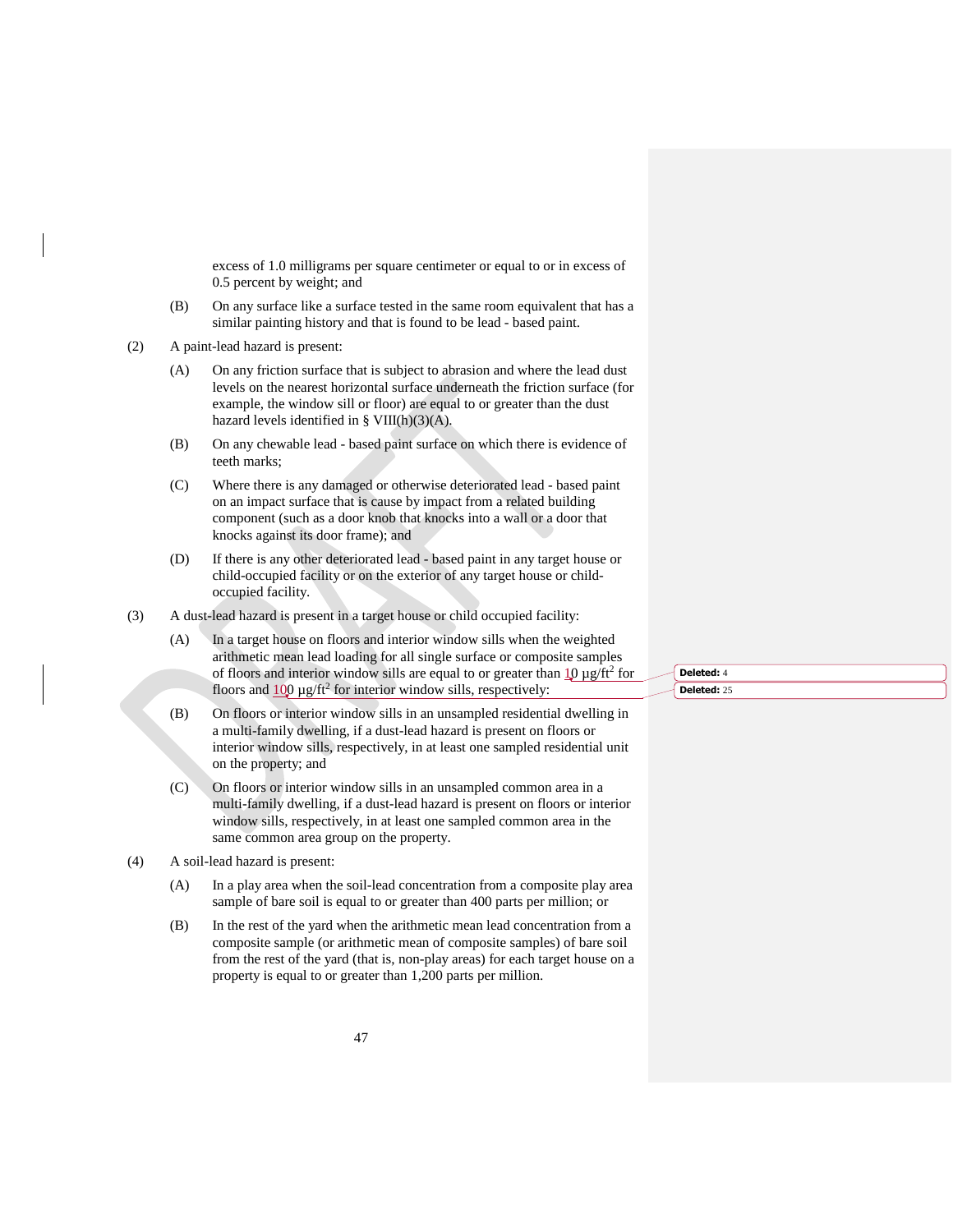### <span id="page-51-0"></span>(i) Recordkeeping

All reports or plans required in this Chapter shall be maintained by the licensed firm or certified individual who prepared the report for no fewer than three years. The licensed firm or certified individual also shall provide copies of these reports to the building owner who contracted for its services.

### <span id="page-51-1"></span>**SECTION IX ENFORCEMENT**

#### <span id="page-51-2"></span>(a) Violations

- (1) The following, in addition to any violations set forth in any chapter contained within this rule, shall be considered violations incurred by an individual conducting or offering to conduct lead - based paint activities as defined by this rule on target housing or child-occupied facilities:
	- (A) Failure or refusal to permit access, entry, or inspection by Department staff in the performance of their duties;
	- (B) Failure or refusal to permit inspection or copying of any document or record required to be kept under the provisions of this rule by Department staff in the performance of their duties;
	- (C) Failure to establish or maintain copies required by this rule for three years;
	- (D) Failure to obtain training from a licensed training provider, an EPAapproved training program, or state or Indian Tribal training program approved by EPA and apply and receive certification from the Department prior to conducting or offering to conduct lead - based paint activities for which the appropriate certification has not been received;
		- (i) Failure to obtain training from a licensed training provider, an EPA-approved training program, or a training program approved by state or Indian Tribal program which has been approved by EPA as an inspector or risk assessor and apply and receive certification from the Department in the appropriate discipline as an inspector or risk assessor prior to conducting or offering to conduct lead based paint inspections and post-abatement clearance procedures;
		- (ii) Failure to obtain training from a licensed training provider, an EPA-approved training provider, or a training provider approved by state or Indian Tribal program which has been approved by EPA as risk assessor and apply and receive certification from the Department in the appropriate discipline as a risk assessor prior to conducting or offering to conduct lead - based paint lead-hazard screens, inspections, or risk assessments;
		- (iii) Failure to obtain training from a licensed training provider, an EPA-approved training provider, or a training program approved by state or Indian Tribal program approved by EPA as a supervisor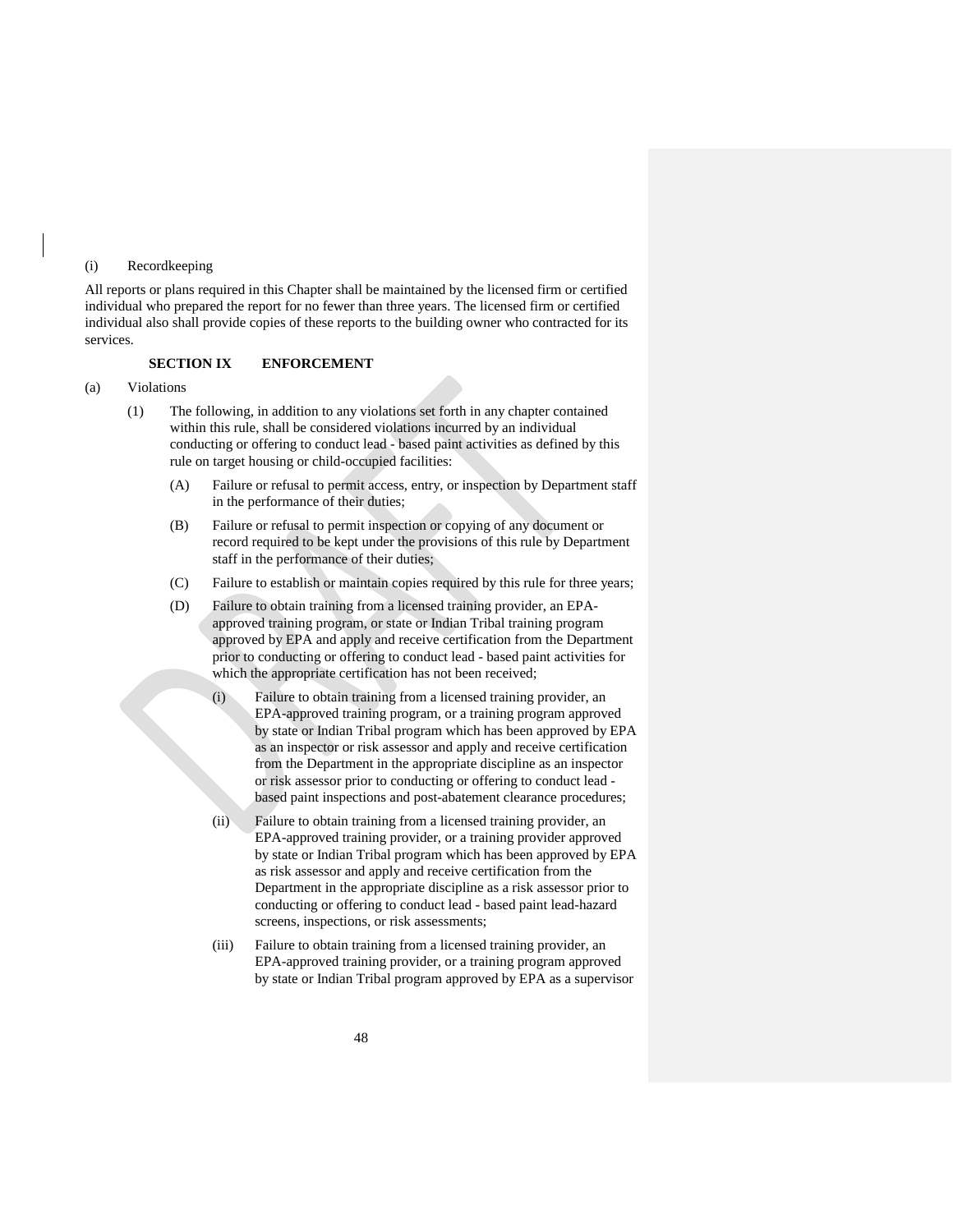or project designer and apply and receive certification from the Department in the appropriate discipline as a supervisor or project designer prior to conducting or offering to conduct lead - based paint occupant protection plans;

- (iv) Failure to obtain training from a licensed training provider, an EPA-approved training program, or a training program approved by a state or Indian Tribal program which has been approved by EPA as a supervisor or worker and apply and receive certification from the Department in the appropriate discipline as a supervisor or worker prior to conducting or offering to conduct a lead - based paint abatement;
- (v) Failure to obtain training from a licensed training program, an EPA-approved training program, or a training program approved by a state or Indian Tribal program as a supervisor and apply and receive certification from the Department as a supervisor prior to supervising and conducting or offering to conduct a lead - based paint abatement;
- (vi) Fraudulently obtaining training through misrepresentation of admission requirements;
- (vii) Fraudulently obtaining certification through fraud or misrepresentation of certification requirements, including education, training, professional registration, or experience;
- (viii) Negligently allowing the duplication or use of the certified individual's certification by another individual;
- (ix) Failure to present certification documents at a lead based paint activities work site to Department staff in the performance of their duties;
- (x) Failure to comply with the work practice standards set forth in this rule;
	- (a) Performing a lead based paint abatement with open-flame burning or torching of lead - based paint;
	- (b) Performing a lead based paint abatement by machine sanding or grinding or abrasive blasting or sandblasting of lead - based paint unless this process is used with a High Efficiency Particulate Air (HEPA) exhaust control which removes particles of 0.3 microns or larger from the air at 99.97 percent or greater efficiency;
	- (c) Performing a lead based paint abatement by dry scraping of lead - based paint is only allowed in the following limited circumstances: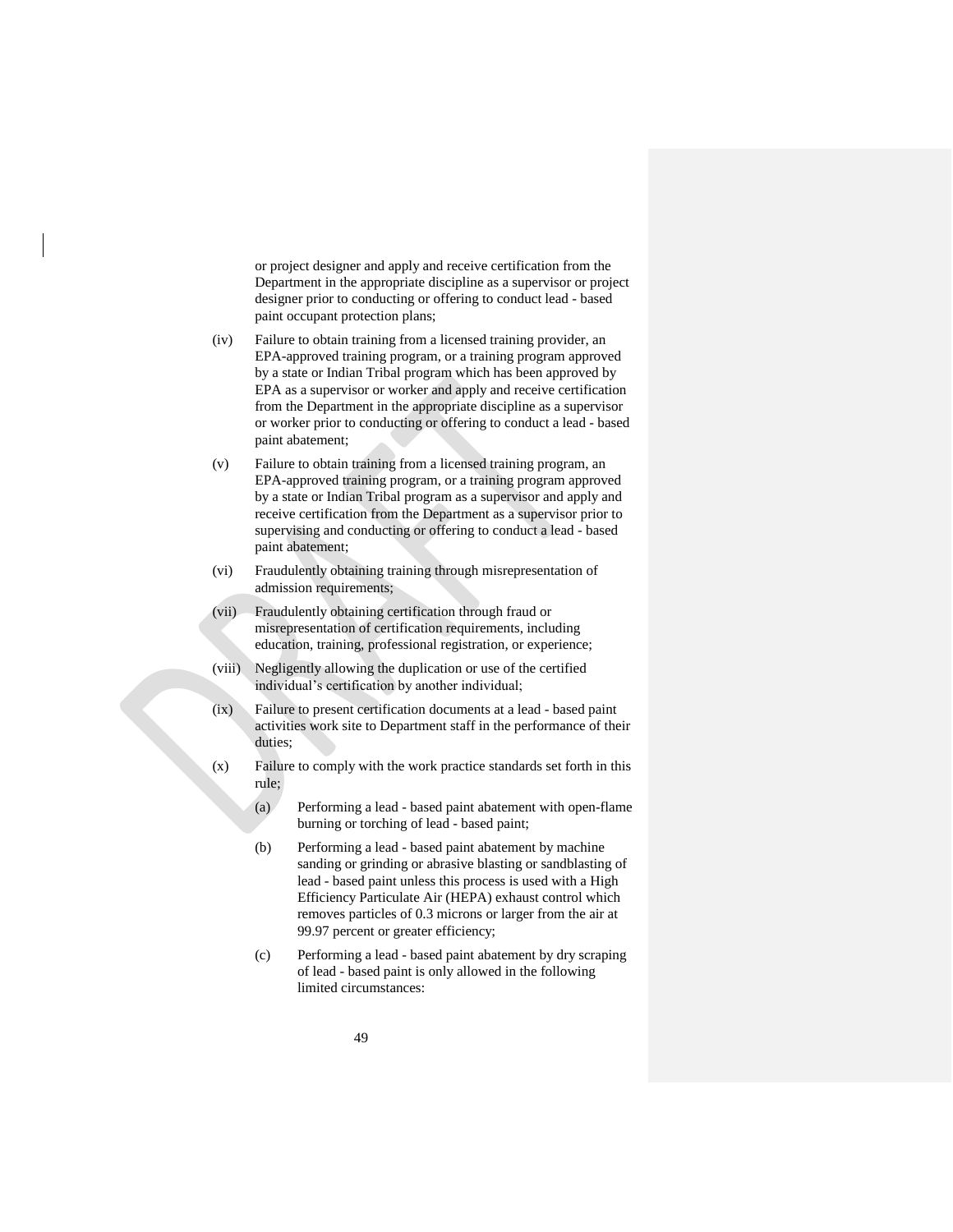- (1) In conjunction with a heat gun:
- (2) Around electrical outlets;
- (3) When treating defective paint spots totaling no more than 20 square feet on exterior surfaces;
- (4) Performing a lead based paint abatement by operating a heat gun on lead - based paint at temperatures below 1,100 degrees Fahrenheit;
- (xi) Failure to work for a licensed lead based paint consultant, lead based paint contractor, or as an in-house employee as defined by this rule;
- (xii) Failure to submit an accurate and complete Notice of Intent which omits any or all of the following:
	- (a) Failure to provide notification of the documented methodology used for the abatement project;
	- (b) Failure to provide the beginning date for the project, including site preparation;
	- (c) Failure to provide the applicable certification and license numbers;
	- (d) Failure to provide notification of scheduled work hours;
	- (e) Knowingly submitting a Notification as an Emergency Notification when the factual situation does not comply with the provisions of the rule concerning an emergency;
- (2) The following shall be considered violations for a training manager or other person with supervisor authority over a lead - based paint activities training program to perform the following:
	- (A) Failure to obtain a license from the Department prior to providing, offering to provide, or claiming to provide a lead - based paint activities training course;
	- (B) Misrepresenting the contents of a lead based paint activities training course to the Department and/or the student population;
	- (C) Failure to submit information required pursuant to this rule in a timely manner;
	- (D) Failure to establish or maintain records required to be kept pursuant to this rule;
	- (E) Falsification of certification records, instructor qualifications, or other certification related information or documentation;
	- (F) Failure to comply with the training standards and requirements in this rule;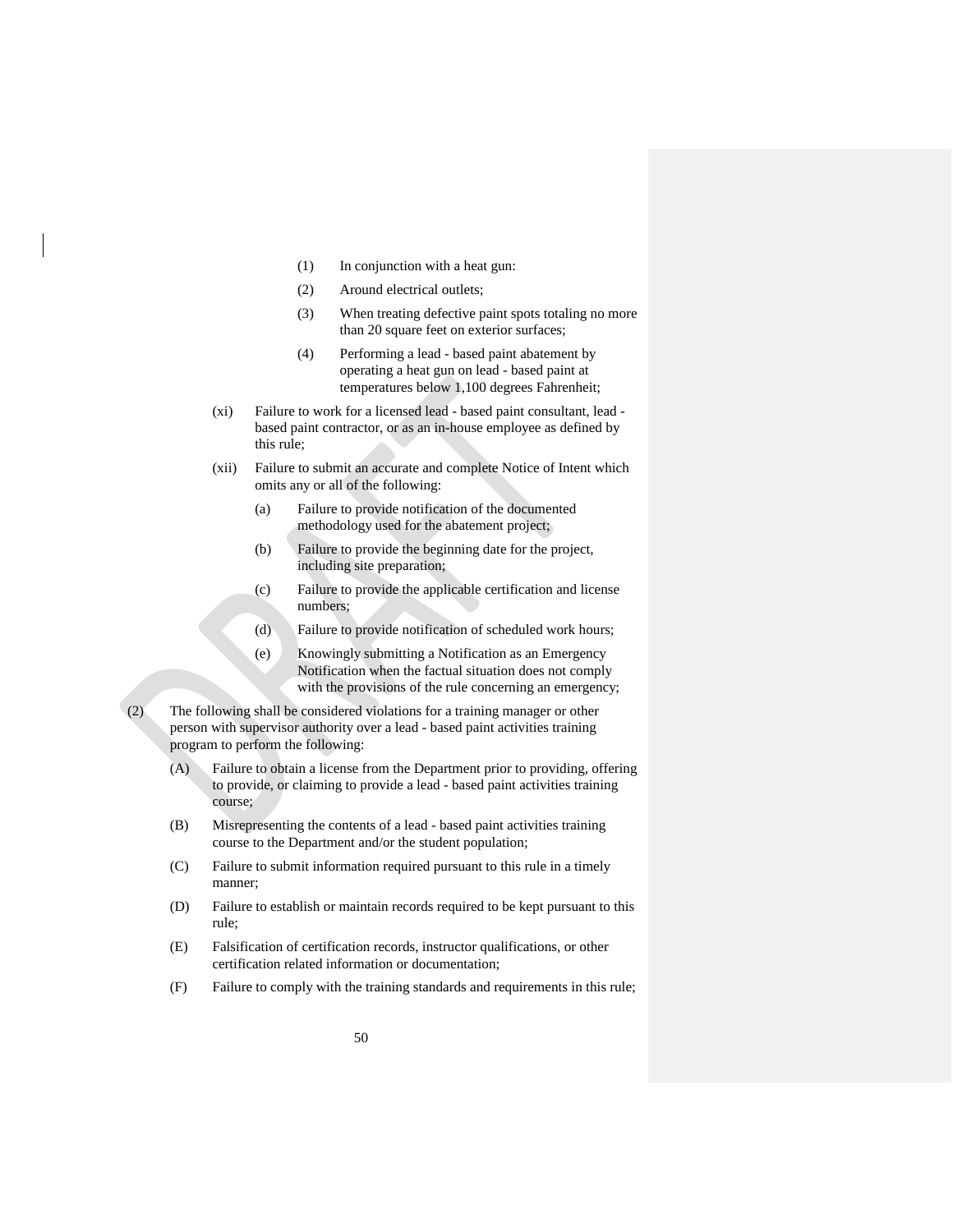- (G) Failure to comply with Federal or state lead based paint statutes or rules;
- (H) Making false or misleading statements to the Department in application or reapplication documents upon which the Department relied in approving the application or reapplication;
- (3) The following shall be considered violations for any firm performing lead based paint activities as defined by this rule on child-occupied facilities or target housing:
	- (A) Failure to obtain licensing from the Department prior to conducting or offering to conduct lead - based paint activities;
	- (B) Failure to employ individuals who are both trained in EPA-approved training programs or state or Indian Tribal programs approved by EPA and certified by the Department to perform lead - based paint activities on target housing or child-occupied facilities including the following;
		- (i) Failure to employ individuals who have both obtained training from an EPA-approved, or state or Indian Tribal EPA-approved training provider as an inspector or risk assessor and apply and receive certification from the Department in the appropriate discipline as an inspector or risk assessor prior to conducting or offering to conduct lead - based paint inspections and postabatement clearance procedures;
		- (ii) Failure to employ individuals who have both obtained training from an EPA-approved, or state or Indian Tribal EPA-approved training provider as risk assessor and apply and receive certification from the Department in the appropriate discipline as a risk assessor prior to conducting or offering to conduct lead - based paint lead-hazard screens, inspections, or risk assessments;
		- (iii) Failure to employ individuals who have both obtained training from an EPA-approved, or state or Indian Tribal EPA-approved training provider as a supervisor or project designer and apply and receive certification from the Department in the appropriate discipline as a supervisor or project designer prior to conducting or offering to conduct lead - based paint occupant protection plans;
		- (iv) Failure to employ individuals who have both obtained training from an EPA-approved, or state or Indian Tribal EPA-approved training provider as a supervisor or worker and apply and receive certification from the Department in the appropriate discipline as a supervisor or worker prior to conducting or offering to conduct a lead - based paint abatement;
		- (v) Failure to employ individuals who have both obtained training from an EPA-approved, or state or Indian Tribal EPA-approved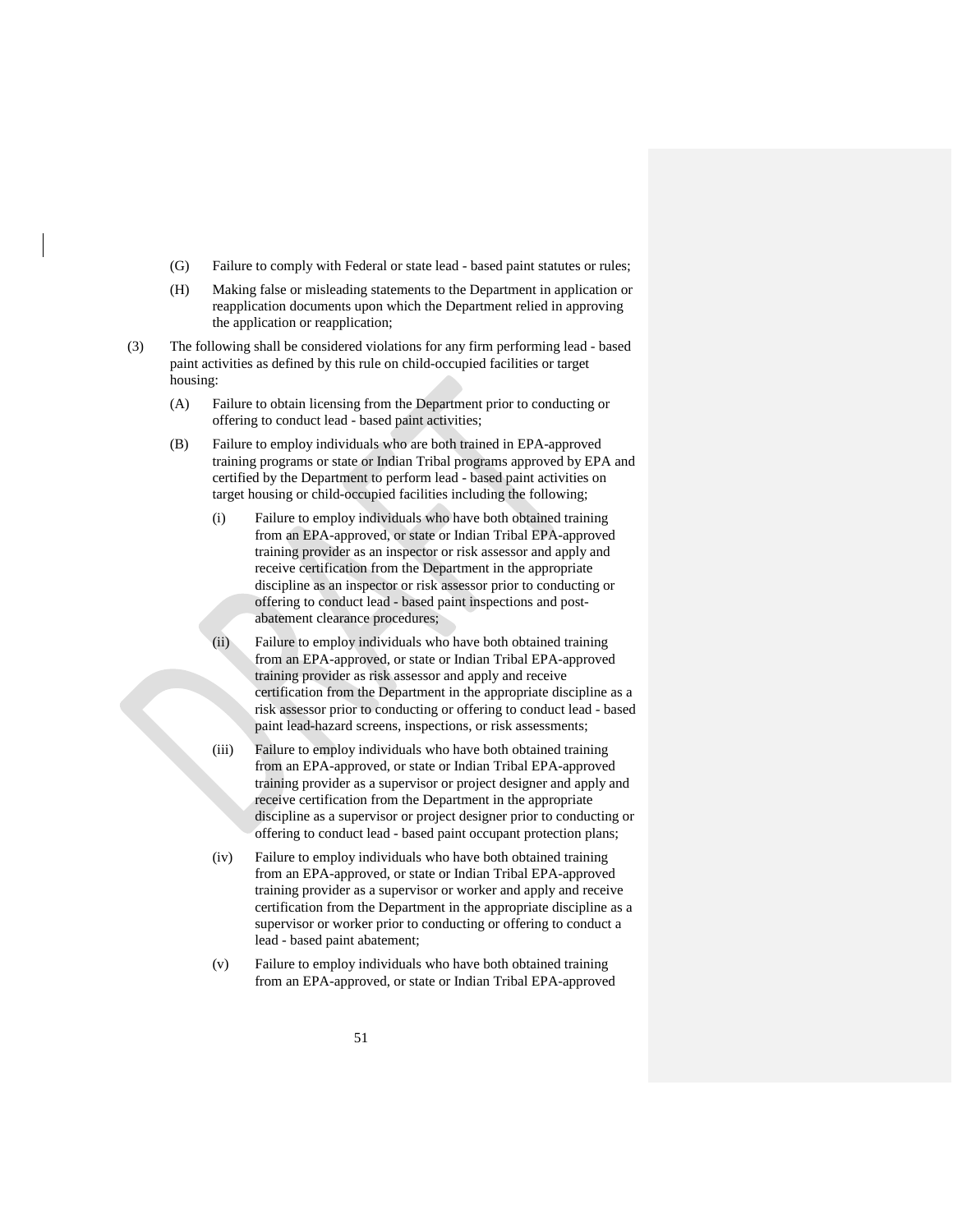training provider as a supervisor and apply and receive certification from the Department prior to supervising and conducting or offering to conduct or supervise a lead - based paint abatement;

- (C) Failure to comply with work practice standards set forth in § VIII(a) through § VIII(i) including the following:
	- (i) Performing a lead based paint abatement with open-flame burning or torching of lead - based paint;
	- (ii) Performing a lead based paint abatement by machine sanding or grinding or abrasive blasting or sandblasting of lead - based paint unless this process is used with a High Efficiency Particulate Air (HEPA) exhaust control which removes particles of 0.3 microns or larger from the air at 99.97 percent or greater efficiency;
	- (iii) Performing a lead based paint abatement by dry scraping of lead based paint is only allowed in the following limited circumstances:
		- (a) In conjunction with a heat gun;
		- (b) Around electrical outlets;
		- (c) When treating defective paint spots totaling no more than 20 square feet on exterior surfaces;
	- (iv) Performing a lead based paint abatement by operating a heat gun on lead - based paint at temperatures below 1,100 degrees Fahrenheit;
- (D) Failure to comply with Federal or state lead based paint statutes and rules;
- (E) Submission of false or misleading facts in any documentation provided to the Department upon which the Department relies upon in rendering any decision, including certification, licensing, or enforcement documents;
- (F) Failure to maintain a supervisor who is both trained in an EPA approved lead - based paint activities training course, or a state or Indian Tribal EPA - approved training course and certified by the Department on site at the worksite during the lead - based paint abatement project; site preparation, abatement, and post-abatement cleanup work.
- (G) Failure to establish and maintain all records required to be kept by this rule for three years;
- <span id="page-55-0"></span>(b) Appeal

Any individual or firm subject to denial, revocation, modification, suspension, or other enforcement action by the Director shall be afforded an opportunity for notice and hearing.

<span id="page-55-1"></span>(c) Penalty assessment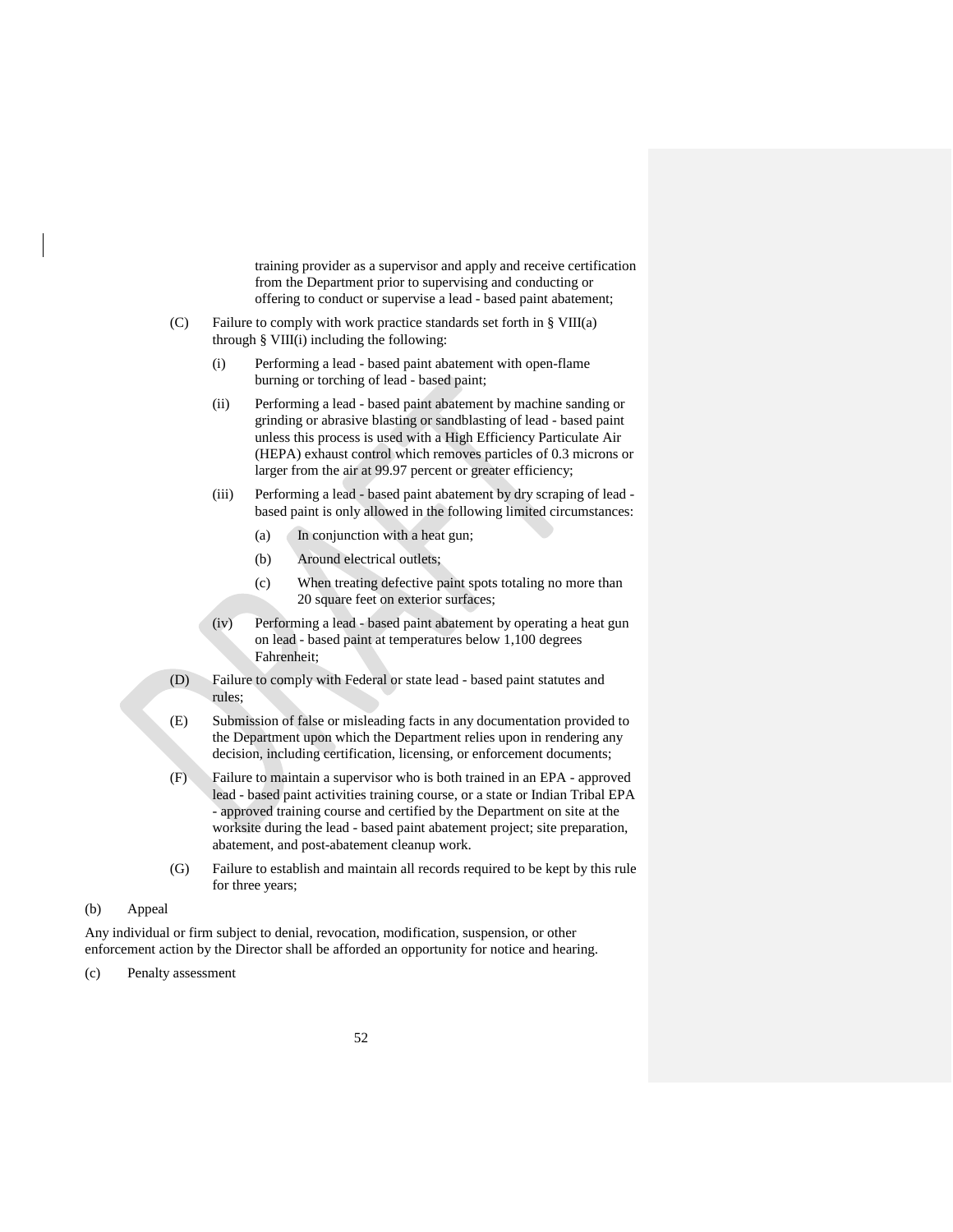- (1) The Department is authorized to institute a civil action in any court of competent jurisdiction to accomplish any or all of the following:
	- (A) Restrain any violation of, or compel compliance with, the provisions of the Lead - Based Paint-Hazard Act of 2011 and any rules, orders, issued pursuant thereto;
	- (B) Affirmatively order that remedial measures be taken as may be necessary or appropriate to implement or effectuate the purposes and intent of the Lead - Based Paint-Hazard Act of 2011;
	- (C) Recover all costs, expenses, and damages to the Department and any other agency or subdivision of the State in enforcing or effectuating the provisions of this Act, including, but not limited to, natural resource damages;
- (2) Any person who violates any provision of this Rule may be assessed an administrative civil penalty not to exceed one thousand dollars (\$1,000) per violation.
	- (A) Each day of a continuing violation may be deemed a separate violation for purposes of penalty assessment;
	- (B) No civil penalty may be assessed until the person charged with the violation has been given the opportunity for a hearing;
	- (C) All hearings and appeals arising under  $\S$  IX(c)(2) shall be conducted in accordance with the procedures prescribed by Administrative Procedure Act;

# **SECTION X EFFECTIVE DATES**

### <span id="page-56-1"></span><span id="page-56-0"></span>(a) Training programs

- (1) No training programs conducting lead based paint training in Arkansas shall provide, claim to, bid, or advertise to provide, training for certification for lead based paint activities to be conducted on target housing or child-occupied facilities without first obtaining licensing from the Department.
- (2) All licensed training programs shall teach lead based paint activities training courses in compliance with the provisions of this rule.
- <span id="page-56-2"></span>(b) Individuals

No individual shall through name or promotional literature represent, advertise, bid, or hold themselves out to be in the business of performing lead - based paint activities, or conduct a project resulting in the permanent elimination of lead - based paint, or conduct a project in response to a state, local, or federal lead - based paint order on target housing or child-occupied facilities without first obtaining certification from the Department.

<span id="page-56-3"></span>(c) Contractors or consultants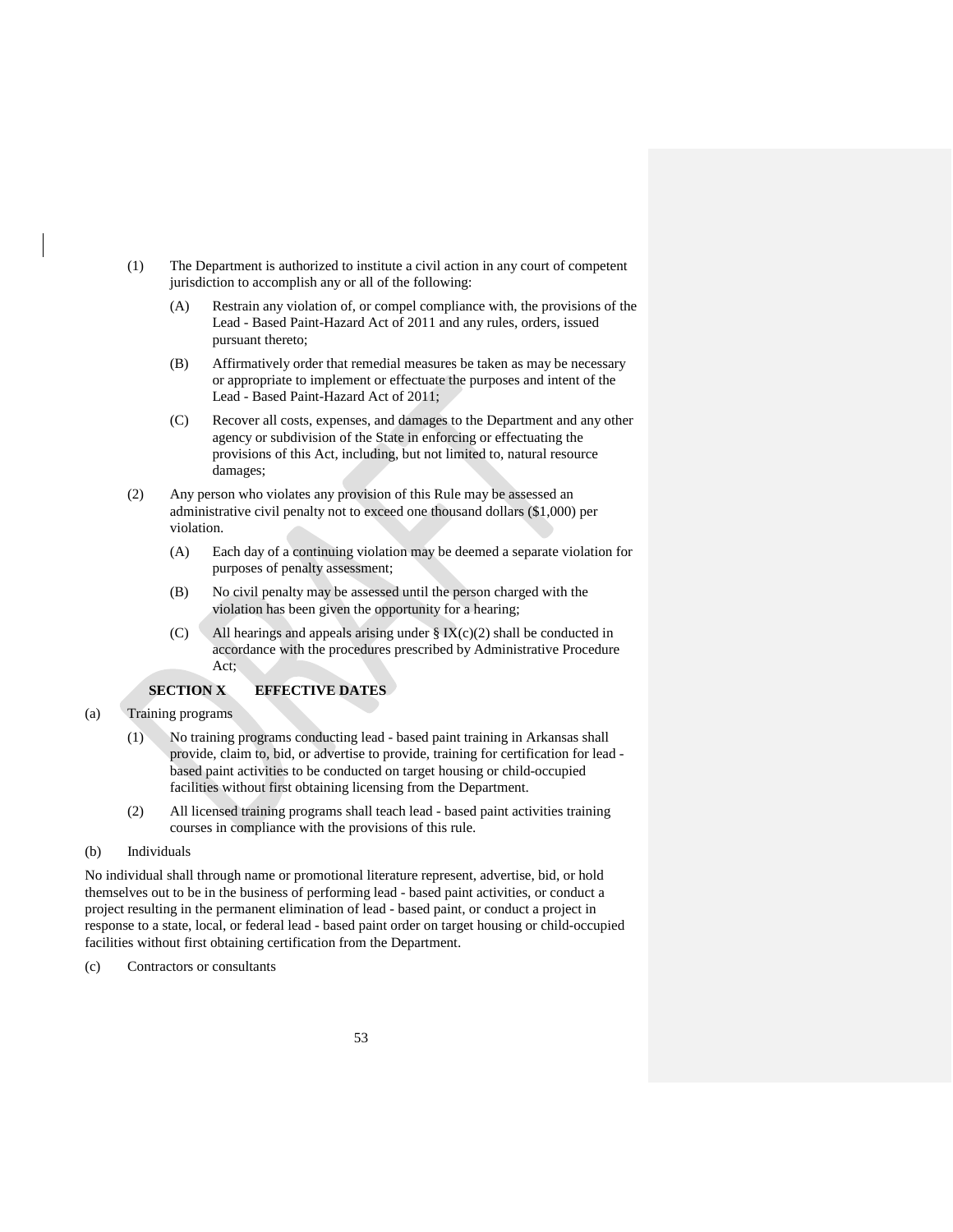No contractor or consultant shall through company name or promotional literature represent, advertise, bid, or hold themselves out to be in the business of performing lead - based paint activities, or conduct a project resulting in the permanent elimination of lead - based paint, or conduct a project in response to a state, local, or federal lead - based paint order on target housing or child-occupied facilities without first obtaining licensing from the Department.

- <span id="page-57-0"></span>(d) Work practice standards
	- (1) No individual and/or contractor, consultant, or building owner of target housing or child-occupied facilities shall perform lead - based paint activities, or conduct a project resulting in the permanent elimination of lead - based paint, or conduct a project in response to a state, local, or federal lead - based paint order on target housing or child-occupied facilities without complying with the work practice standards set forth in this rule as of July 1, 2011.
	- (2) No homeowner shall perform lead based paint activities, or conduct a project resulting in the permanent elimination of lead - based paint, or conduct a project in response to a state, local, or federal lead - based paint order on target housing or residential dwelling that is occupied by a person or persons other than the owner or the owner's immediate family while the lead - based paint activities are being performed, or a child-occupied facility, or in which a child has been identified with elevated blood lead.

<span id="page-57-1"></span>(e) Effective Date of Rule

This rule is effective December 11, 2020.

# **CERTIFICATION**

This will certify that the Rules Pertaining to Lead - Based Paint Activities were adopted by the State Board of Health of Arkansas at a regular session of said Board held in Little Rock, Arkansas on the.  $22<sup>nd</sup>$  day of April 2021.

**Formatted:** Superscript

José R. Romero, MD, FAAP, FIDSA, FPIDS, FAAAS Secretary of Health

\_\_\_\_\_\_\_\_\_\_\_\_\_\_\_\_\_\_\_\_\_\_\_\_\_\_\_\_\_\_\_\_\_\_\_\_\_\_\_\_\_\_\_\_